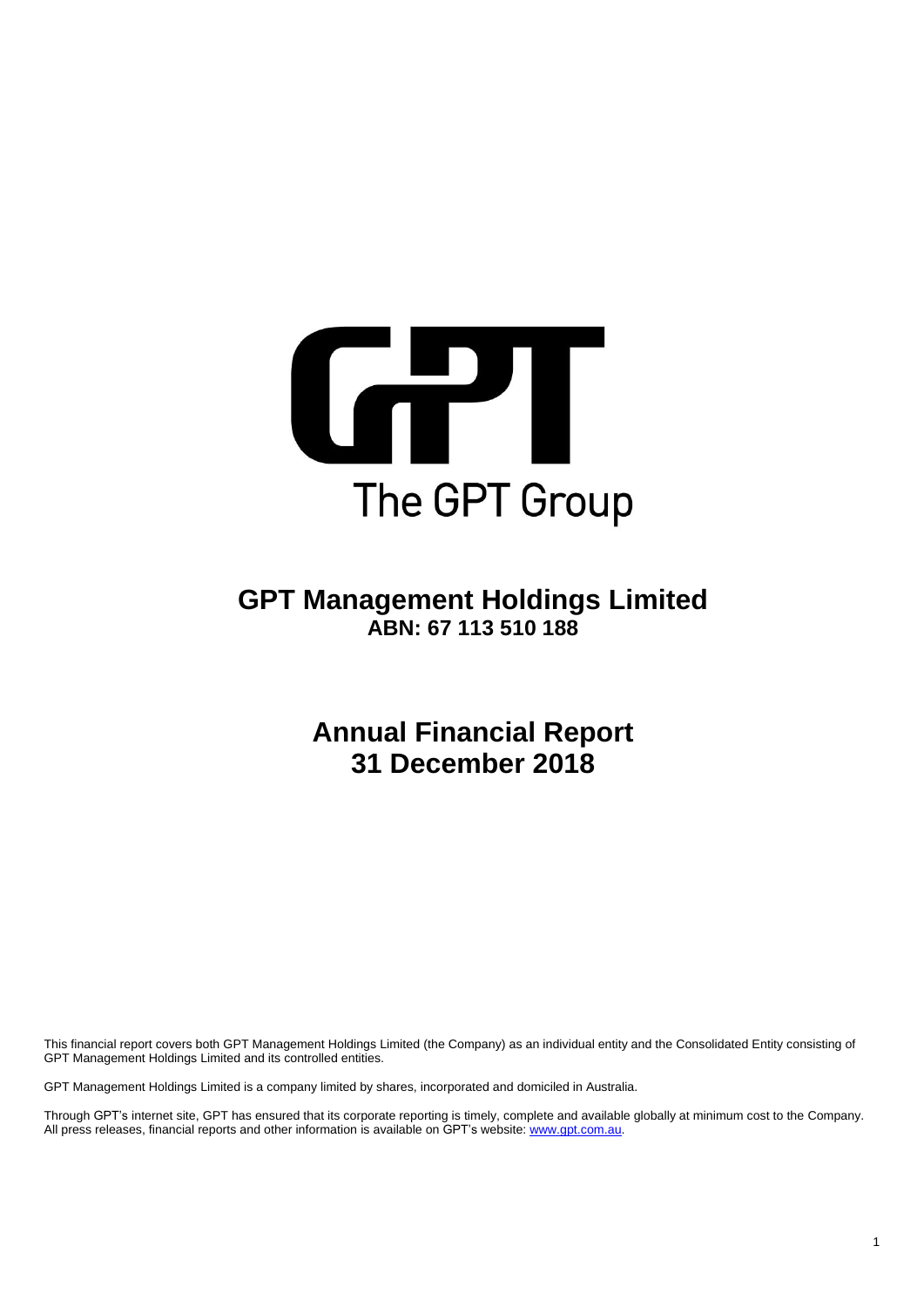# **CONTENTS**

| 1.             |  |
|----------------|--|
|                |  |
| 2.             |  |
| 3.             |  |
| 4 <sup>1</sup> |  |
| 5.             |  |
| 6.             |  |
|                |  |
|                |  |
|                |  |
|                |  |
|                |  |
|                |  |
|                |  |
|                |  |
|                |  |
|                |  |
|                |  |
|                |  |
|                |  |
|                |  |
|                |  |
|                |  |
|                |  |
|                |  |
|                |  |
|                |  |
|                |  |
|                |  |
|                |  |
|                |  |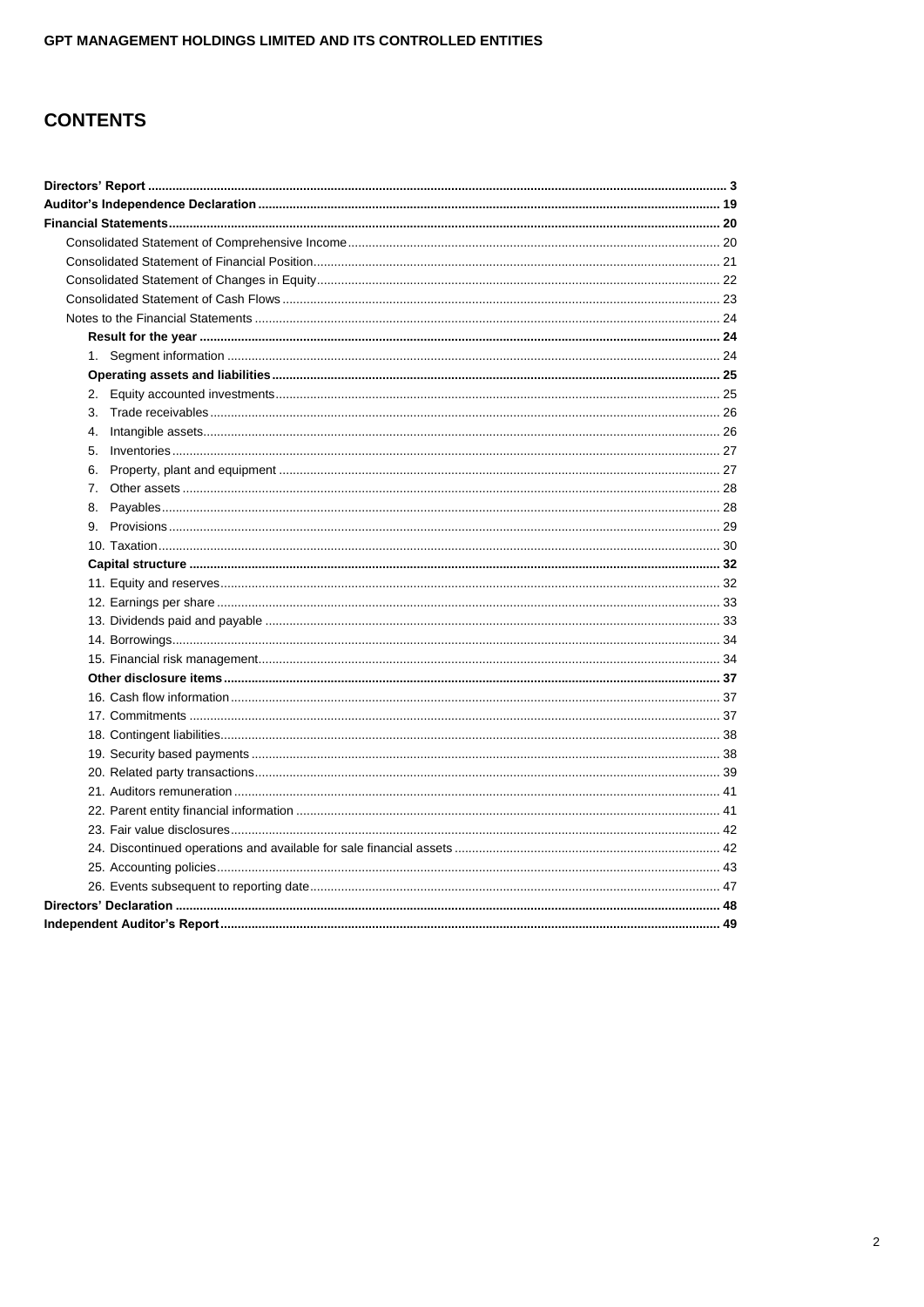### **DIRECTORS' REPORT**

Year ended 31 December 2018

The Directors of GPT Management Holdings Limited (the Company), present their report together with the financial statements of GPT Management Holdings Limited and its controlled entities (the Consolidated Entity) for the financial year ended 31 December 2018. The Consolidated Entity is stapled to the General Property Trust and the GPT Group (GPT or the Group) financial statements include the results of the stapled entity as a whole.

GPT Management Holdings Limited is a company limited by shares, incorporated and domiciled in Australia. The registered office and principal place of business is MLC Centre, Level 51, 19 Martin Place, Sydney NSW 2000.

### **1. OPERATING AND FINANCIAL REVIEW**

#### **About GPT**

GPT is an owner and manager of a \$14.0 billion diversified portfolio of high quality Australian retail, office and logistics property assets and together with GPT's funds management platform the Group has \$24.0 billion of property assets under management (AUM).

GPT owns some of Australia's most prominent real estate assets, including Melbourne Central and Highpoint Shopping Centre in Melbourne, Australia Square, 1 Farrer Place and Citigroup Centre in Sydney and One One One Eagle Street in Brisbane.

Listed on the Australian Securities Exchange (ASX) since 1971, GPT is today one of Australia's largest diversified listed property groups with a market capitalisation of approximately \$9.6 billion. GPT is one of the top 50 listed stocks on the ASX by market capitalisation as at 31 December 2018.

GPT's strategy is focused on leveraging its extensive real estate experience to deliver strong returns through disciplined investment, asset management and development. The development capability has a focus on creating value for securityholders through the enhancement of the core investment portfolio and in the creation of new investment assets.

A key performance measure for GPT is Total Return. Total Return is calculated as the change in Net Tangible Assets (NTA) per security plus distributions per security declared over the year, divided by the NTA per security at the beginning of the year. This focus on Total Return is aligned with securityholders' long term investment aspirations. In 2018 GPT achieved a Total Return of 15.8 per cent.

GPT targets a Management Expense Ratio (MER) of less than 45 basis points. MER is calculated as management expenses as a percentage of assets under management. In 2018 GPT achieved an MER of 30 basis points.

GPT focuses on maintaining a strong balance sheet. GPT's gearing as at 31 December 2018 was 26.3 per cent and it has maintained a weighted average debt expiry of greater than 6 years. The average cost of debt for 2018 was 4.2 per cent.

#### **Review of operations**

The Consolidated Entity's financial performance for the year ended 31 December 2018 is summarised below.

The net loss after tax for the year ended 31 December 2018 is \$40,962,000 (2017: \$14,222,000).

|                                                                    | 31 Dec 18  | 31 Dec 17  | Change        |
|--------------------------------------------------------------------|------------|------------|---------------|
|                                                                    | \$'000     | \$'000     | $\frac{9}{6}$ |
| Property management fees                                           | 43,511     | 38,863     | 12%           |
| Development management fees and revenue                            | 21,634     | 32,039     | (32%)         |
| Fund management fees                                               | 84,619     | 77,206     | 10%           |
| Management costs recharged                                         | 32,059     | 32,334     | (1%)          |
| Proceeds from sale of inventory                                    | 28,883     | 10,358     | 179%          |
| Other income                                                       | 5,688      | 18,368     | (69%)         |
| Expenses                                                           | (234, 159) | (203, 315) | 15%           |
| (Loss)/profit from continuing operations before income tax expense | (17, 765)  | 5,853      | (404%)        |
| Income tax expense                                                 | (7,670)    | (6, 406)   | 20%           |
| Loss after income tax for continuing operations                    | (25, 435)  | (553)      | 4,499%        |
| Loss from discontinued operations                                  | (15, 527)  | (13,669)   | 14%           |
| Net loss for the year                                              | (40, 962)  | (14, 222)  | 188%          |

#### **Consolidated Entity result**

The increase in the net loss compared with 2017 is mainly attributable to a decrease in development management revenue, the derecognition of available for sale financial assets in 2017, an increase in expenses due to revaluations of financial arrangements and a higher loss from discontinued operations. This is partially offset by an increase in proceeds from the sale of inventory, property management fees and funds management fees.

#### **Property management**

#### **Retail**

The Consolidated Entity is responsible for property management activities across the retail sector. Property management fees increased to \$29,025,000 in 2018 as a result of higher base and turnover rent and growth from redevelopments, offset by lower energy income.

#### **Office**

The Consolidated Entity is responsible for property management activities across the office sector. Property management fees increased to \$12,208,000 in 2018 as a result of higher leasing fees and membership income from Space & Co.

#### **Logistics**

The Consolidated Entity is responsible for property management activities across the logistics sector. Property management fees increased to \$2,278,000 in 2018 as a result of property acquisitions and development completions.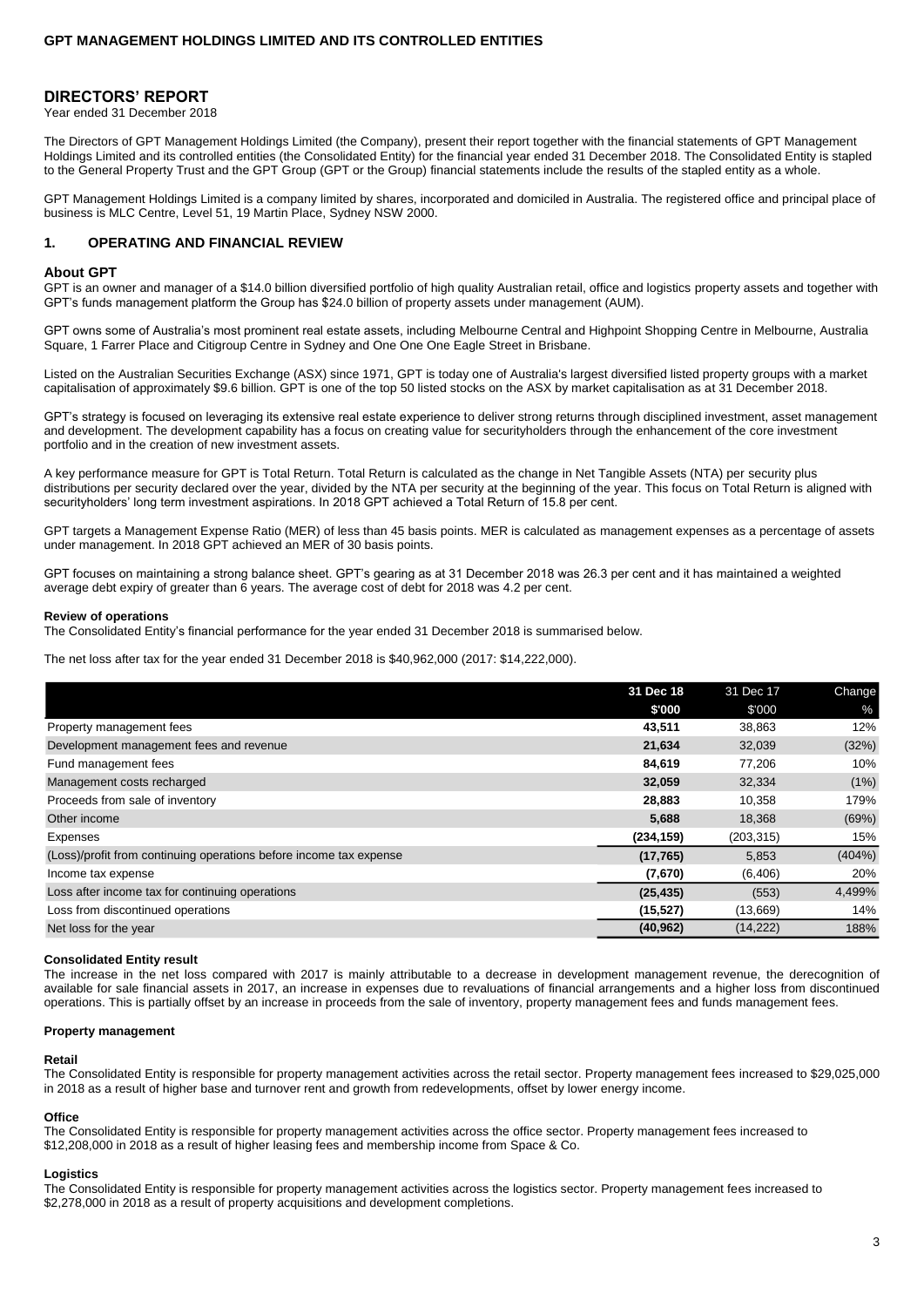#### **Development management**

#### **Retail**

During 2018, the focus has been on the delivery of the \$432.0 million Sunshine Plaza retail expansion (GPT share: \$216.0 million). The development has been delayed due to inclement weather resulting in a staged opening in November 2018 and the major launch scheduled for March 2019.

During 2018, the business unit contributed \$7.6 million to GPT's Funds from Operations (FFO) (2017: \$5.3 million).

#### **Office**

During the year the 15,800sqm 4 Murray Rose development was successfully completed at Sydney Olympic Park. The asset was delivered on time and within budget and is 81 per cent leased at the year end with the Rural Fire Service taking 59 per cent of the building. The development has delivered a development yield on cost over 7.5 per cent.

Construction has commenced on the new 26,000sqm tower at 32 Smith Street, Parramatta following the acquisition of the site last year. The precommitted tenant for the new tower is QBE, who will occupy approximately 50 per cent of the building. Practical completion is due in late 2020.

The team is well progressed with a number of repositioning projects in Melbourne at 100 Queen St, Melbourne Central Tower, CBW and 530 Collins **Street** 

#### **Logistics**

During the year the Group continued to successfully develop high quality logistics facilities to increase the portfolio quality and scale. At Huntingwood, the 11,000sqm warehouse reached practical completion in August 2018. The building was leased to Cahill Transport Group. Also, at 50 Old Wallgrove Road in Eastern Creek construction of a 30,000sqm facility was completed in January 2019. By the time of signing this financial report, 100 per cent of the asset has been leased to ACR Supply Partners.

Work continues to develop out and replenish the logistics land bank. This includes the November 2018 acquisition of 8.9 hectares of land in Melbourne which provides the opportunity to develop 48,000sqm of new logistics facilities.

#### **Funds Management**

#### **GWOF**

GWOF's portfolio value increased to \$7.8 billion, up \$0.7 billion from 2017 and the fund delivered a one year equity IRR of 12.7 per cent. The management fee income earned from GWOF for 2018 increased by \$2.9 million as compared to 2017 due to strong upward revaluations across the portfolio.

As a result of GPT not participating in the Fund's Distribution Reinvestment Plan (DRP) and equity raising in December 2018, GPT's ownership reduces to 23.83 per cent (2017: 24.95 per cent).

#### **GWSCF**

The fund delivered a one year equity IRR of 4.8 per cent. GWSCF's portfolio value decreased to \$4.8 billion, down \$0.1 billion from 2017. This was primarily driven by the sale of GWSCF's 83.33 per cent share in Homemaker City, Maribyrnong in December 2018 offset by upward revaluations. Management fee income earned from GWSCF of \$21.9 million has increased by \$4.6 million as compared to 2017. This was due to the acquisition of an additional 25 per cent interest in Highpoint Shopping Centre for \$660.0 million and Homemaker City, Maribyrnong for \$20.0 million in September 2017.

As a result of GPT not participating in the Fund's DRP, GPT's ownership is now 28.57 per cent (2017: 28.80 per cent).

#### **Management costs recharged**

Management costs recharged are in line with prior year. During the year GPT's MER (Management Expense Ratio) decreased to 30 basis points (2017: 34 basis points).

#### **Expenses**

Expenses increased to \$234,159,000 in 2018 (2017: \$203,315,000) as a result of revaluations of financial arrangements, impairment expense and higher costs related to the sale of inventory.

#### **Financial position**

|                            | 31 Dec 18 | 31 Dec 17 | Change |
|----------------------------|-----------|-----------|--------|
|                            | \$'000    | \$'000    | $\%$   |
| Current assets             | 107,299   | 133,715   | (20%)  |
| Non-current assets         | 239,101   | 266,955   | (10%)  |
| <b>Total assets</b>        | 346,400   | 400,670   | (14%)  |
|                            |           |           |        |
| <b>Current liabilities</b> | 70,751    | 129,304   | (45%)  |
| Non-current liabilities    | 175,759   | 115,471   | 52%    |
| <b>Total liabilities</b>   | 246,510   | 244,775   | 1%     |
|                            |           |           |        |
| <b>Net assets</b>          | 99,890    | 155,895   | (36%)  |
|                            |           |           |        |

Total assets decreased by 14 per cent to \$346,400,000 in 2018 (2017: \$400,670,000) due to reduced trade receivables and loan receivables.

Total liabilities increased by 1 per cent and remains in line with prior year at \$246,510,000 in 2018 (2017: \$244,775,000).

#### **Capital management**

The Consolidated Entity has an external loan relating to the Metroplex joint venture.

The Consolidated Entity has non-current, related party borrowings from General Property Trust (Trust) and its subsidiaries. Under Australian Accounting Standards, the loans are revalued to fair value each reporting period.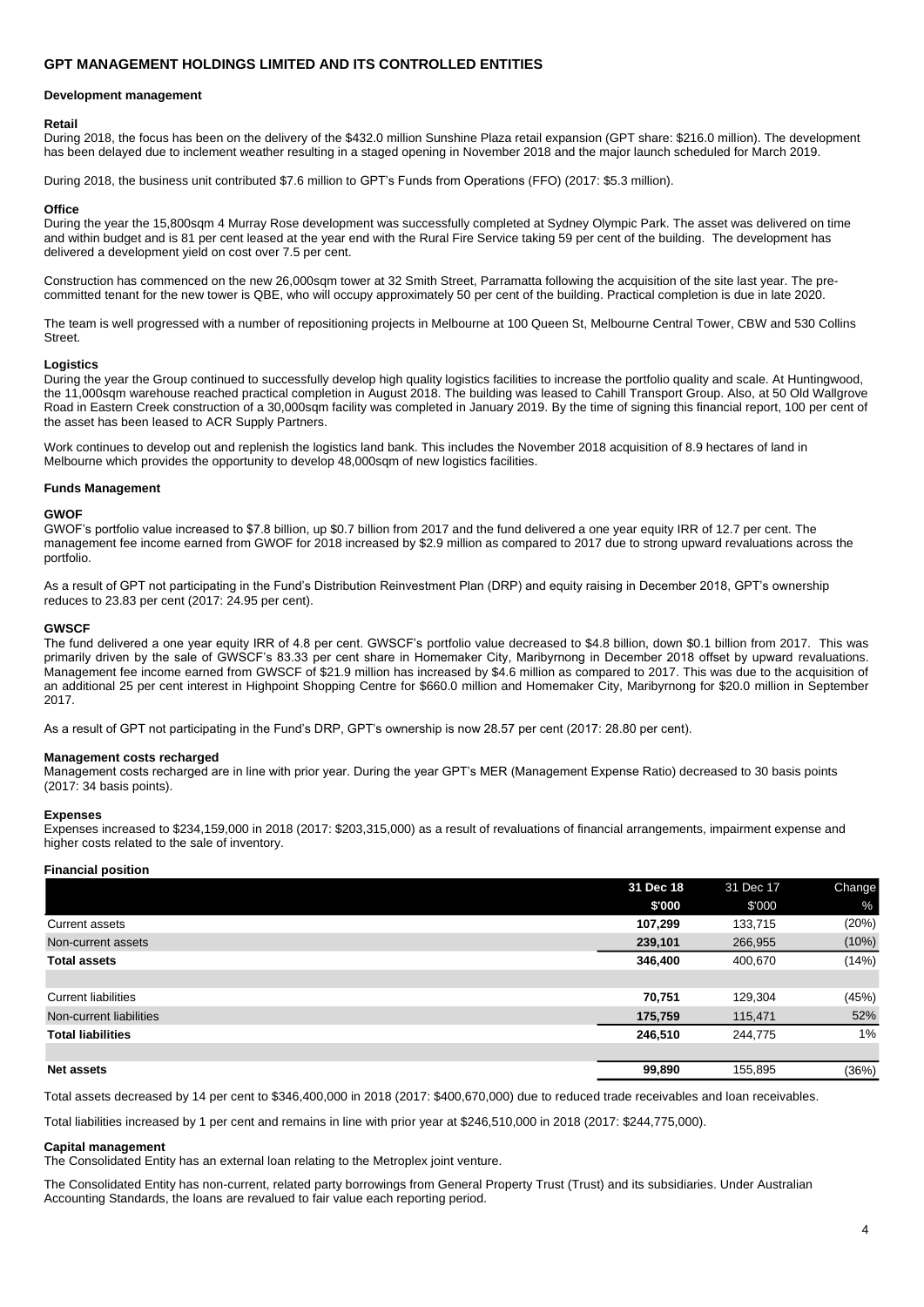#### **Cash flows**

The cash balance as at 31 December 2018 decreased to \$19,259,000 (2017: \$20,033,000).

#### **Operating activities:**

Net cash inflows from operating activities have increased in 2018 to \$87,913,000 (2017: \$31,458,000) due to proceeds from related party receivables, offset by income taxes paid in 2018 and dividends received from available for sale financial assets in 2017.

The following table shows the reconciliation from net loss to the cash flow from operating activities:

|                                                        | 31 Dec 18 | 31 Dec 17 | Change |
|--------------------------------------------------------|-----------|-----------|--------|
|                                                        | \$'000    | \$'000    | $\%$   |
| Net loss for the year                                  | (40, 962) | (14, 222) | 188%   |
| Non-cash items included in net loss                    | 94,419    | 62,207    | 52%    |
| Capital return from available for sale financial asset |           | (10,699)  | (100%) |
| Timing difference                                      | 34,456    | (5,828)   | (691%) |
| Net cash flows from operating activities               | 87.913    | 31.458    | 179%   |

#### **Investing activities:**

Net cash flows from investing activities have decreased to outflows of \$5,371,000 in 2018 (2017: inflows of \$6,165,000) due to the capital return from available for sale financial asset in 2017.

#### **Financing activities:**

Net cash outflows from financing activities have increased to \$83,316,000 in 2018 (2017: \$35,432,000) due to repayment of related party borrowings and the purchase of securities for the employee incentive scheme.

### Dividends

The Directors have not declared any dividends for the year ended 31 December 2018 (2017: nil).

#### **Prospects**

#### **(i) Group**

GPT retains a portfolio of high quality assets with high occupancy levels and structured rental growth. As at 31 December 2018, the Group's balance sheet is in a strong position, with a smooth, long debt expiry profile and net gearing at the lower end of the Group's target range of 25 to 35 per cent.

# **(ii) Retail**

GPT's portfolio delivered total centre sales growth of 2.4 per cent whilst specialties sales per square metre grew 2.5 per cent for the 12 months to 31 December 2018. The retail portfolio is well positioned with 85 per cent located in NSW and VIC and in markets with strong population growth. GPT is planning on capturing this growth by investing in assets to offer engaging places for its customers aimed at driving sales productivity, stimulating retailer demand and delivering long term investment returns. Progress continues to be made with mixed use developments at Melbourne Central and Rouse Hill which will be opportunities for GPT to deliver leading examples on how retail assets need to evolve and adapt to meet the changing needs of today's retail consumer.

### **(iii) Office**

GPT is progressing its future development pipeline in Sydney and Melbourne. Engagement continues with authorities for a proposed new office tower and retail precinct of up to 70,000sqm at Darling Park in Sydney. In Melbourne, the Group is seeking a pre-commitment tenant for a proposed 20,000sqm office tower at Melbourne Central.

The Sydney and Melbourne CBD office markets in Australia experienced solid conditions in 2018, with demand being above long-term averages, low levels of net supply and tightening vacancy rates. Sydney and Melbourne reached vacancy rates of 4.1 per cent and 3.75 per cent respectively. These markets should experience ongoing tight vacancy conditions in 2019 with little new supply to come online and ongoing healthy levels of demand.

#### **(iv) Logistics**

An improving industrial economy driven by the growth in e-commerce, continues to fuel the demand for warehousing. New entrants and existing retailers seeking to expand into key locations is adding further pressure on the availability of land resulting in double digit increases of land values in prime locations. The investment market remains strong with assets transacting at yields firmer than previous market peaks. The medium term outlook is for Sydney and Melbourne to continue to benefit as preferred locations, given population nodes and strong and improving infrastructure. GPT will seek to increase exposure to the sector through development opportunities and acquisitions.

### **(v) Funds management**

GPT has a large funds management platform which has experienced significant growth in the value of assets under management over the past five years. The funds management team will continue to actively manage the existing portfolios, with new acquisitions, divestments and developments in line with the relevant investment objectives of each fund.

#### **(vi) Guidance for 2019**

In 2019 GPT expects to deliver 4 per cent growth in FFO per ordinary security and 4 per cent growth in distribution per ordinary security. Achieving this target is subject to risks detailed in the following section.

#### **Risks**

The Board is ultimately accountable for corporate governance and the appropriate management of risk. The Board determines the risk appetite and oversees the risk profile to ensure activities are consistent with GPT's strategy and values. The Sustainability and Risk Committee and the Audit Committee support the Board and are responsible for overseeing and reviewing the effectiveness of the risk management framework. The Sustainability and Risk Committee, the Audit Committee and through them, the Board, receive reports on GPT's risk management practices and control systems including the effectiveness of GPT's management of its material business risks.

GPT has an active enterprise-wide risk management framework. Within this framework the Board has adopted a policy setting out the principles, objectives and approach established to maintain GPT's commitment to integrated risk management. GPT requires effective risk management as a core capability and consequently all employees are expected to be managers of risk. GPT's risk management approach incorporates culture, people, processes and systems to enable the organisation to realise potential opportunities whilst managing adverse effects. The approach is consistent with AS/NZS ISO 31000:2018: Risk Management.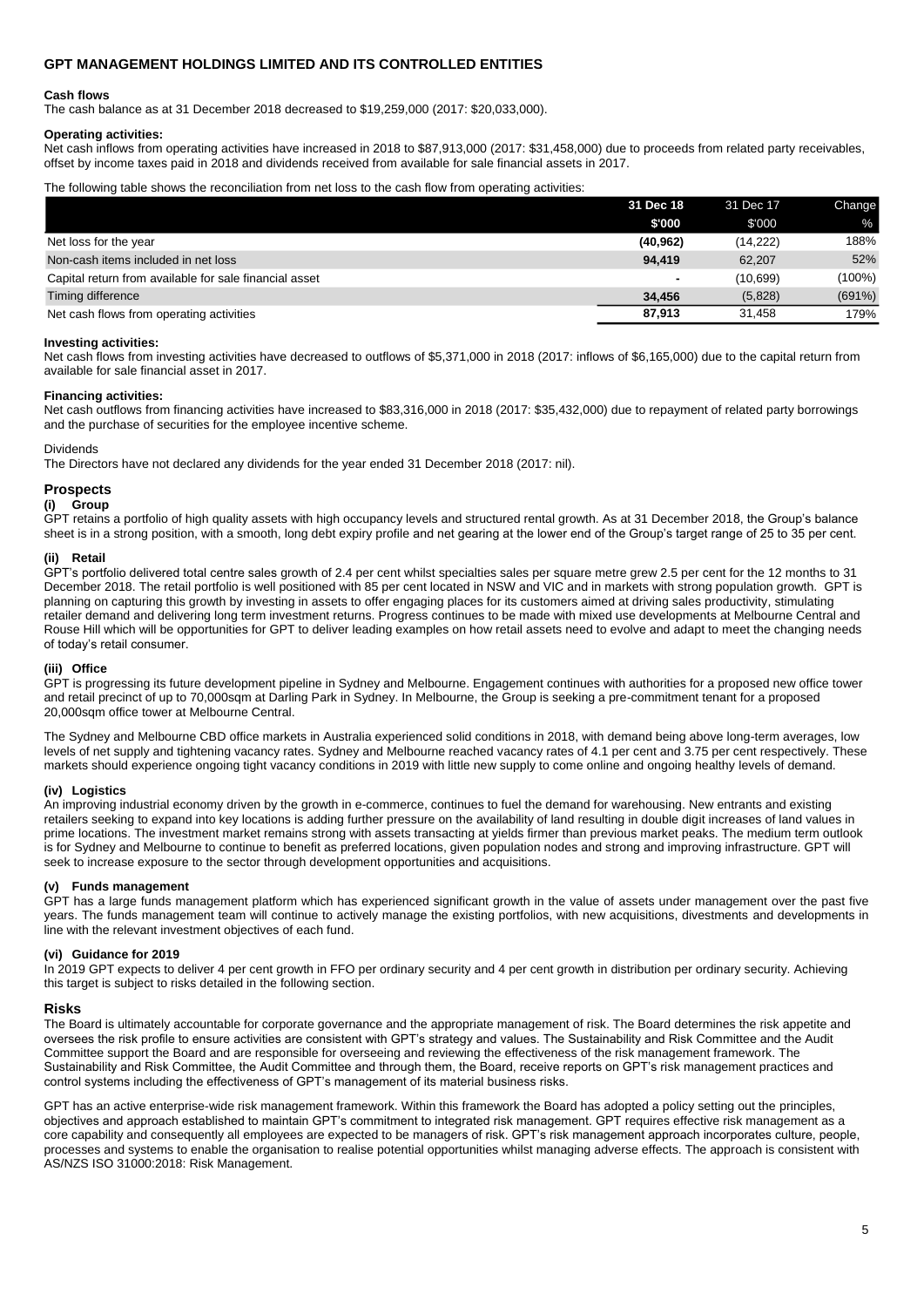The key components of the approach include the following:

- The GPT Board, Leadership Team, employees and contractors all understand their risk management accountabilities, promote the risk
- awareness and risk management culture and apply risk processes to achieve the organisation's objectives; • Specialist risk management expertise is developed and maintained internally and provides coaching, guidance and advice;
- Risks are identified and assessed in a timely and consistent manner;
- Controls are effectively designed, embedded and assessed;
- Material operational risks and critical controls are monitored and reported to provide transparency and assurance that the risk profile is aligned with GPT's risk appetite, strategy and values; and
- Macro-economic factors that may impact the business are considered and monitored.

The risk appetite set by the Board considers the most significant, material risks to which GPT is exposed and provides the Board with ongoing monitoring of risk exposures which may arise over the short, medium and long term. The following table sets out material operational risks and issues, the potential impact to GPT and the ways in which they may be mitigated:

| <b>Risk Category</b>                                           | <b>Risk/Issue</b>                                                                                                                                                                                                                                                              | <b>Potential Strategic Impact</b>                                                                                                                                                                                                                                                | <b>Mitigation</b>                                                                                                                                                                                                                                                                                                                                                                                                                                                                                                                                                                                                                                                                                                                 |
|----------------------------------------------------------------|--------------------------------------------------------------------------------------------------------------------------------------------------------------------------------------------------------------------------------------------------------------------------------|----------------------------------------------------------------------------------------------------------------------------------------------------------------------------------------------------------------------------------------------------------------------------------|-----------------------------------------------------------------------------------------------------------------------------------------------------------------------------------------------------------------------------------------------------------------------------------------------------------------------------------------------------------------------------------------------------------------------------------------------------------------------------------------------------------------------------------------------------------------------------------------------------------------------------------------------------------------------------------------------------------------------------------|
| Investment<br>mandate                                          | Investments do not perform in<br>line with forecast<br>Adverse changes in market                                                                                                                                                                                               | • Lower distributions<br>• Lower NTA<br>• Credit ratings downgrade<br>• Lower distributions                                                                                                                                                                                      | • Robust investment approval process<br>• Formal due diligence process<br>• Active asset management<br>• Experienced internal management capability<br>• Diversified multi-asset portfolio<br>• Limit single asset exposure<br>• Robust capital allocation process                                                                                                                                                                                                                                                                                                                                                                                                                                                                |
|                                                                | conditions                                                                                                                                                                                                                                                                     | $\bullet$ Lower NTA<br>• Credit ratings downgrade                                                                                                                                                                                                                                | • Diversified multi-asset portfolio<br>• Limit single asset exposure                                                                                                                                                                                                                                                                                                                                                                                                                                                                                                                                                                                                                                                              |
| Development                                                    | Developments do not perform<br>in line with forecast                                                                                                                                                                                                                           | • Lower distributions<br>• Lower NTA<br>• Credit ratings downgrade                                                                                                                                                                                                               | • Robust investment approval process<br>• Oversight by Project Control Group (PCG)<br>• Experienced internal management capability<br>• Limit exposure to assets under development<br>• Limit exposure to individual contractors<br>• Minimum leasing pre-commitments prior to<br>construction commencement                                                                                                                                                                                                                                                                                                                                                                                                                       |
| Leasing                                                        | Inability to lease assets in line<br>with forecast                                                                                                                                                                                                                             | • Lower distributions<br>• Lower NTA<br>• Credit ratings downgrade                                                                                                                                                                                                               | • Large and diversified tenant base<br>• Ongoing investment to maintain quality of property<br>portfolio<br>• Experienced leasing team<br>• Limit single tenant exposure                                                                                                                                                                                                                                                                                                                                                                                                                                                                                                                                                          |
| Capital<br>management,<br>including macro-<br>economic factors | Re-financing and liquidity risk                                                                                                                                                                                                                                                | • Ability to meet debt maturities<br>• Limits ability to execute strategy<br>• Credit ratings<br>• Failure to continue as a going<br>concern                                                                                                                                     | • Diversity of funding sources and spreading of debt<br>maturities with a long weighted average debt term<br>• Maintaining a minimum liquidity buffer in cash and<br>surplus committed credit facilities for the forward<br>rolling twelve-month period                                                                                                                                                                                                                                                                                                                                                                                                                                                                           |
|                                                                | Interest rate risk - higher<br>interest rate cost than forecast                                                                                                                                                                                                                | • Lower distributions                                                                                                                                                                                                                                                            | • Interest rate exposures are actively hedged                                                                                                                                                                                                                                                                                                                                                                                                                                                                                                                                                                                                                                                                                     |
| Health and safety                                              | Incidents causing injury to<br>tenants, visitors to the<br>properties, employees and/or<br>contractors                                                                                                                                                                         | • Harm to the tenants, visitors to<br>GPT's properties, employees<br>and/or contractors<br>• Criminal/civic proceedings and<br>resultant reputation damage<br>• Financial impact of remediation<br>and restoration                                                               | • Formalised Health and Safety management<br>system including policies and procedures for<br>managing safety<br>• Training and education of employees and<br>contractors                                                                                                                                                                                                                                                                                                                                                                                                                                                                                                                                                          |
| People and culture                                             | Inability to attract, retain and<br>develop talented people and<br>provide an inclusive workplace<br>Inability to maintain a high<br>performing, ethical, and values<br>based workplace<br>This includes the<br>consideration of risk culture<br>and specifically conduct risk | • Failure to provide an<br>environment that enables<br>people to excel<br>• Failure to provide a safe<br>working environment free of<br>harassment, bullying and<br>discrimination<br>• Limits the ability to achieve<br>business objectives in line with<br><b>GPT's values</b> | • Background and reference checks on<br>commencement<br>• Whistleblower officer<br>• Annual performance management process setting<br>objectives to promote clarity and accountability<br>• Remedial performance management and<br>disciplinary action<br>• Monitoring of risk culture and conduct risk<br>• Discretionary incentive system and Clawback<br>Policy<br>• Benchmarking and setting competitive<br>remuneration<br>• Development planning<br>• Succession planning<br>• Talent management processes<br>• Promotion of GPT Values<br>• Code of conduct<br>• Conflicts of interest register<br>• Compliance training<br>• Grievance resolution process<br>• Diversity & Inclusion policies, guidelines and<br>training |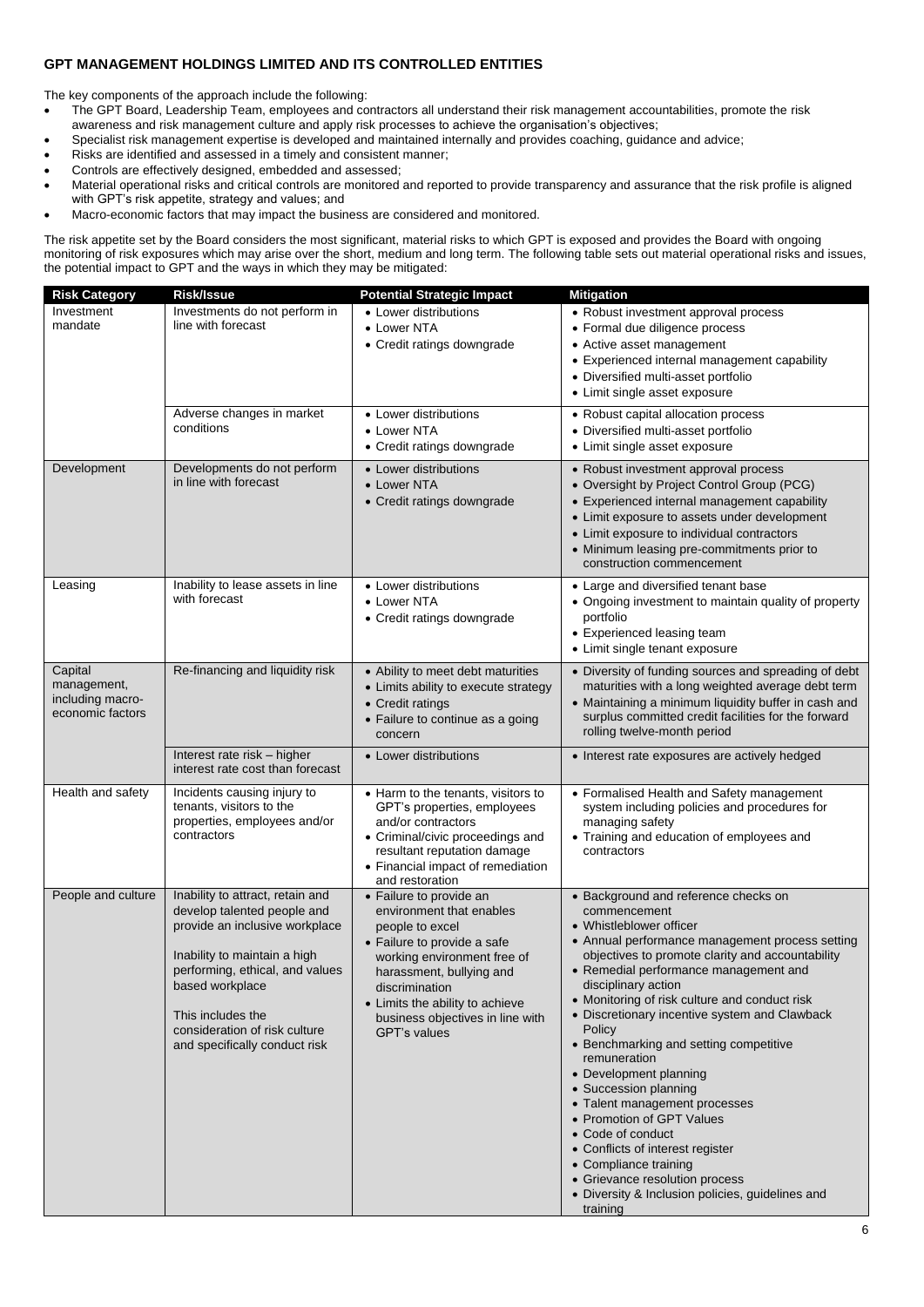| Environmental and<br>social<br>sustainability | Inability to operate in a<br>manner that does not<br>compromise the health of<br>ecosystems and meets<br>accepted social norms<br>This includes consideration of<br>climate change, energy<br>intensity, community wellbeing<br>and supply chain integrity | • Negative impact to the<br>communities, the environment<br>and the ecosystems that GPT<br>operates in<br>• Limits the ability to deliver the<br>business objectives and<br>strategy<br>• Criminal/civic proceedings and<br>resultant reputation damage<br>• Financial impact of remediation<br>and restoration | • Formalised Environment and Sustainability<br>management system including policies and<br>procedures for managing environmental and<br>social sustainability risks<br>• Climate related risks and potential financial<br>impacts are assessed within GPT's enterprise-<br>wide risk management framework |
|-----------------------------------------------|------------------------------------------------------------------------------------------------------------------------------------------------------------------------------------------------------------------------------------------------------------|-----------------------------------------------------------------------------------------------------------------------------------------------------------------------------------------------------------------------------------------------------------------------------------------------------------------|-----------------------------------------------------------------------------------------------------------------------------------------------------------------------------------------------------------------------------------------------------------------------------------------------------------|
| Information<br>security                       | Risk of loss of data, breach of<br>confidentiality, regulatory<br>breach (privacy) and/or<br>reputational impact including<br>as a result from a cyber attack                                                                                              | • Limits the ability to deliver the<br>business objectives and<br>strategy<br>• Criminal/civic proceedings and<br>resultant reputation damage<br>• Financial impact of remediation<br>and restoration                                                                                                           | • Technology risk management framework<br>• Privacy policy, quidelines and procedures                                                                                                                                                                                                                     |

### **2. ENVIRONMENTAL REGULATION**

GPT has policies and procedures in place that are designed to ensure that where operations are subject to any particular and significant environmental regulation under a law of Australia (for example property development and property management), those obligations are identified and appropriately addressed. This includes obtaining and complying with conditions of relevant authority consents and approvals and obtaining necessary licences. GPT is not aware of any significant breaches of any environmental regulations under the laws of the Commonwealth of Australia or of a State or Territory of Australia and has not incurred any significant liabilities under any such environmental legislation.

In managing the portfolio, GPT monitors and assesses physical and transitional risks arising from climate change. These risks are considered in GPT's investment and portfolio management decisions, as well as decisions to upgrade buildings in anticipation of a low carbon future. GPT discloses emissions data and climate strategy on its website. GPT continues to take an active leadership role in transitioning towards a low carbon future, participating in climate change public policy development through involvement in:

- The Property Council of Australia:
- The Green Building Council of Australia;
- The City of Sydney Better Building Partnership; and
- Demonstration projects partnering with the Australian Renewable Energy Agency.

GPT has achieved a Group-wide reduction of 42 per cent in energy intensity, and a 56 per cent reduction in emissions intensity since 2005. GPT is currently developing its Energy Master Plan which will continue the implementation of energy efficiency programs. GPT will seek to further decouple emissions from its energy requirements through renewable energy purchases, electrification of gas infrastructure and implementation of demand response programs. GPT's comprehensive Climate Change and Energy Policy is available on GPT's website.

GPT is subject to the reporting requirements of the National Greenhouse and Energy Reporting Act 2007 ("NGER Act"). The NGER Act requires GPT to report its annual greenhouse gas emissions and energy use. The measurement period for GPT is 1 July to 30 June each year. GPT has implemented systems and processes for the collection and calculation of the data required which enables submission of its report to the Department of Climate Change and Energy Efficiency within the legislative deadline of 31 October each year. GPT has submitted its report to the Department of Climate Change and Energy Efficiency for the period ended 30 June 2018 within the required timeframe.

More information about GPT's participation in the NGER program is available a[t www.gpt.com.au.](http://www.gpt.com.au/)

### **3. EVENTS SUBSEQUENT TO REPORTING DATE**

The Directors are not aware of any matter or circumstances occurring since 31 December 2018 that has significantly or may significantly affect the operations of the Consolidated Entity, the results of those operations or the state of affairs of the Consolidated Entity in the subsequent financial years.

### **4. DIRECTORS AND SECRETARY**

### **Information on Directors**

#### **Vickki McFadden – Chairman (appointed as a Non-Executive Director 1 March 2018 and Chairman from 2 May 2018)**

Vickki was appointed to the Board on 1 March 2018 and is also a member of the Nomination and Remuneration Committee. She brings a broad range of skills and experience to the Group gained during an 18 year career spanning investment banking, corporate finance and corporate law, and through her current and previous board-level positions.

Vickki currently holds Non-Executive directorships in the following listed entities and other entities:

- Tabcorp Holdings Limited (since 2017);
- Newcrest Mining Limited (since 2016); and
- Myer Family Investments Pty Limited (since 2011).

She is also President of the Takeovers Panel, a Member of Chief Executive Women and a Member of the Advisory Board and Executive Committee of the UNSW Business School.

Vickki was previously Chairman of Eftpos Payments Australia Limited, Chairman of Skilled Group Limited (prior to its acquisition by Programmed Maintenance Services Limited) (Director from 2005 to 2015 and Chairman from 2010 to 2015), a non-executive Director of Leighton Holdings Limited, and a Managing Director of Investment Banking at Merrill Lynch Australia.

As at the date of this report she holds 50,000 GPT stapled securities.

#### **Rob Ferguson – Chairman (retired 2 May 2018)**

Rob joined the Board in May 2009 and was also a member of the Nomination and Remuneration Committee. He brings a wealth of knowledge and experience in finance, investment management and property as well as corporate governance.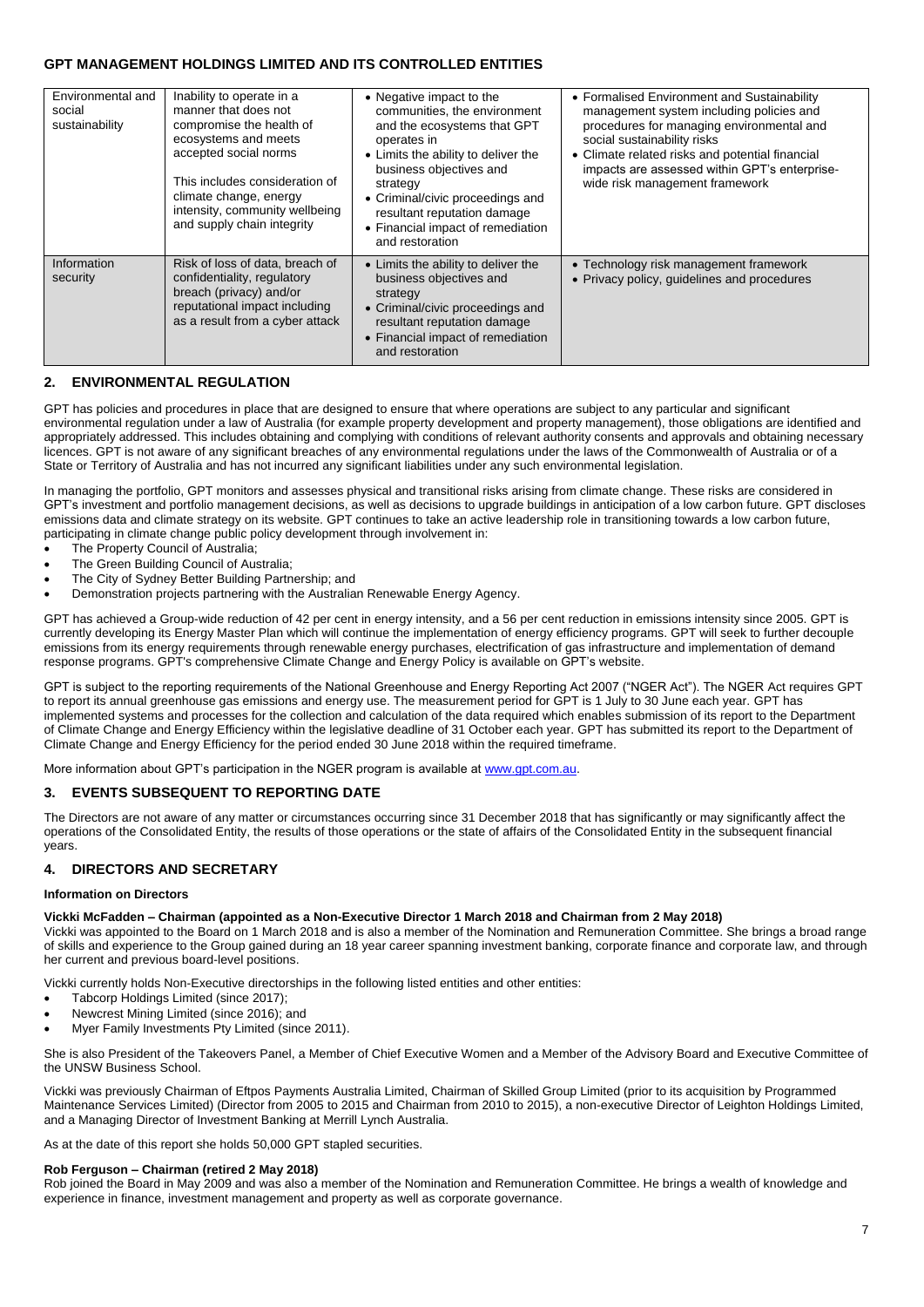Rob currently holds Non-Executive directorships in the following listed and other entities:

- Watermark Market Neutral Fund Limited (since 2013); and
- Smartward Limited (since 2012).

He was also a Non-Executive Chairman of IMF Bentham Limited from 2004 to January 2015, Chairman of Primary Health Care Limited from 2009 to July 2018, and a Director of Tyro Payments Limited from 2005 to July 2018.

As at the date of his retirement he held 207,628 GPT stapled securities.

#### **Robert Johnston – Chief Executive Officer and Managing Director**

Bob was appointed to the Board as Chief Executive Officer and Managing Director in September 2015. He has 30 years' experience in the property sector including investment, development, project management and construction in Australia, Asia, the US and UK. Prior to joining GPT, Bob was the Managing Director of listed Australand Property Group which became Frasers Australand in September 2014.

As at the date of this report he holds 821,765 GPT stapled securities.

#### **Brendan Crotty (retired on 9 November 2018)**

Brendan was appointed to the Board in December 2009 and was also a member of the Audit Committee and the Sustainability and Risk Committee. He brings extensive property industry experience to the Board, including 17 years as Managing Director of Australand until his retirement in 2007.

Brendan is currently the Chairman of the National Housing Finance and Investment Corporation (since 2018), a Director of Brickworks Limited (since 2008) and Chairman of Cloud FX Pte Ltd. Brendan was previously Chairman of Western Sydney Parklands Trust.

As at the date of this retirement he held 67,092 GPT stapled securities.

#### **Eileen Doyle**

Eileen was appointed to the Board in March 2010. She is also the Chairman of the Sustainability and Risk Committee and a member of the Audit Committee and Nomination and Remuneration Committee (retired as a member in November 2018). She has diverse and substantial business experience having held senior executive roles and directorships in a wide range of industries, including research, financial services, building and construction, steel, mining, logistics and export. Eileen is also a Fellow of the Australian Academy of Technological Sciences and Engineering.

Eileen currently holds the position of Non-Executive Director in the following listed and other entities:

- Boral Limited (since 2010); and
- Oil Search Limited (since 2016).

Eileen was also previously a Director of Bradken Limited from 2011 to November 2015.

As at the date of this report she holds 45,462 GPT stapled securities.

#### **Swe Guan Lim**

Swe Guan was appointed to the Board in March 2015 and is also a member of the Audit Committee and the Sustainability and Risk Committee. Swe Guan brings significant Australian real estate skills and experience and capital markets knowledge to the Board, having spent most of his executive career as a Managing Director in the Government Investment Corporation (GIC) in Singapore.

Swe Guan is currently Chairman of Cromwell European REIT in Singapore (since 2017) and a Director of Sunway Berhad in Malaysia (since 2011). Swe Guan is also a member of the Investment Committee of CIMB Trust Cap Advisors and was formerly a Director of Global Logistics Property in Singapore until January 2018.

As at the date of this report, he holds 39,000 GPT stapled securities.

#### **Michelle Somerville**

Michelle was appointed to the Board in December 2015 and is also the Chairman of the Audit Committee and a member of the Sustainability and Risk Committee. She was previously a partner of KPMG for nearly 14 years specialising in external audit and advising Australian and international clients both listed and unlisted primarily in the financial services market in relation to business, finance risk and governance issues.

Michelle currently holds the position of Non-Executive Director in the following entities:

- Bank Australia Limited (since 2014);
- Challenger Retirement and Investment Services Ltd (since 2014);
- Save the Children (Australia) (since 2012); and
- Down Syndrome Australia (since 2011).

Michelle is also an independent consultant to the UniSuper Ltd Audit, Risk and Compliance Committee since 2015.

As at the date of this report she holds 36,663 GPT stapled securities.

### **Gene Tilbrook**

Gene was appointed to the Board in May 2010 and is also the Chairman of the Nomination and Remuneration Committee. He brings extensive experience in finance, corporate strategy, investments and capital management.

Gene currently holds the position of Non-Executive Director in the following listed entities:

- Orica Limited (since 2013); and
- Woodside Petroleum Limited (since 2014).

Gene was also a Director of listed entities Transpacific Industries Group Limited from 2009 to 2013, Fletcher Building Limited from 2009 to April 2015, and Aurizon Holdings Limited from 2010 to February 2016.

As at the date of this report he holds 48,546 GPT stapled securities.

### **Angus McNaughton (appointed 1 November 2018)**

Angus was appointed to the Board in November 2018 and is also a member of the Nomination and Remuneration Committee and the Audit Committee. He brings extensive experience in property investment.

Angus was previously the CEO and Managing Director of Vicinity Centres from August 2015 until December 2017. Prior to that time, Angus served as the Managing Director Property for Colonial First State Global Asset Management from 2011, before becoming the CEO and Managing Director of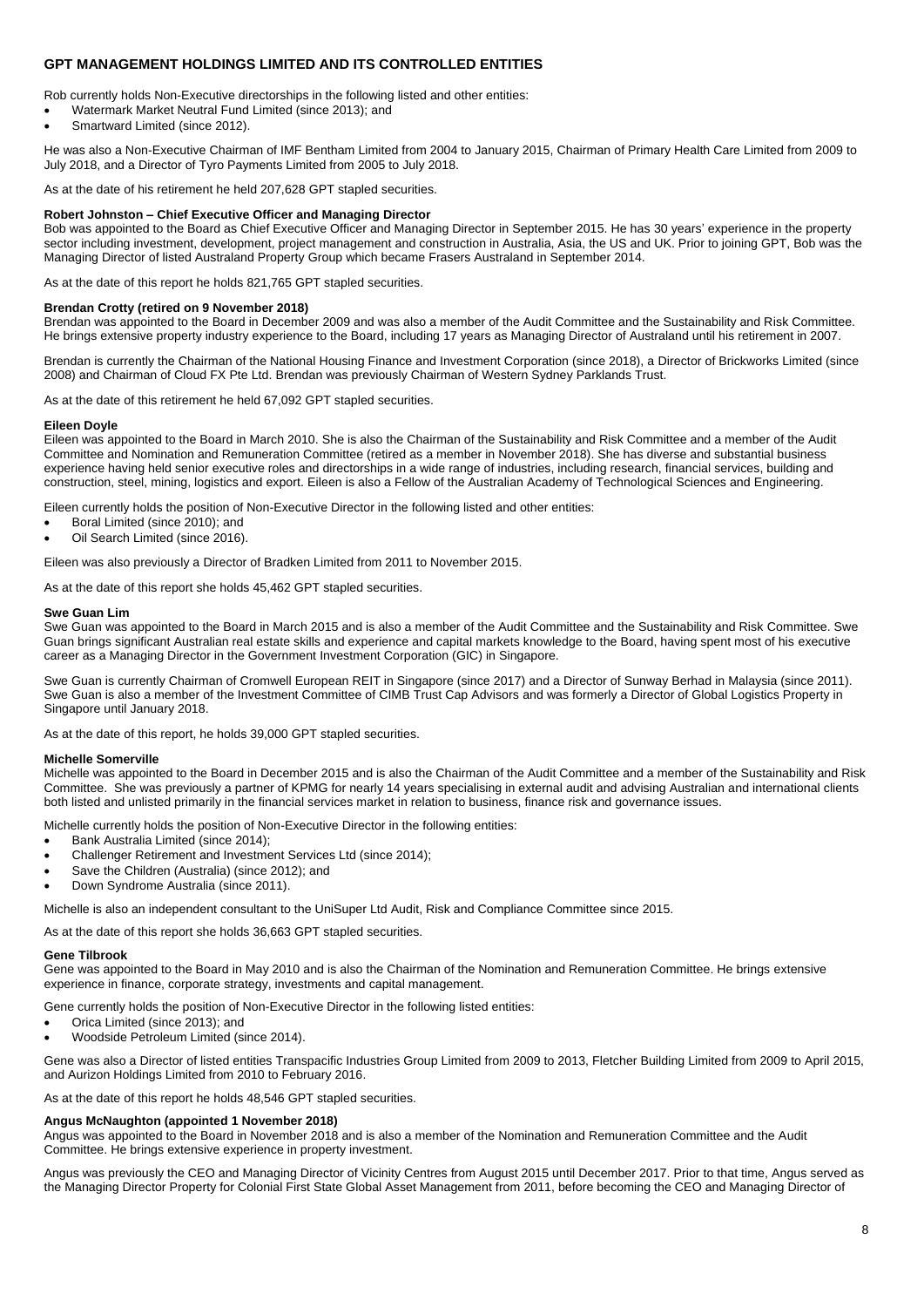ASX-listed Novion Property Group in 2014. Angus led Novion through to the completion of the merger between Novion and Federation Centres, renamed as Vicinity Centres, in June 2015.

Angus does not currently hold any Non-Executive Director roles in other listed entities.

He was also previously Director, Real Estate of First State Investments in Singapore and Chief Executive Officer of Kiwi Income Property Trust in New Zealand.

As at the date of this report he does not hold GPT stapled securities.

#### **James Coyne – General Counsel and Company Secretary**

James is responsible for the legal, compliance and company secretarial activities of GPT. He was appointed as the General Counsel and Company Secretary of GPT in 2004. His previous experience includes company secretarial and legal roles in construction, infrastructure, and the real estate funds management industry (listed and unlisted).

### **Lisa Bau – Senior Legal Counsel and Company Secretary**

Lisa was appointed as a Company Secretary of GPT in September 2015. Her previous experience includes legal roles in mergers and acquisitions, capital markets, funds management and corporate advisory.

### **Attendance of directors at meetings**

The number of Board meetings, including meetings of Board Committees, held during the financial year and the number of those meetings attended by each Director is set out below:

|                              | <b>Board</b>                                   |                                   | <b>Audit Committee</b>                         |                                   | <b>Nomination and</b><br><b>Remuneration Committee</b> |                                          | <b>Sustainability and Risk</b><br><b>Committee</b>       |                                          |
|------------------------------|------------------------------------------------|-----------------------------------|------------------------------------------------|-----------------------------------|--------------------------------------------------------|------------------------------------------|----------------------------------------------------------|------------------------------------------|
|                              | Number of<br>meetings<br>eligible to<br>attend | Number of<br>meetings<br>attended | Number of<br>meetings<br>eligible to<br>attend | Number of<br>meetings<br>attended | Number of<br>meetings<br>eligible to<br>attend         | <b>Number of</b><br>meetings<br>attended | <b>Number</b><br>of<br>meetings<br>eligible to<br>attend | <b>Number of</b><br>meetings<br>attended |
| Vickki McFadden <sup>1</sup> | 10                                             | 10                                |                                                | -                                 | 4                                                      | 4                                        |                                                          |                                          |
| Rob Ferguson                 | 3                                              | 3                                 | $\overline{\phantom{a}}$                       | $\overline{\phantom{a}}$          | $\overline{2}$                                         | 2                                        | ۰                                                        | ۰                                        |
| Robert Johnston <sup>1</sup> | 11                                             | 11                                | $\overline{\phantom{0}}$                       | $\overline{\phantom{0}}$          |                                                        |                                          | -                                                        |                                          |
| <b>Brendan Crotty</b>        | 9                                              | 9                                 | 4                                              | 3                                 | ۰                                                      | -                                        | 3                                                        | 3                                        |
| Eileen Doyle                 | 11                                             | 11                                | 5                                              | 3                                 | 5                                                      | 5                                        | 4                                                        |                                          |
| Swe Guan Lim                 | 11                                             | 11                                | 5                                              | 5                                 |                                                        |                                          | 4                                                        |                                          |
| Angus McNaughton             | 3                                              | 3                                 |                                                |                                   | $\overline{2}$                                         | 2                                        | -                                                        |                                          |
| Michelle Somerville          | 11                                             | 11                                | 5                                              | 5                                 |                                                        |                                          | 4                                                        | 4                                        |
| Gene Tilbrook                | 11                                             | 10                                |                                                | -                                 | 6                                                      | 6                                        | $\overline{\phantom{0}}$                                 |                                          |

 $(1)$  Vickki McFadden and Bob Johnston also attended meetings of the Committees as non-members.

### **5. OTHER DISCLOSURES**

#### **Indemnification and insurance of directors, officers and auditor**

GPT provides a Deed of Indemnity and Access (Deed) in favour of each of the Directors and Officers of GPT and its subsidiary companies and each person who acts or has acted as a representative of GPT serving as an officer of another entity at the request of GPT. The Deed indemnifies these persons on a full indemnity basis to the extent permitted by law for losses, liabilities, costs and charges incurred as a Director or Officer of GPT, its subsidiaries or such other entities.

Subject to specified exclusions, the liabilities insured are for costs that may be incurred in defending civil or criminal proceedings that may be brought against Directors and Officers in their capacity as Directors and Officers of GPT, its subsidiary companies or such other entities, and other payments arising from liabilities incurred by the Directors and Officers in connection with such proceedings. GPT has agreed to indemnify the auditors out of the assets of GPT if GPT has breached the agreement under which the auditors are appointed.

During the financial year, GPT paid insurance premiums to insure the Directors and Officers of GPT and its subsidiary companies. The terms of the contract prohibit the disclosure of the premiums paid.

### **Non-audit services**

During the year PricewaterhouseCoopers, GPT's auditor, has performed other services in addition to their statutory duties. Details of the amounts paid to the auditor, which includes amounts paid for non-audit services and other assurance services, are set out in note 21 to the financial statements.

The Directors have considered the non-audit services and other assurance services provided by the auditor during the financial year. In accordance with advice received from the Audit Committee, the Directors are satisfied that the provision of non-audit services by the auditor is compatible with, and did not compromise, the auditor independence requirements of the *Corporations Act 2001* for the following reasons:

- the Audit Committee reviewed the non-audit services and other assurance services at the time of appointment to ensure that they did not impact upon the integrity and objectivity of the auditor;
- the Board's own review conducted in conjunction with the Audit Committee concluded that the auditor independence was not compromised, having regard to the Board's policy with respect to the engagement of GPT's auditor; and
- the fact that none of the non-audit services provided by PricewaterhouseCoopers during the financial year had the characteristics of management, decision-making, self-review, advocacy or joint sharing of risks.

#### **Auditor's independence declaration**

A copy of the auditor's independence declaration as required under section 307C of the *Corporations Act 2001* is set out on page 19 and forms part of the Directors' Report.

#### **Rounding of amounts**

The amounts contained in this report and in the financial statements have been rounded to the nearest thousand dollars unless otherwise stated (where rounding is applicable) under the option available to the Consolidated Entity under ASIC Corporations (Rounding in Financial/Directors' Reports) Instrument 2016/191. The Consolidated Entity is an entity to which the Instrument applies.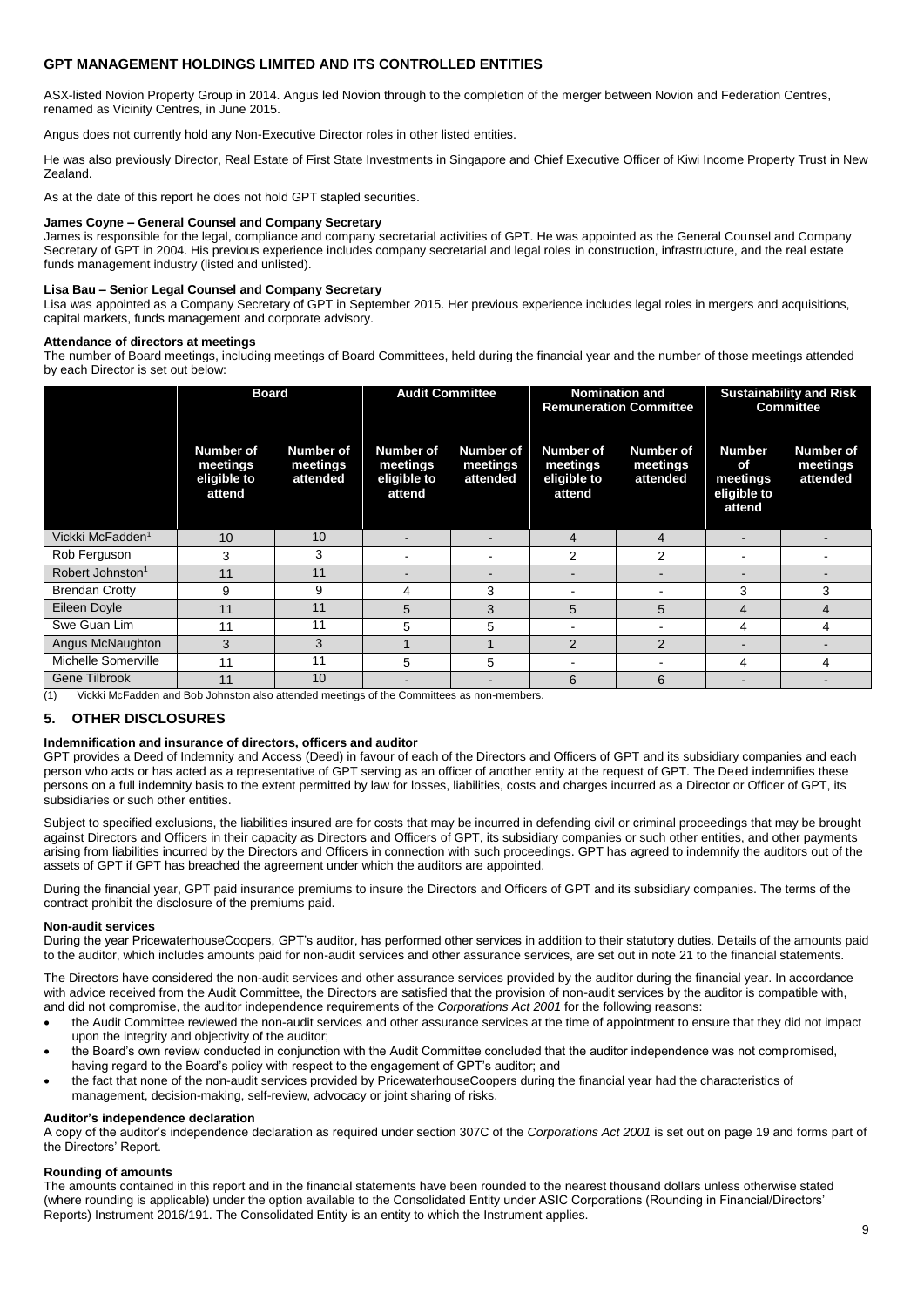### **6. REMUNERATION REPORT**

The Nomination and Remuneration Committee (the Committee) of the Board presents the Remuneration Report (Report) for the GPT Group. This Report has been audited in accordance with section 308(3C) of the *Corporations Act 2001.*

The Board aims to ensure that the GPT Group's remuneration platform is both market competitive and fair to all stakeholders; aligns performance measures to the achievement of GPT's strategic objectives; and communicates the remuneration outcomes clearly and transparently.

#### **Governance**

 $\overline{a}$ 

| Who are the<br>members of the<br>Committee?       | The Committee consists of the following three Non-Executive Directors:<br>Gene Tilbrook (Committee Chairman);<br>Vickki McFadden; and<br>Angus McNaughton.<br>2018 saw renewal and change on the Committee in line with changes to the Board:<br>Rob Ferguson retired at the GPT AGM on 2 May 2018;<br>$\bullet$<br>Vickki McFadden joined GPT on 1 March 2018, and was appointed Chairman of GPT from 3 May 2018;<br>$\bullet$<br>Angus McNaughton joined GPT on 1 November 2018; and<br>Eileen Doyle stepped down from the Committee on 8 November 2018.                                                                                                                                                                                                                                                                                                                                                                                                                                                                                                                                                                                                                                                                                                                                                                             |
|---------------------------------------------------|----------------------------------------------------------------------------------------------------------------------------------------------------------------------------------------------------------------------------------------------------------------------------------------------------------------------------------------------------------------------------------------------------------------------------------------------------------------------------------------------------------------------------------------------------------------------------------------------------------------------------------------------------------------------------------------------------------------------------------------------------------------------------------------------------------------------------------------------------------------------------------------------------------------------------------------------------------------------------------------------------------------------------------------------------------------------------------------------------------------------------------------------------------------------------------------------------------------------------------------------------------------------------------------------------------------------------------------|
| What is the scope<br>of work of the<br>Committee? | In 2018 the Committee undertook the following activities on behalf of the Board:<br>Oversee the management of culture;<br>Implement, monitor, evaluate and oversee GPT's remuneration framework;<br>Review and approve remuneration levels for the Board, Chief Executive Officer and key management personnel;<br>$\bullet$<br>Review and approve key performance indicators for the Chief Executive Officer and assess the Chief Executive<br>Officer's performance against those key performance indicators;<br>Review compliance with legal and regulatory requirements associated with the activities of the Committee;<br>$\bullet$<br>Oversee the succession planning process for the Board, CEO and Leadership Team;<br>Implement procedures for the evaluation of the performance of the Board and Board committees;<br>Approve and oversee the implementation of GPT's diversity & inclusion strategy, initiatives and policies;<br>Approve and oversee initiatives around talent development and employee engagement;<br>Any other related matters regarding executives or the Board; and<br>Effective 1 January 2019 a Human Resources and Remuneration Committee (HRRC) was formed with the same membership<br>as noted above. In addition, a Nomination Committee was formed consisting of the full Board <sup>1</sup> . |
| Who is included in<br>the Remuneration<br>Report? | GPT's Key Management Personnel (KMP) are the individuals responsible for planning, controlling and managing the GPT<br>Group (being the Non-Executive Directors, CEO, Chief Financial Officer (CFO), and the Chief Operating Officer (COO)).                                                                                                                                                                                                                                                                                                                                                                                                                                                                                                                                                                                                                                                                                                                                                                                                                                                                                                                                                                                                                                                                                           |

#### **Committee key decisions and remuneration outcomes in 2018**

| <b>Platform</b><br>component                                    | Key decisions and outcomes                                                                                                                                                                                                                                                                                                                                                                                                                                                                                                                                                                                                                                                                                                                                                                                                                                                                         |
|-----------------------------------------------------------------|----------------------------------------------------------------------------------------------------------------------------------------------------------------------------------------------------------------------------------------------------------------------------------------------------------------------------------------------------------------------------------------------------------------------------------------------------------------------------------------------------------------------------------------------------------------------------------------------------------------------------------------------------------------------------------------------------------------------------------------------------------------------------------------------------------------------------------------------------------------------------------------------------|
| Base Pay (Fixed)                                                | • Implemented the annual review of employee base pay effective 1 January 2018, with an average increase of 2.57%.<br>• Following benchmarking, implemented an annual review of Non-Executive Director base and committee fees effective 1<br>January 2018, with an average increase of 3.12% to bring the Non-Executive Directors' remuneration closer to market.                                                                                                                                                                                                                                                                                                                                                                                                                                                                                                                                  |
| <b>Short Term</b><br><b>Incentive</b><br>Compensation<br>(STIC) | Maintained Funds from Operations (FFO) growth per security as the primary measure of Group financial performance.<br>$\bullet$<br>The Group achieved an FFO growth per security outcome of 3.5% which generated a STIC pool maximum of \$15.4 million.<br>$\bullet$<br>Maintained a deferred equity component of STIC vesting in one tranche at the end of the year following the conclusion of the<br>$\bullet$<br>performance period.                                                                                                                                                                                                                                                                                                                                                                                                                                                            |
| <b>Long Term</b><br>Incentive (LTI)<br>Compensation             | • Achieved a compound annual Total Return2 for the 2016-18 period of 15.50%, exceeding the benchmark of 9.75% for<br>maximum award, and delivered a Total Securityholder Return (TSR)3 of 32.76% which exceeded the ASX 200 AREIT<br>Accumulation Index (the Index) performance of 26.60%.<br>• As a result, the vesting outcome for the 2016-18 LTI plan was 82.71% of the performance rights for each of the 24 participants<br>in the LTI plan.<br>• Launched the 2018-2020 LTI with two performance measures, Total Return and Relative TSR.<br>Maintained the same performance hurdles and ranges as the prior year's LTI plan.<br>$\bullet$<br>• Aligned the vesting schedule for both performance measures such that 10% of the performance rights for each measure vest<br>at Threshold performance, with straight line pro-rata vesting through to 100% at the maximum performance level. |
| Other employee<br>ownership plans                               | • Continued the General Employee Security Ownership Plan (GESOP) for 105 STIC eligible employees not in the LTI. Under<br>GESOP each participant receives an amount equal to 10% of their STIC (less tax) delivered in GPT securities, which must be<br>held for at least 1 year.<br>• Continued the Broad Based Employee Security Ownership Plan (BBESOP) for 264 employees ineligible for GESOP. Under<br>BBESOP, subject to GPT achieving the annual FFO growth per security target, participants receive \$1,000 worth of GPT<br>securities that cannot be transferred or sold until the earlier of 3 years from the allocation date or cessation of employment (or<br>\$1,000 cash (less tax) at the election of the individual).                                                                                                                                                             |
| Policy and<br>governance                                        | Utilised external advice on market compensation benchmarks and practice, prevailing regulatory and governance standards,<br>٠<br>and drafting of incentive plan documentation from EY and Conari Partners <sup>4</sup> .                                                                                                                                                                                                                                                                                                                                                                                                                                                                                                                                                                                                                                                                           |

<sup>&</sup>lt;sup>1</sup> Further information about the role and responsibility of both the HRRC and the Nomination Committees is set out in their respective Charters, which are available on GPT's website [\(www.gpt.com.au\).](http://www.gpt.com.au/) No additional fees are paid for membership of the Nomination Committee.

<sup>&</sup>lt;sup>2</sup> Total Return is defined as the sum of the change in Net Tangible Assets (NTA) and distributions over the performance period, divided by the NTA at the beginning of the performance period.

<sup>&</sup>lt;sup>3</sup> TSR represents an investor's return, calculated as the percentage difference between an initial amount invested in stapled securities and the final value of those stapled securities at the end of the relevant period, assuming distributions were reinvested.

<sup>4</sup> During 2018, no remuneration recommendations in relation to Key Management Personnel, as defined by Division 1 of Part 1.2 of Chapter 1 of the *Corporations Act 2001*, were made by these or other consultants.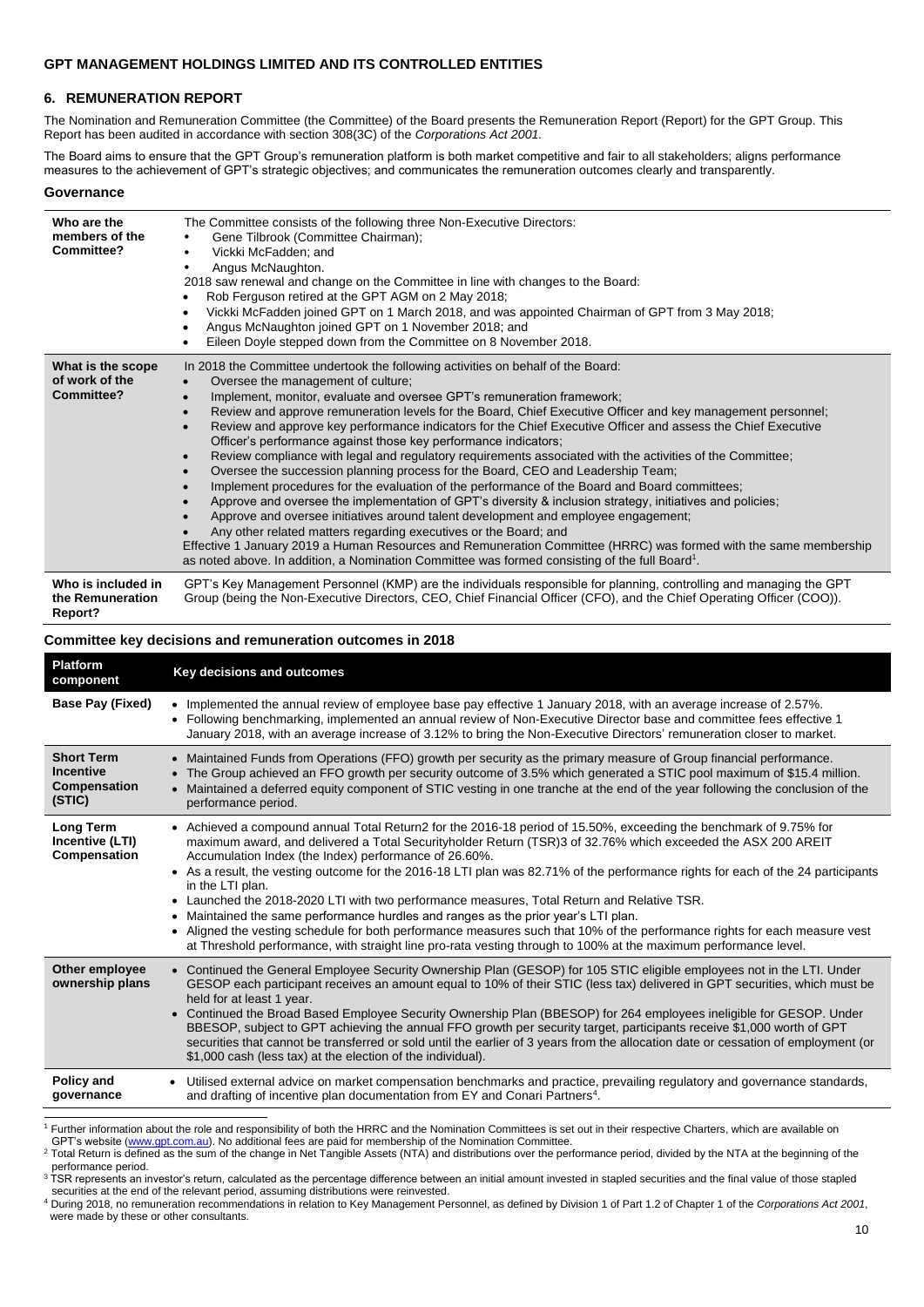# **GPT's vision and financial goals linked to remuneration structures**

-

|                                                                                                                                                                                                                                                                                                                                                       |                                                                                                                                                                                                                                                                                                                                                                                                                                                                                                                                                                                                                                                                                                                                                                                                                                                | GPT's vision and financial goals                                                                                                                                                                                                                                                                                                                                                                                                                                                                                                                                                                                                                                                        |                                                                                                                                                                                                                                                                                                                                                                                                                                                                                                                                                                                                           |
|-------------------------------------------------------------------------------------------------------------------------------------------------------------------------------------------------------------------------------------------------------------------------------------------------------------------------------------------------------|------------------------------------------------------------------------------------------------------------------------------------------------------------------------------------------------------------------------------------------------------------------------------------------------------------------------------------------------------------------------------------------------------------------------------------------------------------------------------------------------------------------------------------------------------------------------------------------------------------------------------------------------------------------------------------------------------------------------------------------------------------------------------------------------------------------------------------------------|-----------------------------------------------------------------------------------------------------------------------------------------------------------------------------------------------------------------------------------------------------------------------------------------------------------------------------------------------------------------------------------------------------------------------------------------------------------------------------------------------------------------------------------------------------------------------------------------------------------------------------------------------------------------------------------------|-----------------------------------------------------------------------------------------------------------------------------------------------------------------------------------------------------------------------------------------------------------------------------------------------------------------------------------------------------------------------------------------------------------------------------------------------------------------------------------------------------------------------------------------------------------------------------------------------------------|
| To be the most respected<br>property company in Australia<br>in the eyes of our Investors,<br>People, Customers and<br><b>Communities</b>                                                                                                                                                                                                             | Total Return > 8.5%                                                                                                                                                                                                                                                                                                                                                                                                                                                                                                                                                                                                                                                                                                                                                                                                                            | <b>Generate competitive Relative</b><br><b>Total Securityholder Return</b>                                                                                                                                                                                                                                                                                                                                                                                                                                                                                                                                                                                                              | <b>Generate competitive FFO</b><br>growth per security                                                                                                                                                                                                                                                                                                                                                                                                                                                                                                                                                    |
|                                                                                                                                                                                                                                                                                                                                                       |                                                                                                                                                                                                                                                                                                                                                                                                                                                                                                                                                                                                                                                                                                                                                                                                                                                |                                                                                                                                                                                                                                                                                                                                                                                                                                                                                                                                                                                                                                                                                         |                                                                                                                                                                                                                                                                                                                                                                                                                                                                                                                                                                                                           |
|                                                                                                                                                                                                                                                                                                                                                       |                                                                                                                                                                                                                                                                                                                                                                                                                                                                                                                                                                                                                                                                                                                                                                                                                                                | <b>Total remuneration components</b>                                                                                                                                                                                                                                                                                                                                                                                                                                                                                                                                                                                                                                                    |                                                                                                                                                                                                                                                                                                                                                                                                                                                                                                                                                                                                           |
| Base pay (Fixed)                                                                                                                                                                                                                                                                                                                                      | STIC (variable)                                                                                                                                                                                                                                                                                                                                                                                                                                                                                                                                                                                                                                                                                                                                                                                                                                | LTI (variable)                                                                                                                                                                                                                                                                                                                                                                                                                                                                                                                                                                                                                                                                          | Other employee ownership<br>plans (variable)                                                                                                                                                                                                                                                                                                                                                                                                                                                                                                                                                              |
| • Base level of reward.<br>• Set around Australian market<br>median using external<br>benchmark data (including<br>AON Hewitt and the Financial<br>Institutions Remuneration<br>Group (FIRG)).<br>• Reviewed based on<br>employee's responsibilities,<br>experience, skill and<br>performance.<br>• External and internal relativities<br>considered. | • Discretionary, at risk, and with<br>aggregate STIC funding aligned<br>to overall Group financial<br>outcomes.<br>• Set around market median for<br>target performance with potential<br>to achieve top quartile for stretch<br>outcomes.<br>• Determined by GPT and<br>individual performance against a<br>mix of balanced scorecard<br>measures which include financial<br>and non-financial measures.<br>• Financial measures include FFO<br>growth per security, and<br>earnings at portfolio, fund and/or<br>property level as relevant.<br>• Non-financial objectives focus on<br>execution of strategy, delivery of<br>key projects and developments,<br>and people and culture<br>objectives.<br>• Delivered in cash, or (for senior<br>executives), a combination of<br>50% cash and 50% equity with<br>deferred vesting for 1 year. | • Discretionary, at risk, and<br>aligned to overall Group financial<br>outcomes.<br>• Set around market median for<br>target performance with potential<br>to achieve top quartile for stretch<br>outcomes.<br>• Vesting determined by GPT<br>performance against Total<br><b>Return and Relative TSR</b><br>financial performance.<br>• Relative TSR is measured<br>against ASX200 AREIT<br>Accumulation Index (including<br>GPT).<br>• Assessed over a 3 year<br>performance period, no re-<br>testing.<br>• No value derived unless GPT<br>meets or exceeds defined<br>performance measures.<br>• Delivered in GPT securities to<br>align executive and<br>securityholder interests. | <b>GESOP</b><br>• For STIC eligible individuals<br>who are ineligible for LTI.<br>• Equal to 10% of their STIC<br>(less tax) delivered in GPT<br>securities, which must be held<br>for at least 1 year.<br><b>BBESOP</b><br>• For individuals ineligible for<br>STIC or LTI.<br>• GPT must achieve at least<br>Target outcome on annual FFO<br>growth per security.<br>• A grant of \$1,000 worth of GPT<br>securities which must be held<br>until the earlier of 3 years from<br>the allocation date or cessation<br>of employment (or \$1,000 cash<br>(less tax) at the election of the<br>individual). |
|                                                                                                                                                                                                                                                                                                                                                       |                                                                                                                                                                                                                                                                                                                                                                                                                                                                                                                                                                                                                                                                                                                                                                                                                                                |                                                                                                                                                                                                                                                                                                                                                                                                                                                                                                                                                                                                                                                                                         |                                                                                                                                                                                                                                                                                                                                                                                                                                                                                                                                                                                                           |
| Attract, retain, motivate and reward high calibre executives to<br>deliver superior performance by providing:                                                                                                                                                                                                                                         |                                                                                                                                                                                                                                                                                                                                                                                                                                                                                                                                                                                                                                                                                                                                                                                                                                                | Align executive rewards to GPT's performance and securityholder<br>interests by:                                                                                                                                                                                                                                                                                                                                                                                                                                                                                                                                                                                                        |                                                                                                                                                                                                                                                                                                                                                                                                                                                                                                                                                                                                           |
| • Competitive rewards.<br>• Opportunity to achieve incentives beyond base pay based on<br>performance.                                                                                                                                                                                                                                                |                                                                                                                                                                                                                                                                                                                                                                                                                                                                                                                                                                                                                                                                                                                                                                                                                                                | • Assessing incentives against financial and non-financial business<br>measures that are aligned with GPT strategy.<br>• Delivering a meaningful component of executive remuneration in the<br>form of equity subject to performance hurdles being achieved.                                                                                                                                                                                                                                                                                                                                                                                                                            |                                                                                                                                                                                                                                                                                                                                                                                                                                                                                                                                                                                                           |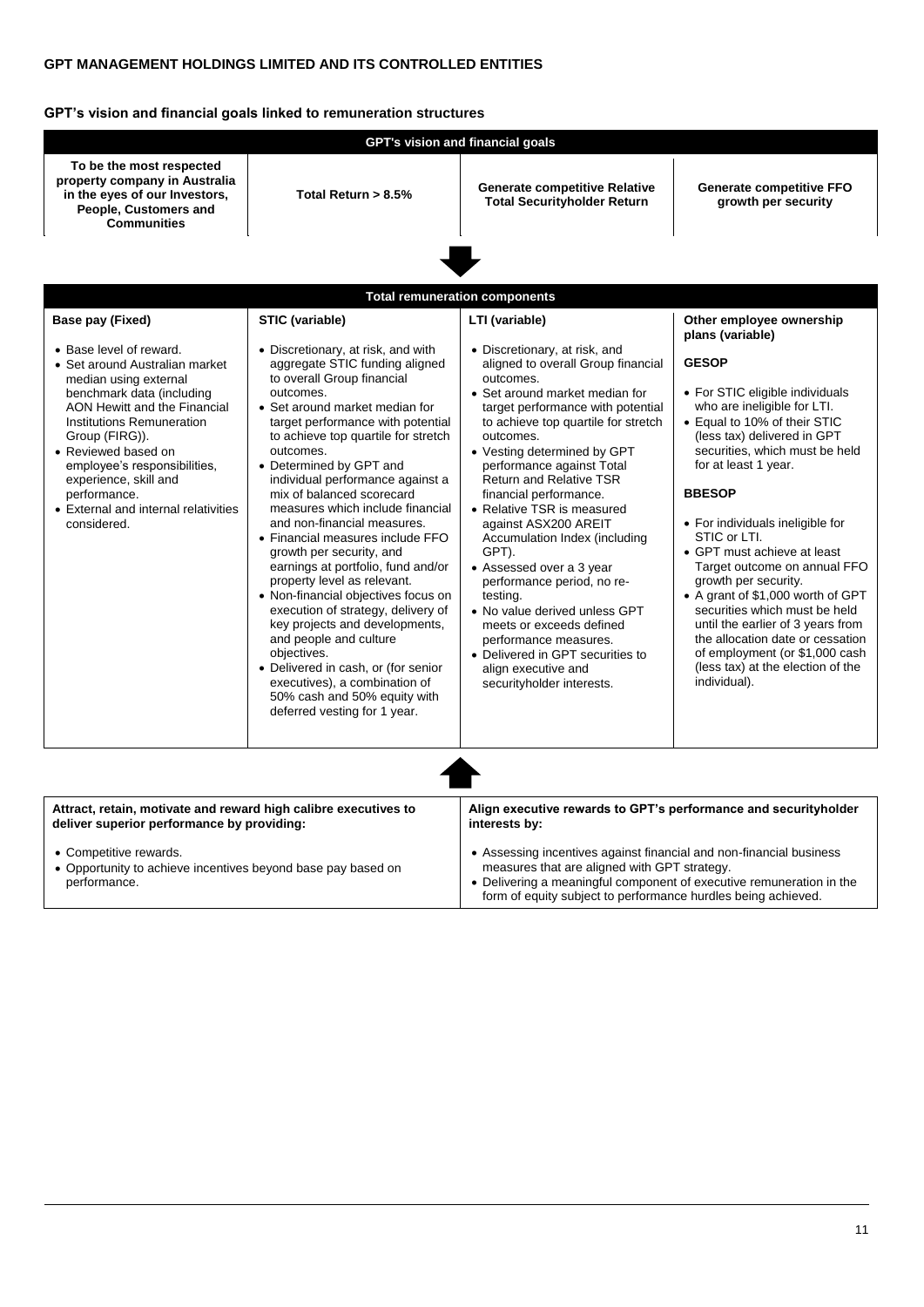### **Employment Terms**

### **1. Employment terms – Chief Executive Officer and Managing Director**

| Term                                       | <b>Conditions</b>                                                                                                                                                                                                                                                                                                                                                                                                                                                                                                                                                                         |
|--------------------------------------------|-------------------------------------------------------------------------------------------------------------------------------------------------------------------------------------------------------------------------------------------------------------------------------------------------------------------------------------------------------------------------------------------------------------------------------------------------------------------------------------------------------------------------------------------------------------------------------------------|
| Contract duration                          | Open ended.                                                                                                                                                                                                                                                                                                                                                                                                                                                                                                                                                                               |
| <b>Termination by Executive</b>            | 6 months' notice. GPT may elect to make a payment in lieu of notice.                                                                                                                                                                                                                                                                                                                                                                                                                                                                                                                      |
| <b>Remuneration Package</b>                | Bob Johnston's 2018 remuneration arrangements were as follows:<br><b>Base pay: \$1,460,000.</b><br><b>STIC</b> : \$0 to \$1,825,000 (i.e. 0% to 125% of base pay) based on performance, paid in equal proportions of cash<br>deferred GPT securities, with the securities component vesting one year after the conclusion of the performance year.<br>LTI: A grant of performance rights with the face value at time of grant of \$2,190,000 (i.e. 150% of base pay) with<br>vesting outcomes dependent on performance and continued service, and delivered in restricted GPT securities. |
| <b>Termination by Company</b><br>for cause | No notice requirement or termination benefits (other than accrued entitlements).                                                                                                                                                                                                                                                                                                                                                                                                                                                                                                          |
| <b>Termination by Company</b><br>(other)   | 12 months' notice. Treatment of unvested STIC and LTI will be at the Board's discretion under the terms of the<br>relevant plans and GPT policy.                                                                                                                                                                                                                                                                                                                                                                                                                                          |
| Post-employment restraints                 | 6 months non-compete, and 12 months non-solicitation of GPT employees.                                                                                                                                                                                                                                                                                                                                                                                                                                                                                                                    |
| <b>External Directorships</b>              | Bob Johnston is a Director on the Boards of the Property Industry Foundation (PIF) and the Property Council of<br>Australia (PCA). He does not receive remuneration for these roles.                                                                                                                                                                                                                                                                                                                                                                                                      |
| <b>Clawback Policy</b>                     | All GPT employees who participate in STIC and LTI are subject to remuneration being clawed back if the recipient<br>has acted fraudulently, dishonestly, or where there has been a material misstatement or omission in the Group's<br>financial statements leading to the receipt of an unfair benefit.                                                                                                                                                                                                                                                                                  |

### **2. Employment terms – Executive KMP**

| Term                                       | <b>Conditions</b>                                                                                                                                                                                                                                                                        |                                                                                  |                  |  |
|--------------------------------------------|------------------------------------------------------------------------------------------------------------------------------------------------------------------------------------------------------------------------------------------------------------------------------------------|----------------------------------------------------------------------------------|------------------|--|
| Contract duration                          | Open ended.                                                                                                                                                                                                                                                                              |                                                                                  |                  |  |
| <b>Termination by Executive</b>            |                                                                                                                                                                                                                                                                                          | 3 months' notice. GPT may elect to make a payment in lieu of notice.             |                  |  |
| <b>Remuneration Package</b>                |                                                                                                                                                                                                                                                                                          |                                                                                  |                  |  |
|                                            | Component                                                                                                                                                                                                                                                                                | <b>Mark Fookes</b>                                                               | Anastasia Clarke |  |
|                                            | Base pay                                                                                                                                                                                                                                                                                 | \$820,000                                                                        | \$800,000        |  |
|                                            | STIC <sup>5</sup>                                                                                                                                                                                                                                                                        | \$0 to \$820,000                                                                 | \$0 to \$800,000 |  |
|                                            | LTI                                                                                                                                                                                                                                                                                      | \$0 to \$820,000                                                                 | \$0 to \$800,000 |  |
| <b>Termination by Company</b><br>for cause |                                                                                                                                                                                                                                                                                          | No notice requirement or termination benefits (other than accrued entitlements). |                  |  |
| <b>Termination by Company</b><br>(other)   | 3 months' notice. Severance payments may be made subject to GPT policy and capped at the three year average of<br>the executive's annual base (fixed) pay. Treatment of unvested STIC and LTI will be at the Board's discretion under<br>the terms of the relevant plans and GPT policy. |                                                                                  |                  |  |
| Post-employment<br>restraints              | 12 months non-solicitation of GPT employees.                                                                                                                                                                                                                                             |                                                                                  |                  |  |

### **3. Compensation mix at maximum STIC and LTI outcomes**

 $\overline{a}$ 

| <b>Executive KMP</b>                                                 | <b>Fixed remuneration</b> | Variable or "at risk" remuneration <sup>6</sup> |       |
|----------------------------------------------------------------------|---------------------------|-------------------------------------------------|-------|
|                                                                      | Base pay                  | STI                                             | LTI   |
| <b>Bob Johnston</b><br>Chief Executive Officer and Managing Director | 26.7%                     | 33.3%                                           | 40.0% |
| Anastasia Clarke<br><b>Chief Financial Officer</b>                   | 33.4%                     | 33.3%                                           | 33.3% |
| <b>Mark Fookes</b><br><b>Chief Operating Officer</b>                 | 33.4%                     | 33.3%                                           | 33.3% |

<sup>&</sup>lt;sup>5</sup> The STIC is paid in an equal mix of cash and deferred GPT securities, with the securities component vesting 1 year after the conclusion of the performance year.

<sup>&</sup>lt;sup>6</sup> The percentage of each component of total remuneration is calculated with reference to maximum or stretch potential outcomes as set out under Remuneration Package in Tables 1 and 2 above.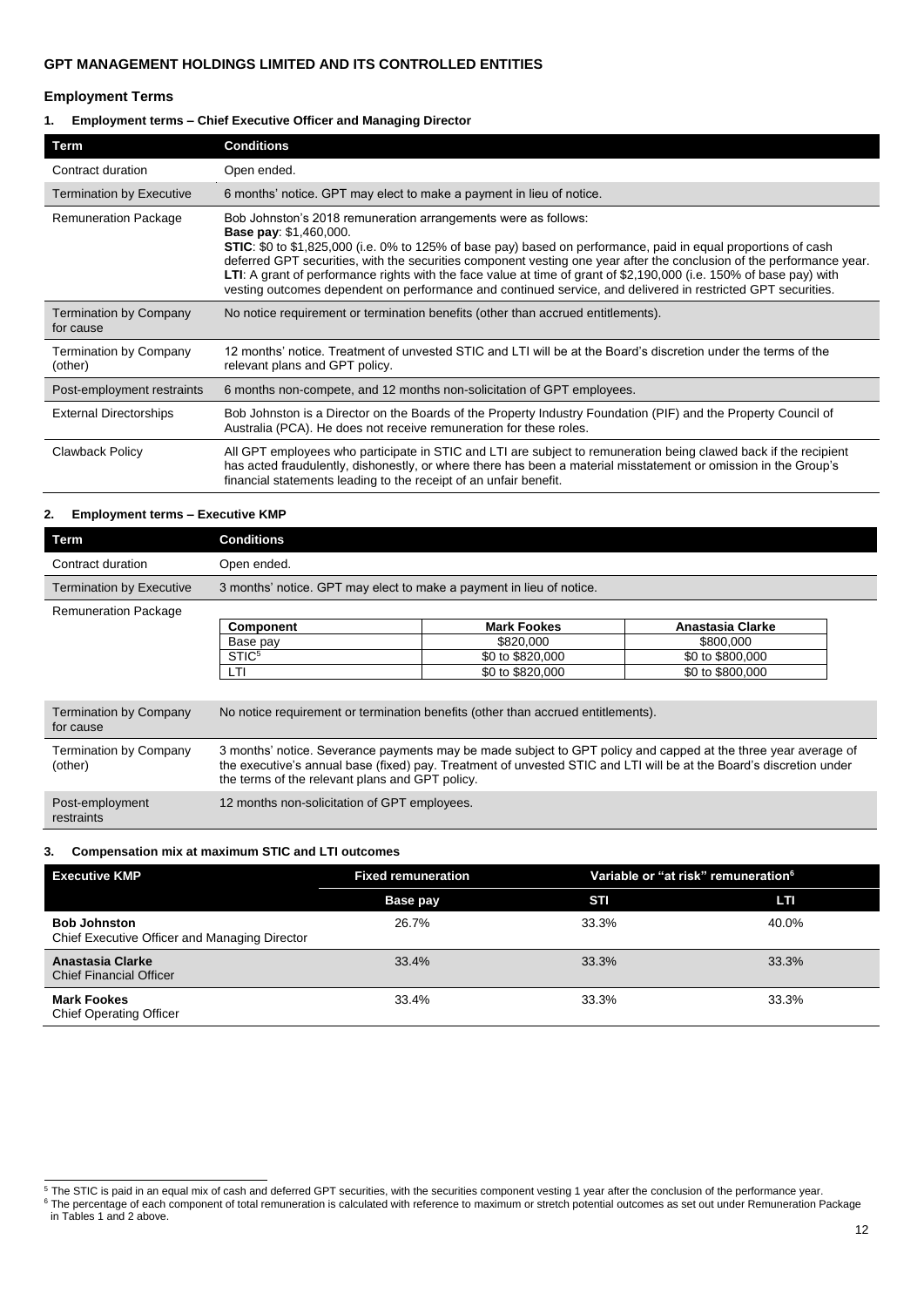# **Group Financial Performance and Incentive Outcomes**

# **1. Five year Group financial performance**

|                                        |               | 2018 | 2017 | 2016 | 2015 | 2014 |
|----------------------------------------|---------------|------|------|------|------|------|
| Total Securityholder Return (TSR)      | $\%$          | 7.0  | 6.6  | 10.1 | 15.4 | 34.5 |
| <b>Total Return</b>                    | $\frac{9}{6}$ | 15.8 | 15.2 | 15.5 | 11.5 | 9.6  |
| NTA (per security)                     | S             | 5.58 | 5.04 | 4.59 | 4.17 | 3.94 |
| FFO (per security)                     | cents         | 31.8 | 30.8 | 29.9 | 28.3 | 26.8 |
| Security price at end of calendar year | \$            | 5.34 | 5.11 | 5.03 | 4.78 | 4.35 |

### **2. Summary of CEO Objectives and Performance Outcomes**

|             | <b>Performance measure</b>                                                                                                                                                        | Reason chosen                                                                                                                                                                     | Weighting | <b>Performance outcomes</b>                                                                                                                                                                                                                                                                                                                                                                                                                                                                                                                                                                                                                                                                                                                                                                                                                                                                                                                                                                                                                               |
|-------------|-----------------------------------------------------------------------------------------------------------------------------------------------------------------------------------|-----------------------------------------------------------------------------------------------------------------------------------------------------------------------------------|-----------|-----------------------------------------------------------------------------------------------------------------------------------------------------------------------------------------------------------------------------------------------------------------------------------------------------------------------------------------------------------------------------------------------------------------------------------------------------------------------------------------------------------------------------------------------------------------------------------------------------------------------------------------------------------------------------------------------------------------------------------------------------------------------------------------------------------------------------------------------------------------------------------------------------------------------------------------------------------------------------------------------------------------------------------------------------------|
| Financial   | FFO growth per<br>security targets.                                                                                                                                               | FFO growth per<br>security is a key<br>financial measure of<br>GPT's performance.                                                                                                 | 70%       | The Group delivered FFO growth per security of 3.5% in 2018. This<br>was in excess of the Group's target of 3% growth but below the<br>stretch objective set by the Board.                                                                                                                                                                                                                                                                                                                                                                                                                                                                                                                                                                                                                                                                                                                                                                                                                                                                                |
| Strategy    | Strategy objectives<br>focused on exploring<br>growth opportunities for<br>GPT group, as well as<br>development and<br>implementation of<br>strategic plans for each<br>division. | Developing,<br>communicating and<br>implementing GPT's<br>strategy will<br>underpin GPT's<br>medium term<br>activities.                                                           | 10%       | Management continued to execute on strategies approved by the<br>board. This included securing new acquisitions in the Office and<br>Logistics sector and advancing plans for development opportunities<br>at Melbourne Central.<br>Management did not achieve a successful outcome of the sale of<br>Wollongong Central and progress on unlocking opportunities at<br>Sydney Olympic Park and Camellia was behind target.                                                                                                                                                                                                                                                                                                                                                                                                                                                                                                                                                                                                                                |
| Performance | Operational objectives<br>focused on driving<br>performance of the<br>investment portfolio,<br>key milestones in the<br>development pipeline,<br>and other projects.              | Focus on delivery of<br>investment and fund<br>performance,<br>conversion of the<br>development<br>pipeline and<br>operational<br>efficiency to<br>optimise GPT's<br>performance. | 15%       | GPT's Total Shareholder Return was 7.03% versus 3.95% for the<br>ASX AREIT 200 Accumulation Index.<br>Occupancy remains high across the Group's portfolio and like for<br>like Net Operating Income (NOI) growth of 3.8% was achieved,<br>however the like for like NOI growth for the retail portfolio was below<br>target.<br>Office lease expiries in 2020 and 2021 continued to be a focus for<br>management however stretch target objectives were not achieved.<br>Established the Operational Excellence PCG and delivered<br>business efficiencies through the use of technology, streamlined<br>decision making, and enhanced asset management support to the<br>funds management platform.<br>Pre-commitment for the 32 Smith Street development was achieved<br>and Development Approval conditions satisfied allowing the<br>commencement of the project, with the development on plan to<br>deliver targeted returns.<br>Progress was made on the Sunshine Plaza development but final<br>completion has been delayed to the end of Q1 2019. |
| People      | People objectives<br>centred on increasing<br>employee engagement,<br>driving GPT's diversity<br>and inclusion agenda,<br>and operational<br>excellence.                          | Maintaining a high<br>performing<br>executive team and<br>achieving<br>engagement and<br>diversity goals is key<br>to GPT's<br>performance.                                       | 5%        | Achieved Workplace Gender Equality Agency (WGEA) Employer of<br>Choice for Gender Equality citation in February 2018 recognising<br>GPT's performance as among the best employers.<br>Increased the percentage of females in the top 50% of the business<br>(measured by remuneration) from 42.24% at the end of 2017 to<br>45.65%.<br>Launched GPT's second Reconciliation Action Plan (RAP),<br>maintained participation of First Nations employees in the<br>permanent workforce at 1%, and signed a 10 year agreement with<br>Career Trackers to expand its internship program.<br>Increased GPT's score in the Australian Workplace Equality Index<br>(AWEI) survey from 42 to 79, 16 points higher than the property<br>sector average.                                                                                                                                                                                                                                                                                                             |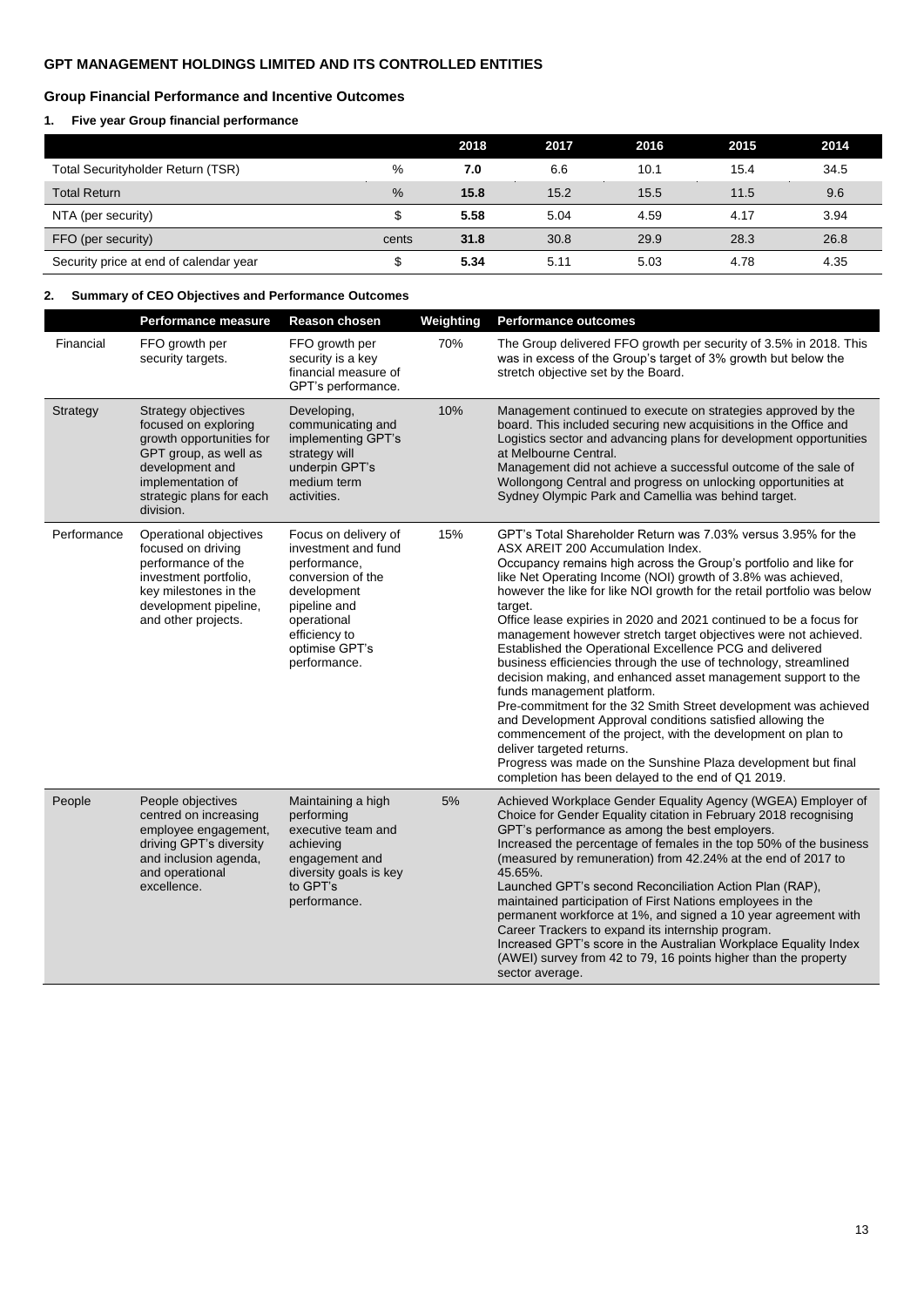#### **3. STIC Framework**

The CEO objectives are cascaded (in full or in part) to KMP and all STIC participants where applicable. Performance measures and weightings may vary according to areas of responsibility for each STIC participant. GPT Group and segment financial KPI's and performance KPI's in relation to occupancy, leasing, progress on developments, investment performance and operational efficiency are included. Performance objectives are then measured to determine performance outcomes and generate STIC recommendations.

The 2018 STIC outcomes for the KMP are in Table 4, below, while STIC determination for the balance of the eligible employees<sup>7</sup> is to occur in March 2019, which is post the issue of the 2018 Remuneration Report. For the Group, FFO growth per security performance hurdles are set for the year. For 2017, the Group delivered an FFO growth per security outcome of 3.0 per cent and generated a maximum amount of \$13.8 million for the STIC pool, representing 64 per cent of the aggregate of STIC participants' maximum STIC potential, of which \$13.4 million was ultimately distributed to employees based on the performance of the individual and their business unit/team against Group and individual KPI's.

For the Group, FFO growth per security performance hurdles are set for the year. For 2017, the Group delivered an FFO growth per security outcome of 3.0 per cent and generated a maximum amount of \$13.8 million for the STIC pool, representing 64 per cent of the aggregate of STIC participants' maximum STIC potential, of which \$13.4 million was ultimately distributed to employees based on the performance of the individual and their business unit/team against Group and individual KPI's.

The following table shows the distribution of the 2017 STIC outcomes as a percentage of the individual's maximum STIC opportunity.

| 2017 STIC Received as a % of Maximum STIC<br>potential | 0-50% | 50-60% | 60-70% | 70-80% | 80-90% | $-90-100\%$ |
|--------------------------------------------------------|-------|--------|--------|--------|--------|-------------|
| Percentage of STIC participants                        | 3.79% | 11.36% | 71.97% | 8.33%  | 4.55%  | $0.0\%$     |

### **4. 2018 STIC outcomes by Executive KMP<sup>8</sup>**

| <b>Executive KMP</b> | Position                                                | <b>Actual STIC</b><br>awarded | Actual STIC<br>awarded as a %<br>of maximum<br><b>STIC</b> | % of maximum<br><b>STIC award</b><br>forfeited | Cash<br>component | <b>Equity</b><br>component<br>(# of GPT<br>securities) <sup>9</sup> |
|----------------------|---------------------------------------------------------|-------------------------------|------------------------------------------------------------|------------------------------------------------|-------------------|---------------------------------------------------------------------|
| <b>Bob Johnston</b>  | <b>Chief Executive Officer</b><br>and Managing Director | \$1.227.000                   | 67.23%                                                     | 32.77%                                         | \$613,500         | 117.788                                                             |
| Anastasia Clarke     | <b>Chief Financial Officer</b>                          | \$575,000                     | 71.88%                                                     | 28.12%                                         | \$287,500         | 55,198                                                              |
| <b>Mark Fookes</b>   | <b>Chief Operating Officer</b>                          | \$575,000                     | 70.12%                                                     | 29.88%                                         | \$287.500         | 55.198                                                              |

### **5. Group performance measures for LTI Plans currently relevant**

| LTI  | LTI<br>performance<br>measurement<br>period | Performance<br>measure                                                                                    | <b>Performance measure</b><br>hurdle                                                                             | Weighting | <b>Results</b>                                                       | <b>Vesting % by</b><br>performance<br>measure | <b>Overall Plan</b><br><b>Vesting</b><br>Outcome (%) |
|------|---------------------------------------------|-----------------------------------------------------------------------------------------------------------|------------------------------------------------------------------------------------------------------------------|-----------|----------------------------------------------------------------------|-----------------------------------------------|------------------------------------------------------|
| 2016 | 2016-18                                     | <b>Relative TSR versus</b><br>ASX200 AREIT<br><b>Accumulation Index</b><br>(including GPT) (the<br>Index) | 10% of rights vest at Index<br>performance, up to 100% at<br>Index plus 10% (pro rata<br>vesting in between)     | 50%       | <b>GPT's TSR</b><br>performance<br>exceeded the<br>Index by<br>6.16% | 65.41%                                        | 82.71%                                               |
|      |                                             | <b>Total Return</b>                                                                                       | 0% of rights vest at 8% Total<br>Return, up to 100% at 9.5%<br>Total Return (pro-rata<br>vesting in between)     | 50%       | 15.50%                                                               | 100.00%                                       |                                                      |
| 2017 | 2017-19                                     | <b>Relative TSR versus</b><br>ASX200 AREIT<br><b>Accumulation Index</b><br>(including GPT)                | 10% of rights vest at Index<br>performance, up to 100% at<br>Index plus 10% (pro rata<br>vesting in between)     | 50%       | N/A                                                                  | N/A                                           | N/A                                                  |
|      |                                             | <b>Total Return</b>                                                                                       | 0% of rights vest at 8.5%<br>Total Return, up to 100% at<br>10.0% Total Return (pro-rata<br>vesting in between)  | 50%       | N/A                                                                  | N/A                                           |                                                      |
| 2018 | 2018-20                                     | <b>Relative TSR versus</b><br>ASX200 AREIT<br><b>Accumulation Index</b><br>(including GPT)                | 10% of rights vest at Index<br>performance, up to 100% at<br>Index plus 10% (pro rata<br>vesting in between)     | 50%       | N/A                                                                  | N/A                                           | N/A                                                  |
|      |                                             | <b>Total Return</b>                                                                                       | 10% of rights vest at 8.5%<br>Total Return, up to 100% at<br>10.0% Total Return (pro-rata<br>vesting in between) | 50%       | N/A                                                                  | N/A                                           |                                                      |

7 i.e. excluding the KMP.

Excluding the impact of movements in the GPT security price on deferred STIC value received.

<sup>9</sup> The number of deferred GPT securities granted are calculated by dividing 50% of the Actual STIC awarded by GPT's Q4 2017 Volume Weighted Average Security Price (VWAP) of \$5.2085. The deferred GPT securities will vest subject to service on 31 December 2019.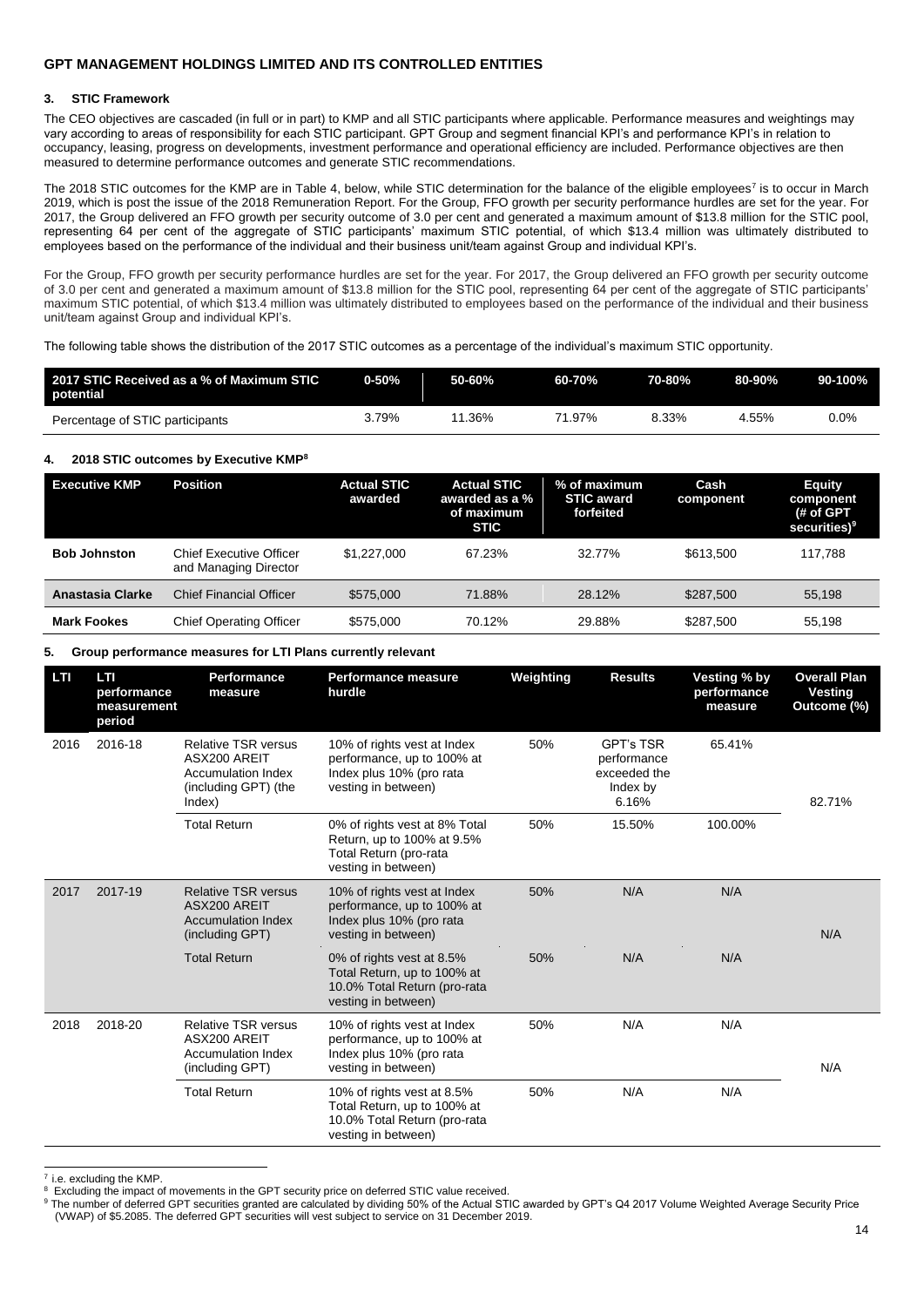#### **6. 2016-2018 LTI outcomes by Executive KMP**

| <b>Senior Executive</b> | <b>Position</b>                                         | <b>Performance rights</b><br>granted | <b>Performance rights</b><br>vested | <b>Performance rights</b><br>lapsed |
|-------------------------|---------------------------------------------------------|--------------------------------------|-------------------------------------|-------------------------------------|
| <b>Bob Johnston</b>     | Chief Executive Officer and<br><b>Managing Director</b> | 450.257                              | 372.385                             | 77.872                              |
| Anastasia Clarke        | <b>Chief Financial Officer</b>                          | 139.365                              | 115.262                             | 24.103                              |
| <b>Mark Fookes</b>      | <b>Chief Operating Officer</b>                          | 171.527                              | 141.862                             | 29.665                              |

**7. LTI outcomes – fair value and maximum value recognised in future years**<sup>10</sup>

| <b>Executive KMP</b>                                    |      | <b>Grant date</b> | Fair value per<br>performance<br>right | <b>Performance</b><br>rights granted as<br>at 31 Dec 18 | <b>Vesting date</b> | <b>Maximum value</b><br>to be recognised<br>in future years |
|---------------------------------------------------------|------|-------------------|----------------------------------------|---------------------------------------------------------|---------------------|-------------------------------------------------------------|
| <b>Bob Johnston</b>                                     | 2018 | 10 May 2018       | \$2.62                                 | 420,467                                                 | 31 Dec 20           | \$1,222,712                                                 |
| <b>Chief Executive Officer</b><br>and Managing Director | 2017 | 22 May 2017       | \$2.66                                 | 452.206                                                 | 31 Dec 19           | \$955.709                                                   |
| Anastasia Clarke                                        | 2018 | 29 March 2018     | \$2.62                                 | 153.595                                                 | 31 Dec 20           | \$438.169                                                   |
| <b>Chief Financial Officer</b>                          | 2017 | 21 February 2017  | \$2.66                                 | 157,563                                                 | 31 Dec 19           | \$293,563                                                   |
| <b>Mark Fookes</b>                                      | 2018 | 29 March 2018     | \$2.62                                 | 157.435                                                 | 31 Dec 20           | \$459.154                                                   |
| <b>Chief Operating Officer</b>                          | 2017 | 21 February 2017  | \$2.66                                 | 172.269                                                 | 31 Dec 19           | \$320,962                                                   |

**8. Reported remuneration – Executive KMP – Actual Amounts Received**<sup>11</sup>

|                                                         |      | <b>Fixed pay</b> |                       | Variable or "at risk" <sup>12</sup> |             |             |              |
|---------------------------------------------------------|------|------------------|-----------------------|-------------------------------------|-------------|-------------|--------------|
| <b>Executive KMP</b>                                    |      | <b>Base pay</b>  | <b>Superannuation</b> | Other $13$                          | <b>STIC</b> | LTI         | <b>Total</b> |
| <b>Bob Johnston</b>                                     | 2018 | \$1,439,710      | \$20,290              | \$8,354                             | \$1,237,259 | \$1,972,002 | \$4,677,615  |
| Chief Executive Officer and<br><b>Managing Director</b> | 2017 | \$1,415,168      | \$19.832              | \$3,299                             | \$1,195,801 | \$1,867,471 | \$4,501,571  |
| Anastasia Clarke                                        | 2018 | \$779.710        | \$20,290              | \$5,275                             | \$579,807   | \$610,381   | \$1,995,463  |
| <b>Chief Financial Officer</b>                          | 2017 | \$730,168        | \$19,832              | \$2,480                             | \$523,556   | \$455,426   | \$1,731,462  |
| <b>Mark Fookes</b>                                      | 2018 | \$799.710        | \$20,290              | \$10,585                            | \$579,807   | \$751,244   | \$2,161,636  |
| <b>Chief Operating Officer</b>                          | 2017 | \$800.168        | \$19,832              | \$4,326                             | \$565,442   | \$844.845   | \$2,234,613  |
| <b>Total</b>                                            | 2018 | \$3,019,130      | \$60,870              | \$24,214                            | \$2,396,873 | \$3,333,627 | \$8,834,714  |
|                                                         | 2017 | \$2,945,504      | \$59,496              | \$10,105                            | \$2,284,799 | \$3,167,742 | \$8,467,646  |

### **9. Reported remuneration – Executive KMP – AIFRS Accounting**<sup>14</sup>

|                                                         |      | <b>Fixed pay</b> |                       |          |                             |                                           |             |
|---------------------------------------------------------|------|------------------|-----------------------|----------|-----------------------------|-------------------------------------------|-------------|
| <b>Executive KMP</b>                                    |      | <b>Base pay</b>  | <b>Superannuation</b> | Other    | STIC (cash<br>plus accrual) | <b>LTI</b> award<br>accrual <sup>15</sup> | Total       |
| <b>Bob Johnston</b>                                     | 2018 | \$1,520,636      | \$20,290              | \$8,354  | \$1,210,570                 | \$1,168,869                               | \$3,928,719 |
| Chief Executive Officer and<br><b>Managing Director</b> | 2017 | \$1,376,680      | \$19,832              | \$3,299  | \$1,219,543                 | \$1,166,796                               | \$3,786,150 |
| Anastasia Clarke                                        | 2018 | \$794.923        | \$20,290              | \$5,275  | \$548,232                   | \$414,417                                 | \$1,783,137 |
| <b>Chief Financial Officer</b>                          | 2017 | \$775,348        | \$19,832              | \$2,480  | \$569,961                   | \$382,324                                 | \$1,749,945 |
| <b>Mark Fookes</b>                                      | 2018 | \$825,109        | \$20,290              | \$10,585 | \$559,068                   | \$467,160                                 | \$1,882,212 |
| <b>Chief Operating Officer</b>                          | 2017 | \$840.325        | \$19,832              | \$4,326  | \$669,971                   | \$515,208                                 | \$2,049,662 |
| <b>Total</b>                                            | 2018 | \$3,140,668      | \$60,870              | \$24,214 | \$2,317,870                 | \$2,050,446                               | \$7,594,068 |
|                                                         | 2017 | \$2,992,353      | \$59,496              | \$10,105 | \$2,459,475                 | \$2,064,328                               | \$7,585,757 |

 $\overline{a}$ <sup>10</sup> For the avoidance of doubt, the GPT incentive plans (i.e. STIC and LTI) use face value grants of performance rights based on the VWAP of GPT securities for specified periods; reference to fair value per performance right is included in this table to comply with accounting standards.<br><sup>11</sup> This table discloses the cash and other benefit amounts actually received by GPT's executive KMP, a

<sup>14</sup> This table provides a breakdown of remuneration for executive KMP in accordance with statutory requirements and Australian accounting standards. <sup>15</sup> This column records the amount of the fair value of performance rights under the various LTI plans expensed in the relevant financial years, and does not represent actual LTI awards made to executives or the face value grant method.

to Australian Accounting Standards.

<sup>&</sup>lt;sup>12</sup> Gross dollar values for the equity components have been calculated by multiplying the number of securities by GPT's fourth quarter VWAP for the applicable year; 2018: \$5.2956 (2017: \$5.2085).

<sup>13</sup> Other may include death and total/permanent disability insurance premiums, service awards, GPT superannuation plan administration fees, professional memberships, subscriptions and/or other benefits.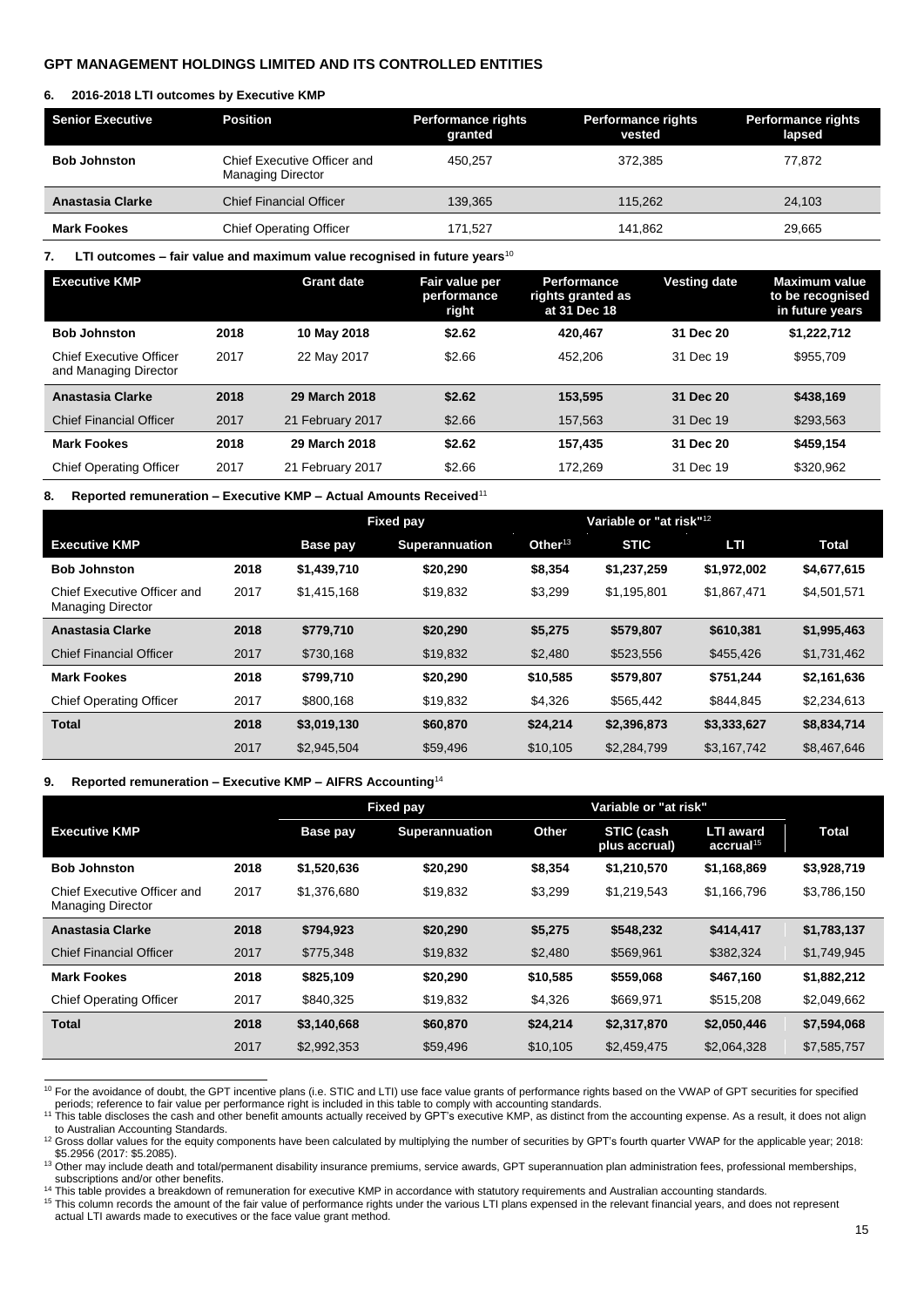### **10. GPT security ownership – Executive KMP as at 31 December 2018**

|                                                                                | <b>GPT</b><br><b>Holdings</b>      | <b>Employee Security Schemes</b><br>(ESS) |                | Purchase<br>/(Sales)                   | <b>GPT</b><br>Holdings         | <b>Gross Value of</b><br><b>GPT Holdings<sup>19</sup></b> | MSHR Guideline <sup>20</sup> |             |
|--------------------------------------------------------------------------------|------------------------------------|-------------------------------------------|----------------|----------------------------------------|--------------------------------|-----------------------------------------------------------|------------------------------|-------------|
| <b>Executive KMP</b>                                                           | (start of<br>period) <sup>16</sup> | 2018<br><b>DSTIC</b>                      | 2016-18<br>LTI | <b>TOTAL</b><br><b>ESS for</b><br>2018 | during<br>period <sup>17</sup> | (end of<br>period) <sup>18</sup>                          |                              |             |
| <b>Bob Johnston</b><br>Chief Executive Officer and<br><b>Managing Director</b> | 821.765                            | 117.788                                   | 372.385        | 490.173                                | ۰                              | 1.311.938                                                 | \$6.947.499                  | \$2,190,000 |
| Anastasia Clarke<br><b>Chief Financial Officer</b>                             | 462.585                            | 55,198                                    | 115.262        | 170.460                                | (223, 839)                     | 409,206                                                   | \$2,166,991                  | \$800,000   |
| <b>Mark Fookes</b><br><b>Chief Operating Officer</b>                           | 1,118,268                          | 55,198                                    | 141.862        | 197,060                                | (156, 013)                     | 1,159,315                                                 | \$6,139,269                  | \$820,000   |

#### **11. GPT performance rights – Executive KMP**

|                                                                      | <b>Performance rights</b>                                             |                                                                             |  |  |  |  |
|----------------------------------------------------------------------|-----------------------------------------------------------------------|-----------------------------------------------------------------------------|--|--|--|--|
| <b>Executive KMP</b>                                                 | Performance rights that lapsed in 2018 <sup>21</sup><br>(# of rights) | Performance rights still on foot at 31/12/18 <sup>22</sup><br>(# of rights) |  |  |  |  |
| <b>Bob Johnston</b><br>Chief Executive Officer and Managing Director | 135,278                                                               | 872.673                                                                     |  |  |  |  |
| Anastasia Clarke<br><b>Chief Financial Officer</b>                   | 45,702                                                                | 311,158                                                                     |  |  |  |  |
| <b>Mark Fookes</b><br><b>Chief Operating Officer</b>                 | 53,184                                                                | 329,704                                                                     |  |  |  |  |

### **Remuneration – Non-Executive Directors**

 $\overline{a}$ 

| What are the key elements<br>of the Non-Executive | The Board determines the remuneration structure for Non-Executive Directors based on recommendations from<br>$\bullet$<br>the Committee.                                                                                                                                                                                                                            |
|---------------------------------------------------|---------------------------------------------------------------------------------------------------------------------------------------------------------------------------------------------------------------------------------------------------------------------------------------------------------------------------------------------------------------------|
| <b>Director Remuneration</b><br>Policy?           | Non-Executive Directors are paid one fee for participation as a Director in all GPT related companies<br>٠<br>(principally GPT RE Limited, the Responsible Entity of General Property Trust and GPT Management Holdings<br>Limited).                                                                                                                                |
|                                                   | Non-Executive Director remuneration is composed of three main elements:<br>$\bullet$                                                                                                                                                                                                                                                                                |
|                                                   | Main Board fees;                                                                                                                                                                                                                                                                                                                                                    |
|                                                   | Committee fees; and                                                                                                                                                                                                                                                                                                                                                 |
|                                                   | Superannuation contributions at the statutory superannuation guarantee contribution rate.                                                                                                                                                                                                                                                                           |
|                                                   | Non-Executive Directors do not participate in any short or long term incentive arrangements and are not entitled<br>$\bullet$<br>to any retirement benefits other than compulsory superannuation.                                                                                                                                                                   |
|                                                   | Non-Executive Director remuneration is set by reference to comparable entities listed on the ASX (having<br>$\bullet$<br>regard to GPT's industry sector and market capitalisation).                                                                                                                                                                                |
|                                                   | External independent advice on remuneration levels for Non-Executive Directors is sought annually. In the<br>٠<br>event that a review results in changes, the new Board and Committee fees are effective from the 1st of January<br>in the applicable year and advised in the ensuing Remuneration Report.                                                          |
|                                                   | Fees (including superannuation) paid to Non-Executive Directors are subject to an aggregate limit of<br>٠<br>\$1,800,000 per annum, which was approved by GPT securityholders at the Annual General Meeting on 5 May<br>2015. As an Executive Director, Mr Johnston does not receive fees from this pool as he is remunerated as one<br>of GPT's senior executives. |

<sup>&</sup>lt;sup>16</sup> GPT Holdings (start of period) include GPT securities obtained as sign on grants (Mr Johnston only), DSTIC up to and including 2017, LTI plans up to and including the 2015-17 LTI plan, and private holdings.

<sup>&</sup>lt;sup>17</sup> Movement in GPT security holdings as a result of the sale of vested, unrestricted security holdings and/or the sale or purchase of additional private holdings on the individuals own account during the 2018 calendar year.

<sup>&</sup>lt;sup>18</sup> GPT Holdings (end of period) is the sum of GPT Holdings (start of the period) plus DSTIC and LTI securities obtained under ESS and adjusted for any purchases or sales during the period. Note that some of the securities do not become actual holdings for the individual until after the conclusion of the performance year when Group

results are known which allow the conversion of performance rights under the various plan terms.<br><sup>19</sup> The GPT Holdings (end of period) multiplied by GPT's fourth quarter 2018 VWAP of \$5.2956 to derive a dollar value.

<sup>&</sup>lt;sup>20</sup> GPT's Minimum Security Holding Requirement (MSHR) guideline requires the CEO to acquire and maintain a holding equal to 150% of base salary. For other KMP and Leadership Team members the holding requirement is equal to 100% of base salary. Individuals have four years from commencement of employment to achieve the MSHR before it is assessed for the first time.

<sup>&</sup>lt;sup>21</sup> The sum of performance rights that were awarded to a participant in the 2016-2018 LTI that did not vest at the end of the 2016-2018 performance period, and as a result, lapsed and/or performance rights granted under the 2018 DSTIC that also lapsed.<br><sup>22</sup> The total of unvested performance rights currently on foot excluding any GPT securities or performance rights that may have lapsed up to

represents the current maximum number of additional GPT securities to which the individual may become entitled subject to satisfying the applicable performance measures in the 2017-19 and 2018-20 LTI plans on foot; as such, these performance rights represent the incentive opportunity over multiple future years, are subject to performance and hence "at risk", and as a result may never vest.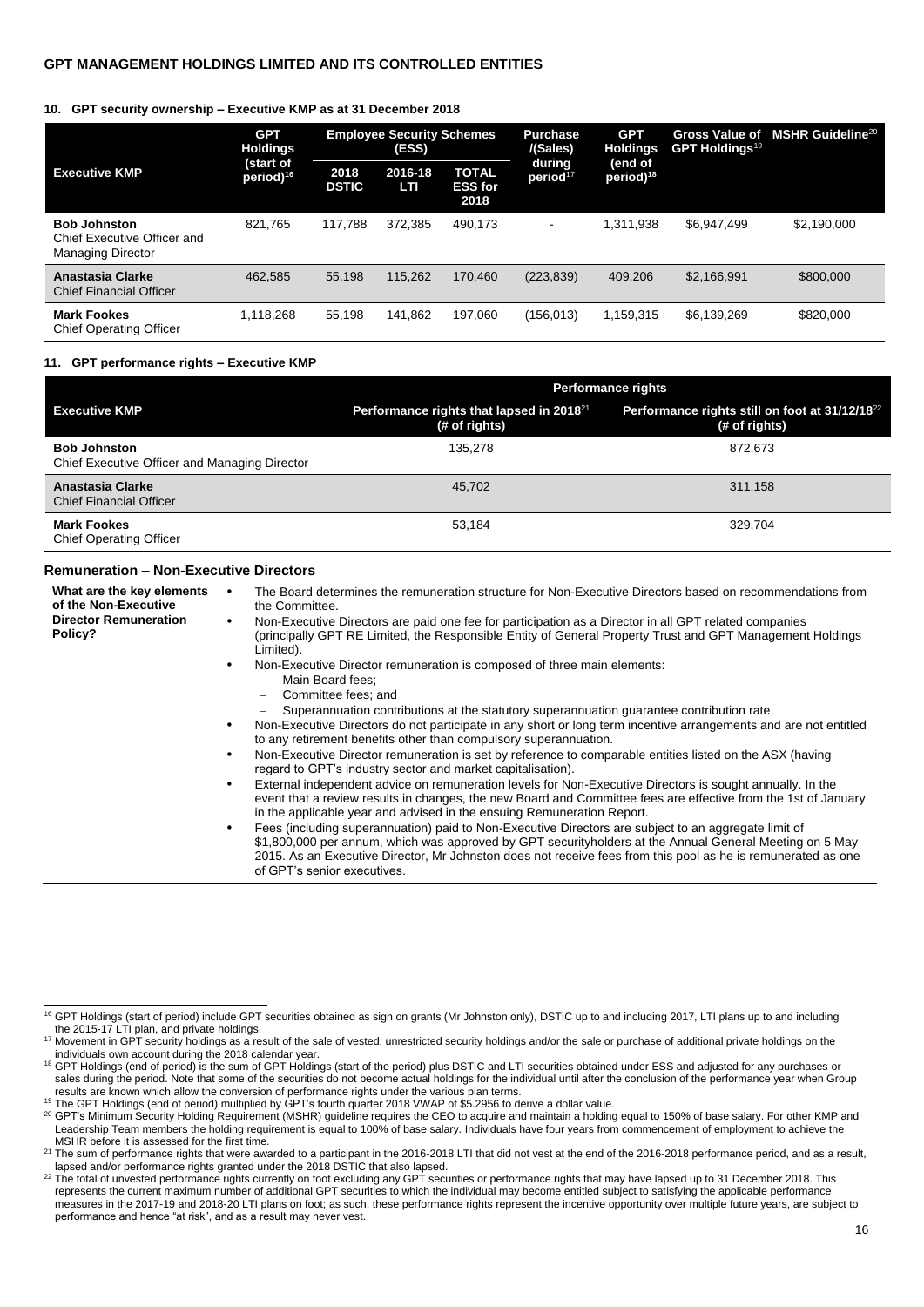### **1.** Board and committee fees<sup>23,24</sup>

|                |      | <b>Board Base Fee</b> | <b>Audit Committee</b> | <b>Sustainability and Risk</b><br><b>Committee</b> | <b>Nomination and</b><br>Remuneration<br><b>Committee</b> |
|----------------|------|-----------------------|------------------------|----------------------------------------------------|-----------------------------------------------------------|
| Chairman       | 2018 | \$400,000             | \$37,000               | \$31,000                                           | \$31,000                                                  |
|                | 2017 | \$380,000             | \$36,000               | \$30,000                                           | \$30,000                                                  |
| <b>Members</b> | 2018 | \$152,000             | \$18,500               | \$15,500                                           | \$15,500                                                  |
|                | 2017 | \$148,000             | \$18,000               | \$15,000                                           | \$15,000                                                  |

# **2. Reported remuneration – Non-Executive Directors – AIFRS accounting**25,26

|                                         |      |                        | <b>Fixed pay</b> |                     | <b>Total</b>   |
|-----------------------------------------|------|------------------------|------------------|---------------------|----------------|
| <b>Non-Executive Director - Current</b> |      | <b>Salary and fees</b> | Superannuation   | Other <sup>27</sup> |                |
| Vickki McFadden <sup>28</sup>           | 2018 | \$289,851              | \$16,481         |                     | \$306,332      |
| Chairman                                | 2017 |                        |                  |                     | $\blacksquare$ |
| <b>Eileen Doyle</b>                     | 2018 | \$214,596              | \$20,094         | $\blacksquare$      | \$234,690      |
|                                         | 2017 | \$203,500              | \$19,333         |                     | \$222,833      |
| <b>Swe Guan Lim</b>                     | 2018 | \$186,000              | \$17,670         | \$908               | \$204,578      |
|                                         | 2017 | \$181,000              | \$17,195         | \$287               | \$198,482      |
| Angus McNaughton <sup>29</sup>          | 2018 | \$27,917               | \$2,652          | $\blacksquare$      | \$30,569       |
|                                         | 2017 | $\blacksquare$         | $\blacksquare$   |                     | $\blacksquare$ |
| <b>Michelle Somerville</b>              | 2018 | \$204,500              | \$19,428         | $\blacksquare$      | \$223,928      |
|                                         | 2017 | \$192,750              | \$18,311         |                     | \$211,061      |
| <b>Gene Tilbrook</b>                    | 2018 | \$183,000              | \$17,385         | \$1,103             | \$201,488      |
|                                         | 2017 | \$178,000              | \$16,910         | \$380               | \$195,290      |
| Non-Executive Director - Former         |      |                        |                  |                     |                |
| Rob Ferguson <sup>30</sup>              | 2018 | \$137,949              | \$8,617          |                     | \$146,566      |
|                                         | 2017 | \$380,000              | \$19,832         |                     | \$399,832      |
| Brendan Crotty <sup>31</sup>            | 2018 | \$159,292              | \$15,133         | $\blacksquare$      | \$174,425      |
|                                         | 2017 | \$181,000              | \$17,195         |                     | \$198,195      |
| <b>Total</b>                            | 2018 | \$1,403,105            | \$117,460        | \$2,011             | \$1,522,576    |
|                                         | 2017 | \$1,316,250            | \$108,776        | \$667               | \$1,425,693    |

#### **3. Non-Executive Director – GPT security holdings**

|                               |                            | <b>Private holdings</b><br>Minimum security holding<br>(# of securities)<br>requirement (MSHR) |                            |                           |                              |
|-------------------------------|----------------------------|------------------------------------------------------------------------------------------------|----------------------------|---------------------------|------------------------------|
| <b>Non-Executive Director</b> | <b>Balance</b><br>31/12/17 | <b>Purchase/(Sale)</b>                                                                         | <b>Balance</b><br>31/12/18 | Gross value <sup>32</sup> | MSHR quideline <sup>33</sup> |
| Vickki McFadden               | $\overline{\phantom{0}}$   | 50,000                                                                                         | 50,000                     | \$264.780                 | \$400,000                    |
| <b>Eileen Dovle</b>           | 45.462                     |                                                                                                | 45.462                     | \$240.749                 | \$152,000                    |
| Swe Guan Lim                  | 15.800                     | 23.200                                                                                         | 39,000                     | \$206.528                 | \$152,000                    |
| <b>Angus McNaughton</b>       |                            |                                                                                                |                            |                           | \$152,000                    |
| <b>Michelle Somerville</b>    | 16.157                     | 20.506                                                                                         | 36.663                     | \$194.153                 | \$152,000                    |
| <b>Gene Tilbrook</b>          | 48.546                     |                                                                                                | 48.546                     | \$257.080                 | \$152,000                    |

 $23$  'Chairman' used in this sense may refer to the chairperson of the board or a particular committee.

 $\overline{a}$ 

 $^{24}$  In addition to the fees noted in the table, all non-executive directors receive reimbursement for reasonable travel, accommodation and other expenses incurred while undertaking GPT business.

<sup>&</sup>lt;sup>25</sup> This table provides a breakdown of remuneration for Non-Executive Directors in accordance with statutory requirements and Australian accounting standards.

<sup>&</sup>lt;sup>26</sup> No termination benefits were paid during the financial year.

 $27$  Other may include death and total/permanent disability insurance premiums and/or GPT superannuation plan administration fees.

<sup>&</sup>lt;sup>28</sup> Ms McFadden joined GPT on 1 March 2018, and was appointed Chairman of GPT from 3 May 2018.

<sup>&</sup>lt;sup>29</sup> Mr McNaughton joined GPT on 1 November 2018.

<sup>&</sup>lt;sup>30</sup> Mr Ferguson retired from the GPT Board on 2 May 2018.

<sup>&</sup>lt;sup>31</sup> Mr Crotty retired from the GPT Board on 8 November 2018.

 $32$  Non-Executive Directors holdings multiplied by GPT's fourth quarter 2018 VWAP of \$5.2956 to derive a dollar value.

<sup>&</sup>lt;sup>33</sup> The MSHR for Non-Executive Directors is equal to 100% of base fees. Individuals have four years from commencement of employment to achieve the MSHR before it is assessed for the first time.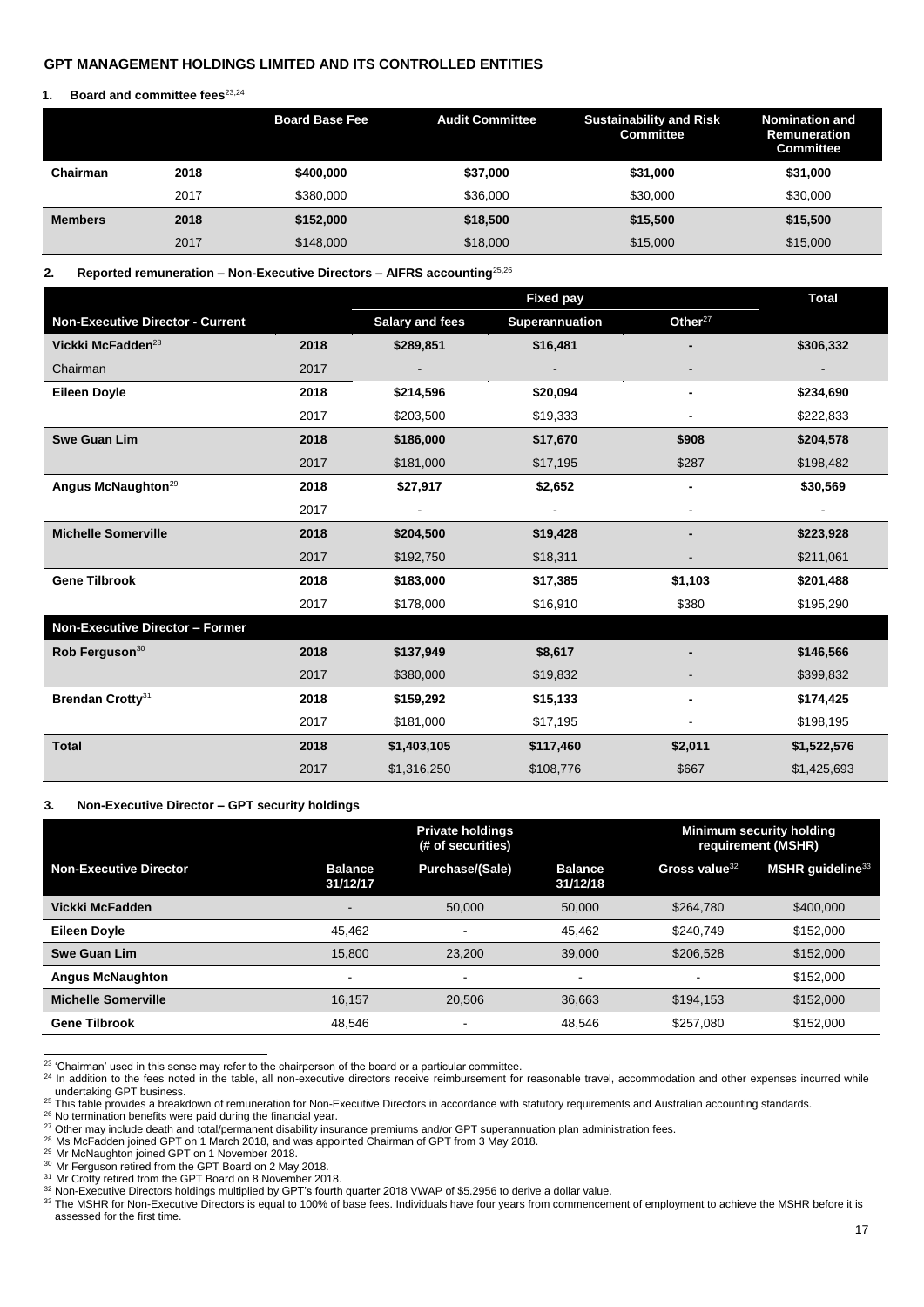À

The Directors' Report, including the Remuneration Report, is signed in accordance with a resolution of the Directors of GPT Management Holdings Limited.

Idade Vickki McFadden<br>Chairman

Sydney 11 February 2019

Bob Johnston<br>Chief Executive Officer and Managing Director

.<br>Hil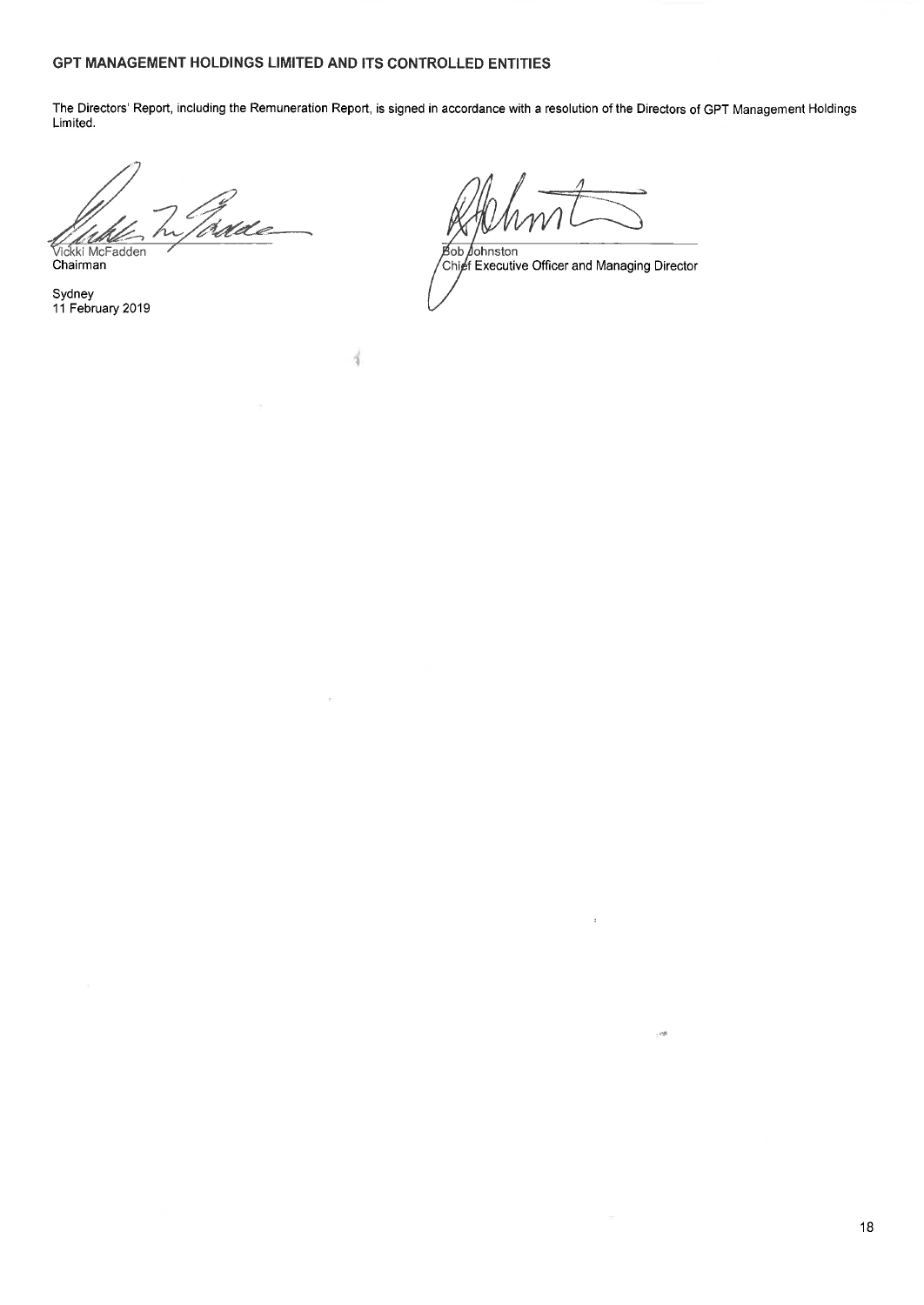

# *Auditor's Independence Declaration*

As lead auditor for the audit of GPT Management Holdings Limited for the year ended 31 December 2018, I declare that to the best of my knowledge and belief, there have been:

- (a) no contraventions of the auditor independence requirements of the *Corporations Act 2001* in relation to the audit; and
- (b) no contraventions of any applicable code of professional conduct in relation to the audit.

This declaration is in respect of GPT Management Holdings Limited and the entities it controlled during the period.

I Hook

Susan Horlin Partner PricewaterhouseCoopers

Sydney 11 February 2019

*PricewaterhouseCoopers, ABN 52 780 433 757 One International Towers Sydney, Watermans Quay, Barangaroo, GPO BOX 2650, SYDNEY NSW 2001 T: +61 2 8266 0000, F: +61 2 8266 9999, www.pwc.com.au Level 11, 1PSQ, 169 Macquarie Street, Parramatta NSW 2150, PO Box 1155 Parramatta NSW 2124*

*T: +61 2 9659 2476, F: +61 2 8266 9999, www.pwc.com.au*

Liability limited by a scheme approved under Professional Standards Legislation.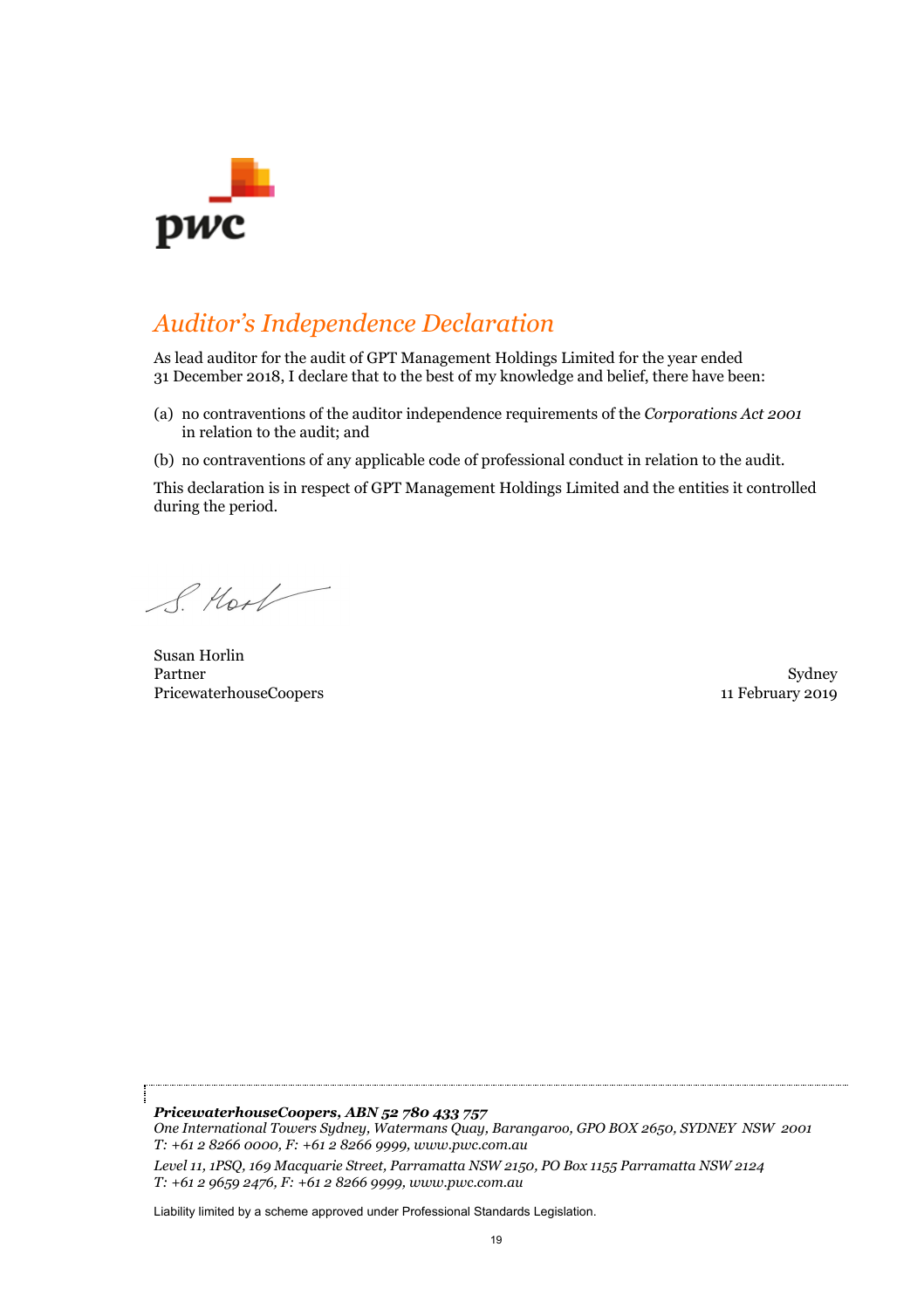# **FINANCIAL STATEMENTS**

# **CONSOLIDATED STATEMENT OF COMPREHENSIVE INCOME**

Year ended 31 December 2018

|                                                                                   |             | 31 Dec 18              | 31 Dec 17 |
|-----------------------------------------------------------------------------------|-------------|------------------------|-----------|
|                                                                                   | <b>Note</b> | \$'000                 | \$'000    |
|                                                                                   |             |                        |           |
| Revenue                                                                           |             |                        |           |
| Fund management fees                                                              |             | 84,619                 | 77,206    |
| Property management fees                                                          |             | 43,511                 | 38,863    |
| Development management fees                                                       |             | 21,634                 | 24,601    |
| Development revenue                                                               |             |                        | 7,438     |
| Other revenue                                                                     |             |                        | 331       |
| Management costs recharged                                                        |             | 32,059                 | 32,334    |
|                                                                                   |             | 181,823                | 180,773   |
| Other income                                                                      |             |                        |           |
| Share of after tax profit of equity accounted investments                         | 2(c)        | 5,003                  | 6,237     |
| Interest revenue                                                                  |             | 685                    | 572       |
| Profit on the sale of other assets                                                |             |                        | 4         |
| Proceeds from sale of inventory                                                   |             | 28,883                 | 10,358    |
| Derecognition of available for sale financial asset                               |             |                        | 10,699    |
|                                                                                   |             | 34,571                 | 27,870    |
| Total revenue and other income                                                    |             | 216,394                | 208,643   |
|                                                                                   |             |                        |           |
| <b>Expenses</b>                                                                   |             |                        |           |
| Remuneration expenses                                                             |             | 121,435                | 123,124   |
| Cost of sale of inventory                                                         |             | 27,214                 | 8,976     |
|                                                                                   |             |                        |           |
| Property expenses and outgoings                                                   |             | 9,014                  | 8,879     |
| Development expenses                                                              |             |                        | 8,237     |
| Repairs and maintenance                                                           |             | 4,762                  | 4,597     |
| Professional fees                                                                 |             | 5,766                  | 5,098     |
| Depreciation                                                                      |             | 2,014                  | 1,867     |
| Amortisation                                                                      |             | 5,205                  | 6,041     |
| Revaluation of financial arrangements                                             |             | 42,018                 | 20,164    |
| Impairment expense                                                                |             | 11,256                 | 5,334     |
| Finance costs                                                                     |             | 1,263                  | 2,332     |
| Other expenses                                                                    |             | 4,212                  | 8,141     |
| <b>Total expenses</b>                                                             |             | 234,159                | 202,790   |
|                                                                                   |             |                        |           |
| (Loss)/profit before income tax                                                   |             | (17, 765)              | 5,853     |
|                                                                                   | 10(a)       | 7,670                  |           |
| Income tax expense                                                                |             |                        | 6,406     |
| Loss after income tax from continuing operations                                  |             |                        |           |
|                                                                                   |             | (25, 435)              | (553)     |
| Loss from discontinued operations                                                 | 24(b)       | (15, 527)<br>(40, 962) | (13,669)  |
| Net loss for the year                                                             |             |                        | (14, 222) |
| Other comprehensive income from discontinued operations                           |             |                        |           |
| Items that may be reclassified to profit and loss                                 |             |                        |           |
| Net foreign exchange translation adjustments                                      | 11(b)       | (16, 770)              | 30        |
| Revaluation of available for sale financial asset                                 | 11(b)       |                        | (7, 125)  |
| Total comprehensive loss for the year                                             |             | (57, 732)              | (21, 317) |
|                                                                                   |             |                        |           |
| Net (loss)/profit attributable to:                                                |             |                        |           |
| - Members of the Company                                                          |             | (41, 524)              | (18, 776) |
| - Non-controlling interest                                                        |             | 562                    | 4,554     |
|                                                                                   |             |                        |           |
| Total comprehensive (loss)/income attributable to:                                |             |                        |           |
| - Members of the Company                                                          |             | (58, 294)              | (25, 871) |
| - Non-controlling interest                                                        |             | 562                    | 4,554     |
|                                                                                   |             |                        |           |
| Earnings per share attributable to the ordinary equity holders of the Company     |             |                        |           |
| Basic and diluted earnings per share (cents per share) from continuing operations | 12(a)       | (1.44)                 | (0.28)    |
| Basic and diluted earnings per share (cents per share) - Total                    | 12(a)       | (2.30)                 | (1.04)    |
|                                                                                   |             |                        |           |

The above Consolidated Statement of Comprehensive Income should be read in conjunction with the accompanying notes.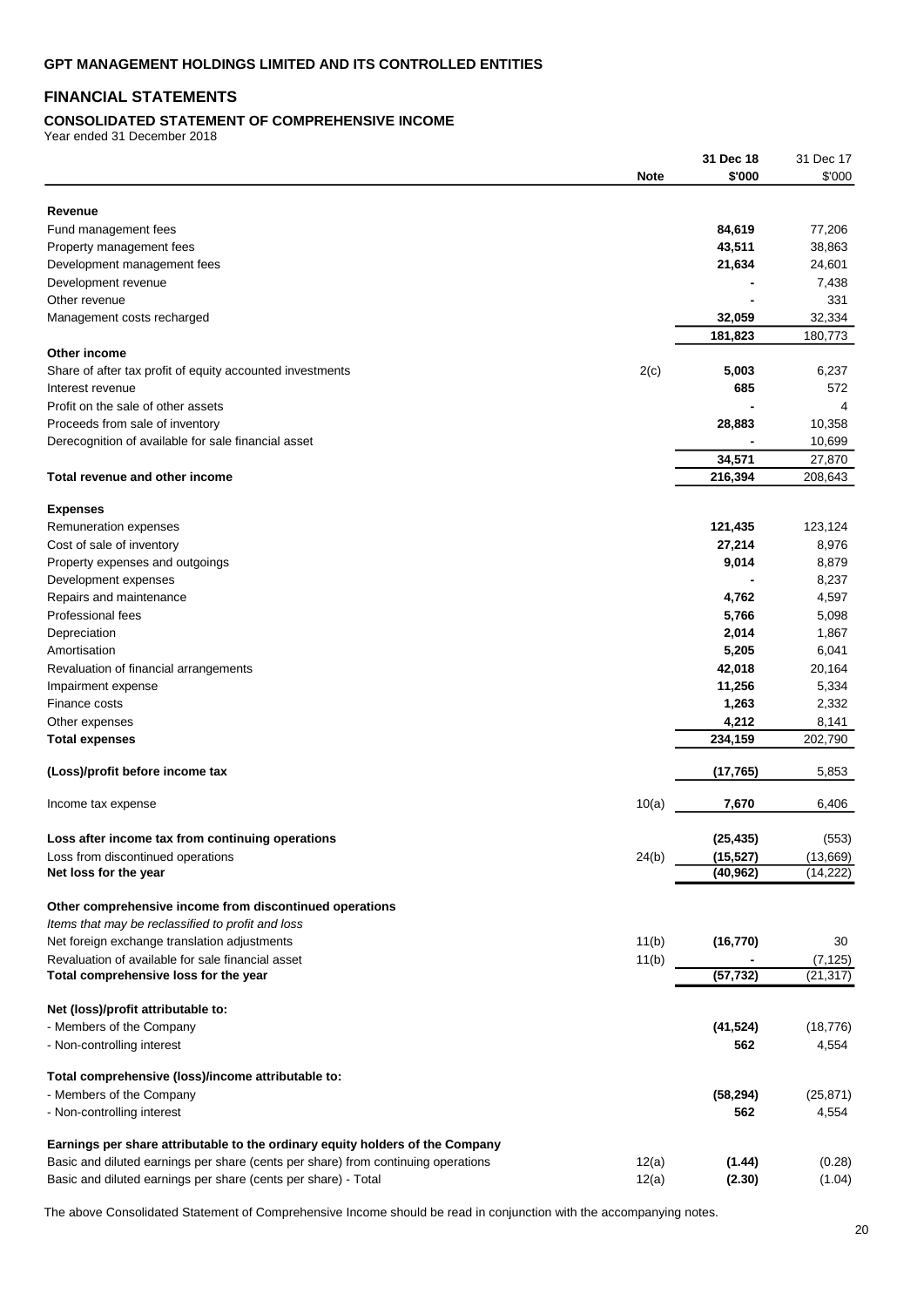### **CONSOLIDATED STATEMENT OF FINANCIAL POSITION**

At 31 December 2018

|                                              |                | 31 Dec 18            | 31 Dec 17            |
|----------------------------------------------|----------------|----------------------|----------------------|
|                                              | <b>Note</b>    | \$'000               | \$'000               |
| <b>ASSETS</b>                                |                |                      |                      |
| <b>Current assets</b>                        |                |                      |                      |
| Cash and cash equivalents                    |                | 19,259               | 20,033               |
| Trade receivables                            | 3              | 45,476               | 62,895               |
| Other receivables                            |                | 4,507                | 630                  |
| Loan receivables                             | 20             |                      | 37,032               |
| Current tax asset                            | 10(b)          | 763                  |                      |
| Inventories                                  | 5              | 34,654               | 11,808               |
| Prepayments                                  |                | 2,640                | 1,317                |
| <b>Total current assets</b>                  |                | 107,299              | 133,715              |
| <b>Non-current assets</b>                    |                |                      |                      |
| Intangible assets                            | 4              | 26,799               | 30,901               |
| Property, plant and equipment                | 6              | 12,661               | 9,910                |
| Inventories                                  | 5              | 143,618              | 177,410              |
| Equity accounted investments                 | 2              | 21,423               | 21,988               |
| Deferred tax asset                           | 10(c)          | 21,091               | 17,763               |
| Deferred acquisition costs                   |                | 545                  | 1,198                |
| Other assets                                 | 7              | 12,964               | 7,785                |
| <b>Total non-current assets</b>              |                | 239,101              | 266,955              |
| <b>Total assets</b>                          |                | 346,400              | 400,670              |
| <b>LIABILITIES</b>                           |                |                      |                      |
| <b>Current liabilities</b>                   |                |                      |                      |
| Payables                                     | 8              | 36,889               | 62,109               |
| Current tax liability                        | 10(b)          |                      | 8,559                |
| Provisions                                   | 9              | 33,862               | 38,715               |
| Borrowings                                   | 14             |                      | 19,921               |
| <b>Total current liabilities</b>             |                | 70,751               | 129,304              |
| <b>Non-current liabilities</b>               |                |                      |                      |
| Borrowings                                   | 14             | 154,618              | 99,146               |
| Provisions                                   | 9              | 13,602               | 10,250               |
| Other liabilities                            |                | 7,539                | 6,075                |
| <b>Total non-current liabilities</b>         |                | 175,759              | 115,471              |
| <b>Total liabilities</b>                     |                | 246,510              | 244,775              |
| <b>Net assets</b>                            |                | 99,890               | 155,895              |
| <b>EQUITY</b>                                |                |                      |                      |
| Contributed equity                           | 11(a)          | 325,855              | 325,703              |
| Reserves<br><b>Accumulated losses</b>        | 11(b)<br>11(c) | 19,794<br>(261, 799) | 37,803<br>(220, 275) |
| Total equity attributable to Company members |                | 83,850               | 143,231              |
| Non-controlling interests                    |                | 16,040               | 12,664               |
| <b>Total equity</b>                          |                | 99,890               | 155,895              |
|                                              |                |                      |                      |

The above Consolidated Statement of Financial Position should be read in conjunction with the accompanying notes.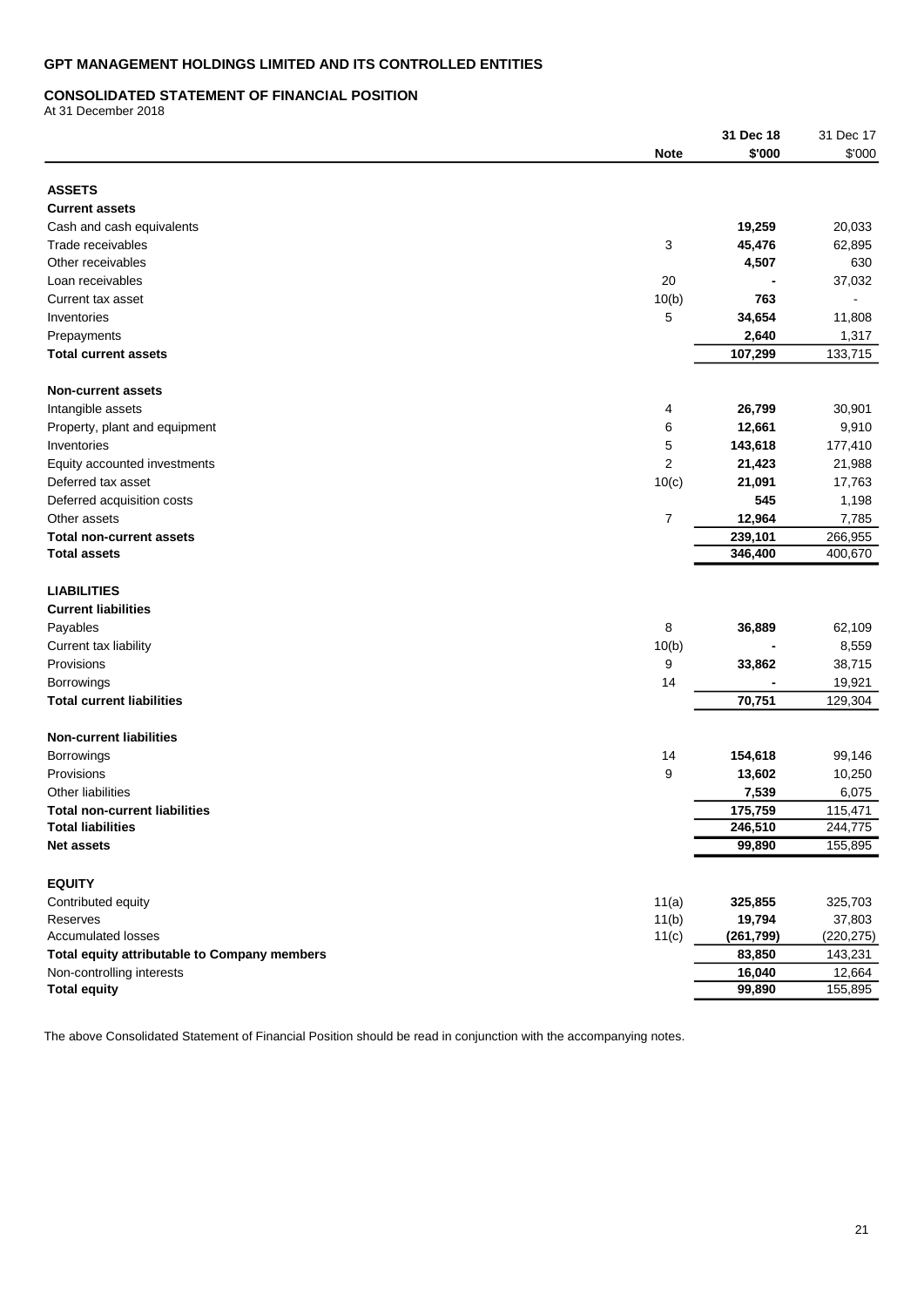## **CONSOLIDATED STATEMENT OF CHANGES IN EQUITY**

Year ended 31 December 2018

|                                                                                                                                        |             |                       | Company         |                          |                |                          | Non-controlling interests |                       |                          |                        |
|----------------------------------------------------------------------------------------------------------------------------------------|-------------|-----------------------|-----------------|--------------------------|----------------|--------------------------|---------------------------|-----------------------|--------------------------|------------------------|
|                                                                                                                                        |             | Contributed<br>equity | <b>Reserves</b> | Accumulated<br>losses    | <b>Total</b>   | Contributed<br>equity    | <b>Reserves</b>           | Accumulated<br>losses | <b>Total</b>             | <b>Total</b><br>equity |
|                                                                                                                                        | <b>Note</b> | \$'000                | \$'000          | \$'000                   | \$'000         | \$'000                   | \$'000                    | \$'000                | \$'000                   | \$'000                 |
| <b>Equity attributable to Company Members</b>                                                                                          |             |                       |                 |                          |                |                          |                           |                       |                          |                        |
| At 1 January 2017                                                                                                                      |             | 325,512               | 44,683          | (201, 041)               | 169,154        | 22,060                   |                           | (9,396)               | 12,664                   | 181,818                |
| Revaluation of available for sale financial asset net of tax                                                                           | 11(b)       |                       | 983             |                          | 983            |                          |                           |                       |                          | 983                    |
| Derecognition of available for sale financial asset                                                                                    | 11(b)       |                       | (8, 108)        |                          | (8, 108)       |                          |                           |                       |                          | (8, 108)               |
| Foreign currency translation reserve                                                                                                   | 11(b)       |                       | 30              | $\overline{\phantom{a}}$ | 30             | $\overline{\phantom{a}}$ |                           | $\sim$                | $\overline{\phantom{a}}$ | 30                     |
| Other comprehensive income for the year                                                                                                |             |                       | (7,095)         |                          | (7,095)        | $\overline{\phantom{a}}$ | $\overline{a}$            | $\overline{a}$        | $\overline{a}$           | (7,095)                |
| (Loss)/profit for the year                                                                                                             | 11(c)       | $\sim$                | $\blacksquare$  | (18, 776)                | (18, 776)      | $\overline{\phantom{a}}$ | $\sim$                    | 4,554                 | 4,554                    | (14, 222)              |
| Total comprehensive income for the year                                                                                                |             |                       | (7,095)         | (18, 776)                | (25, 871)      | $\overline{a}$           | $\overline{\phantom{a}}$  | 4,554                 | 4,554                    | (21, 317)              |
| Transactions with Members in their capacity as Members                                                                                 |             |                       |                 |                          |                |                          |                           |                       |                          |                        |
| Issue of securities                                                                                                                    | 11(a)       | 191                   |                 |                          | 191            |                          |                           |                       |                          | 191                    |
| Movement in employee incentive security scheme reserve net of tax<br>Reclassification of employee incentive security scheme reserve to | 11(b)       |                       | (243)           |                          | (243)          |                          |                           |                       |                          | (243)                  |
| accumulated losses                                                                                                                     | 11(b)       |                       | 458             | (458)                    |                |                          |                           |                       |                          |                        |
| <b>Distributions</b>                                                                                                                   | 11(c)       |                       |                 |                          |                |                          |                           | (4, 554)              | (4, 554)                 | (4, 554)               |
| At 31 December 2017                                                                                                                    |             | 325,703               | 37,803          | (220, 275)               | 143,231        | 22,060                   |                           | (9,396)               | 12,664                   | 155,895                |
| <b>Equity attributable to Company Members</b>                                                                                          |             |                       |                 |                          |                |                          |                           |                       |                          |                        |
| At 1 January 2018                                                                                                                      |             | 325,703               | 37,803          | (220, 275)               | 143,231        | 22,060                   |                           | (9,396)               | 12,664                   | 155,895                |
| Foreign currency translation reserve                                                                                                   | 11(b)       |                       | (16, 770)       |                          | (16, 770)      | $\blacksquare$           | $\blacksquare$            | $\blacksquare$        | $\blacksquare$           | (16, 770)              |
| Other comprehensive income for the year                                                                                                |             |                       | (16, 770)       |                          | (16, 770)      | $\blacksquare$           | $\blacksquare$            | $\blacksquare$        | $\sim$                   | (16, 770)              |
| (Loss)/profit for the year                                                                                                             | 11(c)       |                       |                 | (41, 524)                | (41, 524)      | $\blacksquare$           | $\blacksquare$            | 562                   | 562                      | (40, 962)              |
| Total comprehensive income for the year                                                                                                |             |                       | (16, 770)       | (41, 524)                | (58, 294)      | $\blacksquare$           | $\blacksquare$            | 562                   | 562                      | (57, 732)              |
| Transactions with Members in their capacity as Members                                                                                 |             |                       |                 |                          |                |                          |                           |                       |                          |                        |
| Return of capital                                                                                                                      |             |                       |                 |                          |                | (888)                    |                           |                       | (888)                    | (888)                  |
| Issue of securities                                                                                                                    | 11(a)       | 152                   |                 |                          | 152            |                          |                           |                       |                          | 152                    |
| Movement in employee incentive security scheme reserve net of tax                                                                      | 11(b)       |                       | (1, 239)        |                          | (1, 239)       |                          |                           |                       | $\overline{\phantom{a}}$ | (1, 239)               |
| <b>Distributions</b>                                                                                                                   | 11(c)       |                       |                 | ٠                        | $\blacksquare$ |                          |                           | 3,702                 | 3,702                    | 3,702                  |
| At 31 December 2018                                                                                                                    |             | 325.855               | 19,794          | (261,799)                | 83.850         | 21,172                   |                           | (5, 132)              | 16,040                   | 99.890                 |

The above Consolidated Statement of Changes in Equity should be read in conjunction with the accompanying notes.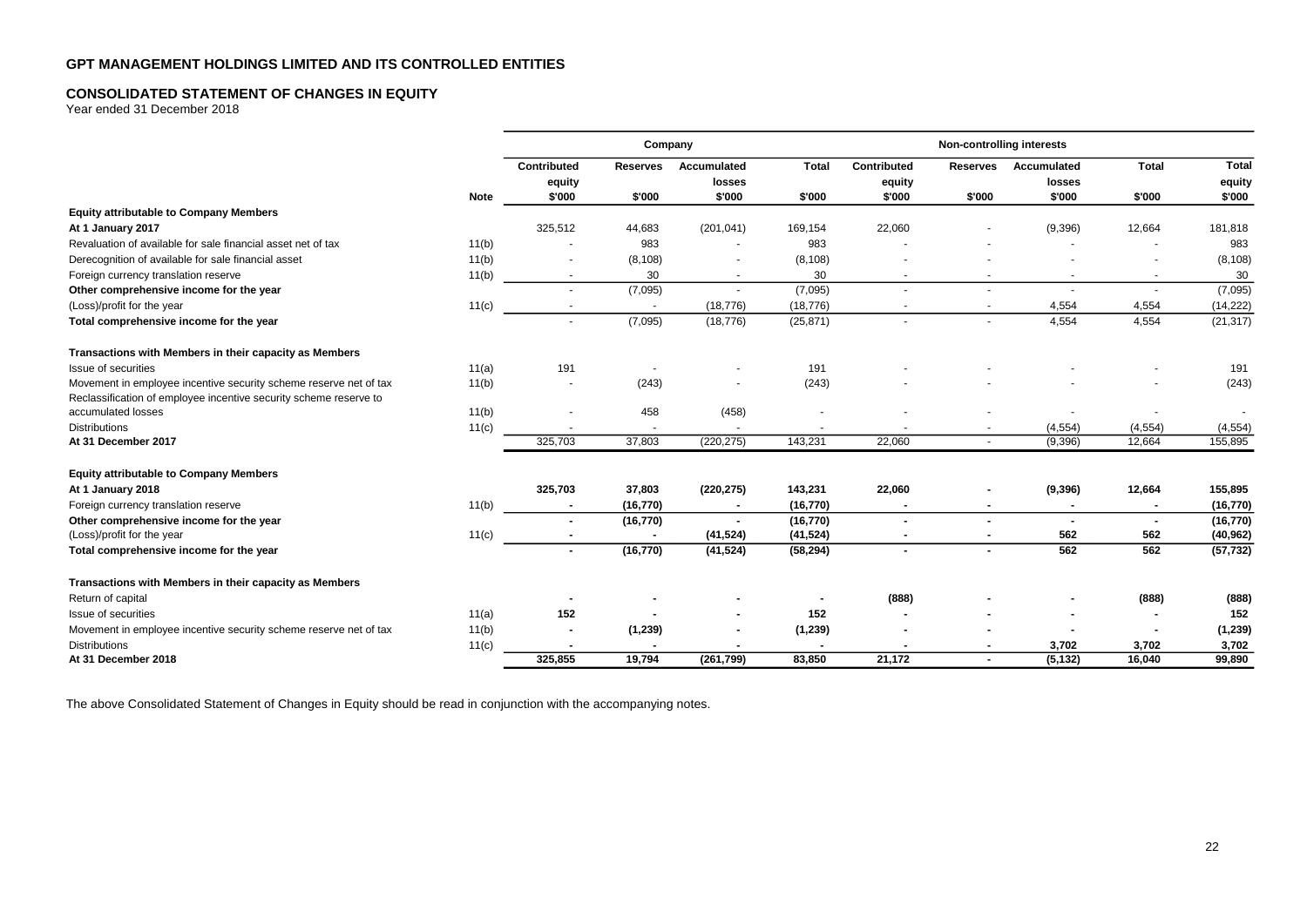### **CONSOLIDATED STATEMENT OF CASH FLOWS**

Year ended 31 December 2018

|                                                           |       | 31 Dec 18  | 31 Dec 17 |
|-----------------------------------------------------------|-------|------------|-----------|
|                                                           | Note  | \$'000     | \$'000    |
| Cash flows from operating activities                      |       |            |           |
| Receipts in the course of operations (inclusive of GST)   |       | 264,045    | 149,423   |
| Payments in the course of operations (inclusive of GST)   |       | (164, 193) | (137,730) |
| Proceeds from the sale of inventories                     |       | 28,883     | 10,358    |
| Payments for inventories                                  |       | (24, 502)  | (51, 951) |
| Receipts from development activities                      |       |            | 41,686    |
| Payments for development activities                       |       |            | (3,904)   |
| Distributions received from equity accounted investments  |       | 4,770      |           |
| Interest received                                         |       | 685        | 572       |
| Finance costs paid                                        |       | (899)      | (991)     |
| Dividend received from available for sale financial asset |       |            | 30,437    |
| Income taxes paid                                         |       | (20, 876)  | (6, 442)  |
| Net cash inflows from operating activities                | 16(a) | 87,913     | 31,458    |
| Cash flows from investing activities                      |       |            |           |
| Proceeds from sale of property, plant and equipment       |       |            | 1,279     |
| Payments for property, plant and equipment                |       | (3,007)    | (1, 119)  |
| Payments for intangibles                                  |       | (3,326)    | (4,694)   |
| Return of capital from equity accounted investment        |       | 962        |           |
| Capital return from available for sale financial asset    |       |            | 10,699    |
| Net cash (outflows)/inflows from investing activities     |       | (5, 371)   | 6,165     |
| Cash flows from financing activities                      |       |            |           |
| Repayment of related party borrowings                     |       | (206, 305) | (35, 181) |
| Proceeds from related party borrowings                    |       | 145,668    | 16,256    |
| Repayments of borrowings                                  |       | (28, 404)  | (14,681)  |
| Proceeds from borrowings                                  |       | 20,932     | 15,705    |
| Purchase of securities for the employee incentive scheme  |       | (15, 207)  | (17, 531) |
| Net cash outflows from financing activities               |       | (83, 316)  | (35, 432) |
| Net cash (decrease)/increase in cash and cash equivalents |       | (774)      | 2,191     |
| Cash and cash equivalents at the beginning of the year    |       | 20,033     | 17,842    |
| Cash and cash equivalents at the end of the year          |       | 19.259     | 20,033    |
|                                                           |       |            |           |

The above Consolidated Statement of Cash Flows should be read in conjunction with the accompanying notes.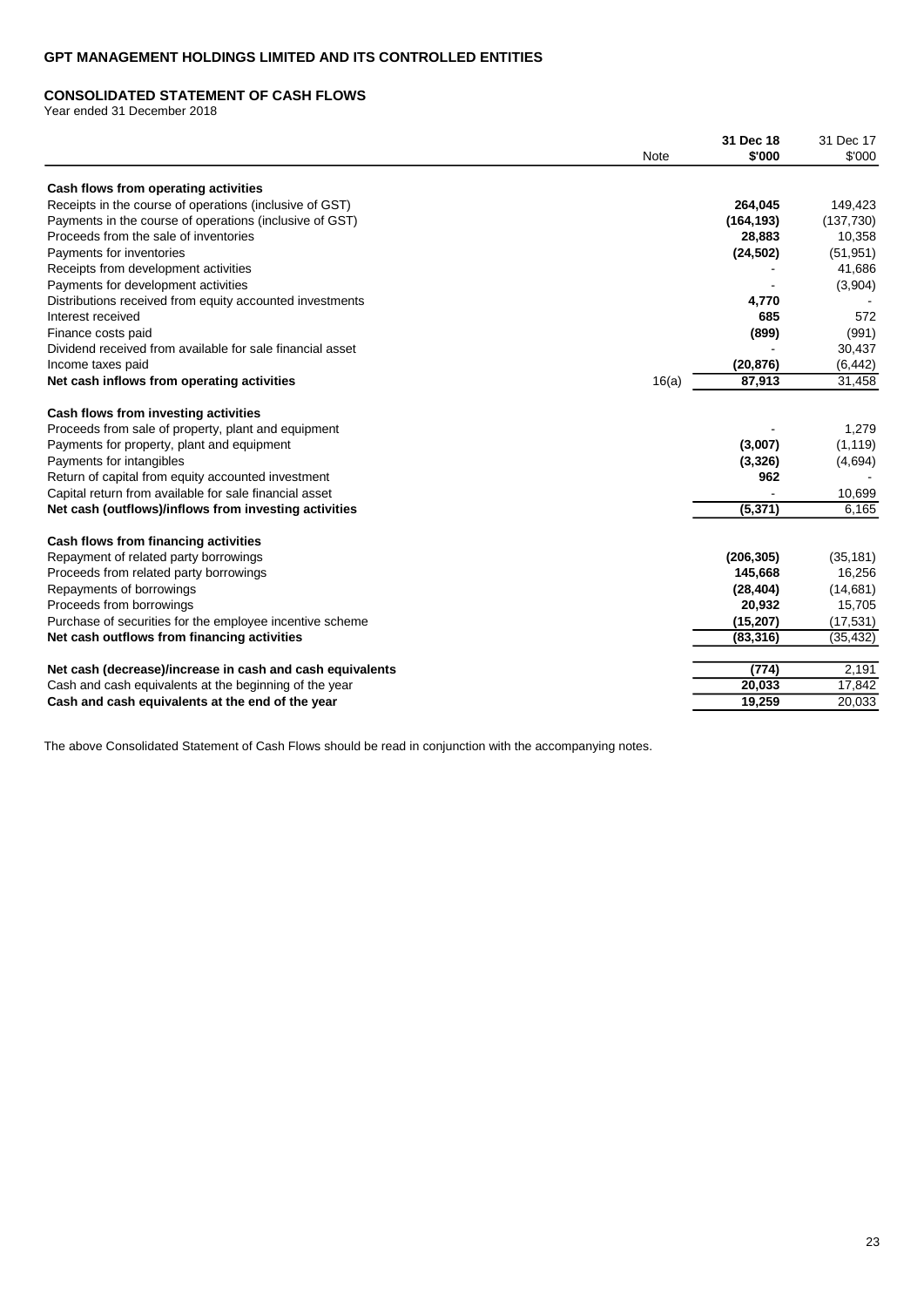### **NOTES TO THE FINANCIAL STATEMENTS**

Year ended 31 December 2018

These are the consolidated financial statements of GPT Management Holdings Limited and its controlled entities (the Consolidated Entity).

The notes to these financial statements have been organised into sections to help users find and understand the information they need to know. Additional information has also been provided where it is helpful to understand the Consolidated Entity's performance.

The notes to the financial statements are organised into the following sections:

**Note 1 - Result for the year:** focuses on results and performance of the Consolidated Entity.

**Notes 2 to 10 - Operating assets and liabilities:** provides information on the assets and liabilities used to generate the Consolidated Entity's trading performance.

**Notes 11 to 15 - Capital structure:** outlines how the Consolidated Entity manages its capital structure and various financial risks.

**Notes 16 to 26 - Other disclosure items:** provides information on other items that must be disclosed to comply with Australian Accounting Standards and other regulatory pronouncements.

#### **Key judgements, estimates and assumptions**

In applying the Consolidated Entity's accounting policies, management has made a number of judgements, estimates and assumptions regarding future events.

The following judgements and estimates have the potential to have a material impact on the financial statements:

| Area of judgements and estimates           | <b>Assumptions underlying</b>                    | <b>Note</b> |
|--------------------------------------------|--------------------------------------------------|-------------|
| Management rights with indefinite life     | Impairment trigger and recoverable amounts       | 4           |
| IT development and software                | Impairment trigger and recoverable amounts       |             |
| Inventories                                | Lower of cost and net realisable value           |             |
| Deferred tax assets                        | Recoverability                                   | 10          |
| Security based payments                    | Fair value                                       | 19          |
| Investment in financial assets             | Fair value                                       | 23          |
| Investment in equity accounted investments | Assessment of control versus disclosure quidance | 25(b)       |

# **RESULT FOR THE YEAR**

### **1. SEGMENT INFORMATION**

The chief operating decision makers monitor the performance of the business in a manner consistent with that of the financial report. Refer to the Consolidated Statement of Comprehensive Income for the segment financial performance and the Consolidated Statement of Financial Position for the total assets and liabilities.

#### **Revenue**

Rental revenue is recognised on a straightline basis over the lease term. When the consolidated entity provides lease incentives to tenants, any costs are recognised on a straightline basis over the lease term.

Revenue from dividends and distributions are recognised when they are declared.

Interest income is recognised on an accruals basis using the effective interest method.

Refer to note 25(e) for information relating to revenue policies adopted under AASB 15 *Revenue from Contracts with Customers*.

#### **Expenses**

Property expenses and outgoings which include rates, taxes and other property outgoings, are recognised on an accruals basis.

#### **Finance costs**

Finance costs include interest, amortisation of discounts or premiums relating to borrowings and amortisation of ancillary costs incurred in connection with the arrangement of borrowings. Finance costs are expensed as incurred unless they relate to a qualifying asset.

A qualifying asset is an asset under development which generally takes a substantial period of time to bring to its intended use or sale. Finance costs incurred for the acquisition and construction of a qualifying asset are capitalised to the cost of the asset for the period of time that is required to complete the asset. Where funds are borrowed specifically for a development project, finance costs associated with the development facility are capitalised. Where funds are used from group borrowings, finance costs are capitalised using the relevant capitalisation rate taking into account the Group's weighted average cost of debt.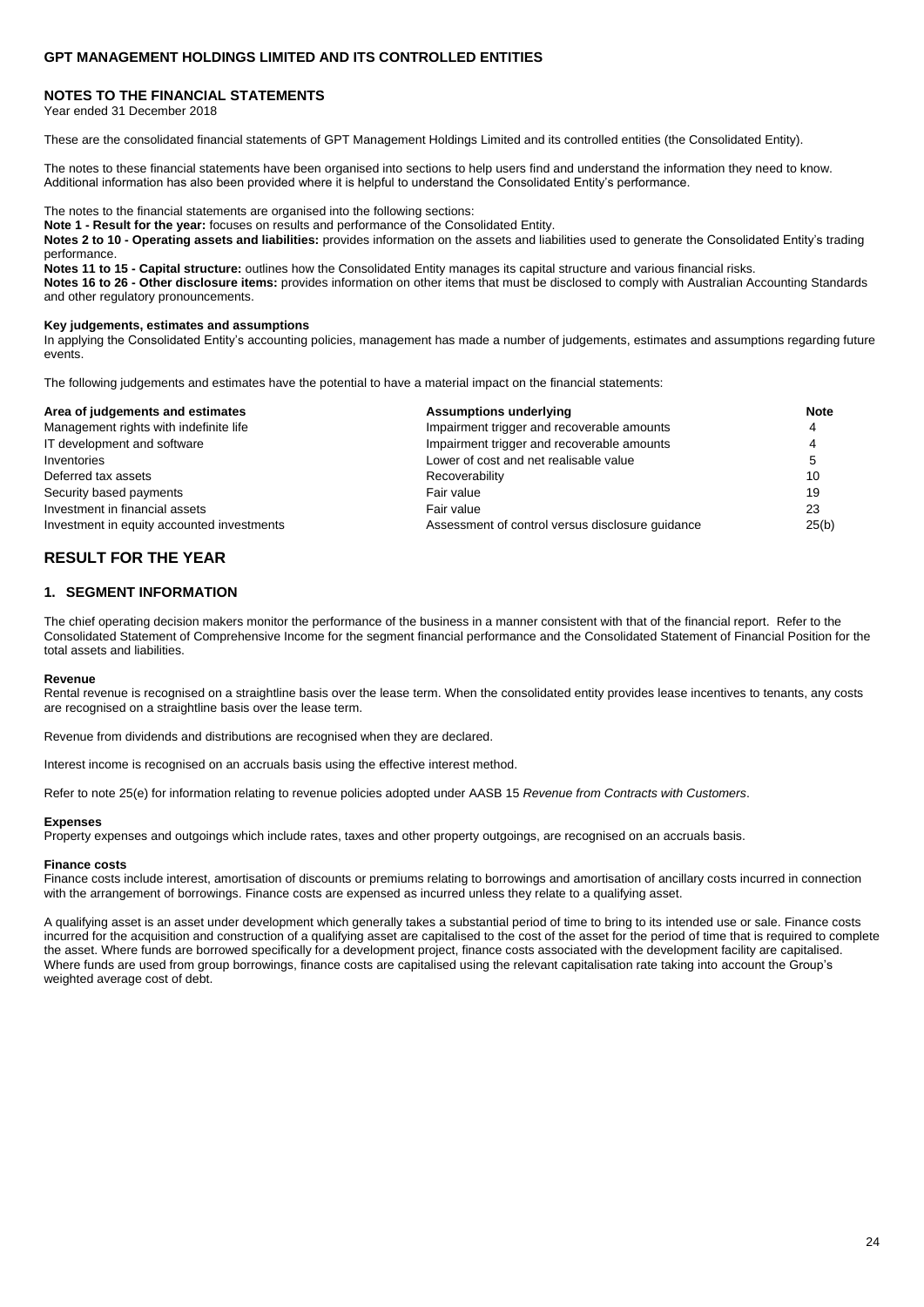### **NOTES TO THE FINANCIAL STATEMENTS**

Year ended 31 December 2018

# **OPERATING ASSETS AND LIABILITIES**

### **2. EQUITY ACCOUNTED INVESTMENTS**

|                                    |             | 31 Dec 18 | 31 Dec 17 |
|------------------------------------|-------------|-----------|-----------|
|                                    | <b>Note</b> | \$'000    | \$'000    |
|                                    |             |           |           |
| Investments in joint ventures      | (a)(i)      | 11.423    | 11.988    |
| Investments in associates          | (a)(ii)     | 10.000    | 10,000    |
| Total equity accounted investments |             | 21.423    | 21,988    |
|                                    |             |           |           |

### **(a) Details of equity accounted investments**

| <b>Name</b>                                | <b>Principal activity</b> | <b>Ownership interest</b> |           |           |           |
|--------------------------------------------|---------------------------|---------------------------|-----------|-----------|-----------|
|                                            |                           | 31 Dec 18                 | 31 Dec 17 | 31 Dec 18 | 31 Dec 17 |
|                                            |                           | %                         | %         | \$'000    | \$'000    |
| (i) Joint ventures                         |                           |                           |           |           |           |
| DPT Operator Pty Limited                   | Management                | 50.00                     | 50.00     | 90        | 89        |
| Lendlease GPT (Rouse Hill) Pty Limited (1) | Property development      | 50.00                     | 50.00     | 11,324    | 11,896    |
| <b>Erskine Park Trust</b>                  | Property development      | 50.00                     | 50.00     | 9         |           |
| Total investment in joint ventures         |                           |                           |           | 11,423    | 11,988    |
| (ii) Associates                            |                           |                           |           |           |           |
| <b>GPT Funds Management Limited</b>        | Funds management          | 100.00                    | 100.00    | 10.000    | 10,000    |
| <b>Total investment in associates</b>      |                           |                           |           | 10,000    | 10,000    |
|                                            |                           |                           |           |           |           |

(1) The entity has a 30 June balance date. The Consolidated Entity has a 50 per cent interest in Lendlease GPT (Rouse Hill) Pty Limited, a joint venture developing residential and commercial land at Rouse Hill, in partnership with Urban Growth and the NSW Department of Planning. The Consolidated Entity's interest is held through a subsidiary that is 52 per cent owned by the Consolidated Entity and 48 per cent owned by GPT Trust.

### **(b) Summarised financial information for joint ventures and associates**

The information disclosed reflects the amounts presented in the financial results of the relevant joint ventures and associates and not the Consolidated Entity's share of those amounts. They have been amended to reflect adjustments made by the entity when using the equity method, including fair value adjustments and modifications for differences in accounting policy.

|                                                                  | 31 Dec 18 | 31 Dec 17 |
|------------------------------------------------------------------|-----------|-----------|
|                                                                  | \$'000    | \$'000    |
|                                                                  |           |           |
| Cash and cash equivalents                                        | 21,817    | 25,966    |
| Other assets                                                     | 18,464    | 18,488    |
| Property investments and loans                                   | 11,812    | 17,408    |
| <b>Total assets</b>                                              | 52,093    | 61,862    |
| Liabilities                                                      | 19,755    | 28,180    |
| <b>Total liabilities</b>                                         | 19.755    | 28,180    |
| <b>Net assets</b>                                                | 32,338    | 33,682    |
| Consolidated entity's share of net assets                        | 21,169    | 21,841    |
| Additional ownership costs                                       | 254       | 147       |
| Total equity accounted investment                                | 21,423    | 21,988    |
| Share of after tax profit of equity accounted investments<br>(c) |           |           |
|                                                                  | 31 Dec 18 | 31 Dec 17 |
|                                                                  | \$'000    | \$'000    |
| Revenue                                                          | 24,052    | 12,478    |
| Expenses                                                         | (12, 201) | (3)       |
| Profit before income tax expense                                 | 11,851    | 12,475    |
| Income tax expense                                               | (1)       | (1)       |
| Profit after income tax expense                                  | 11,850    | 12,474    |
| Share of after tax profit of joint ventures and associates       | 5,925     | 6,237     |
| Additional ownership costs                                       | (922)     |           |
| Share of after tax profit of equity accounted investments        | 5,003     | 6,237     |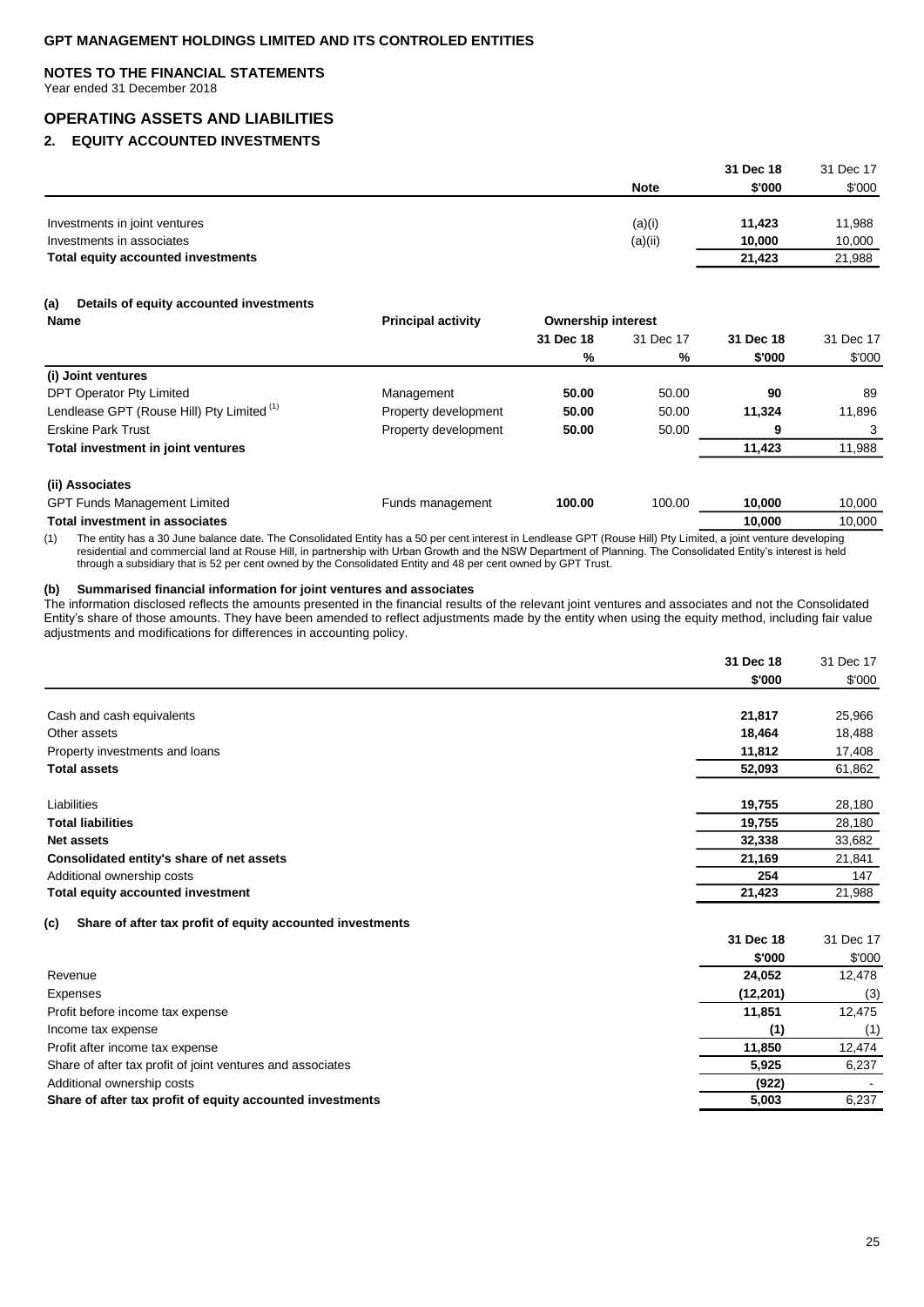### **NOTES TO THE FINANCIAL STATEMENTS**

Year ended 31 December 2018

#### **(d) Reconciliation of the carrying amount of investments in joint ventures and associates**

| $\cdot$ $\cdot$                                            | 31 Dec 18<br>\$'000 | 31 Dec 17<br>\$'000 |
|------------------------------------------------------------|---------------------|---------------------|
| Carrying value at 1 January 2018                           | 21,988              | 15.752              |
| Return of capital                                          | (1,850)             |                     |
| Share of after tax profit of joint ventures and associates | 5,925               | 6,237               |
| Distributions received/receivable                          | (4,747)             | (1)                 |
| Carrying value at 31 December 2018                         | 21,316              | 21,988              |
| Additional ownership costs                                 | 107                 |                     |
| Carrying amount of equity accounted investments            | 21.423              | 21,988              |

# **3. TRADE RECEIVABLES**

|                                          | 31 Dec 18<br>\$'000 | 31 Dec 17<br>\$'000 |
|------------------------------------------|---------------------|---------------------|
|                                          |                     |                     |
| Trade receivables <sup>(1)</sup>         | 30,948              | 23,950              |
| Less: impairment of trade receivables    | (622)               | (12)                |
|                                          | 30,326              | 23,938              |
| Accrued income                           | 188                 | 1,474               |
| Related party receivables <sup>(2)</sup> | 14.962              | 37,483              |
| <b>Trade receivables</b>                 | 45,476              | 62,895              |

(1) The trade receivables balance includes amounts receivable from GWOF and GWSCF. See note 20 for more details on related party transactions.

(2) The related party receivables are from GPT Trust and have been agreed on commercial terms and conditions.

The table below shows the ageing analysis of the Consolidated Entity's receivables.

|                                 |                | 31 Dec 18                                                                        |        |        |         | 31 Dec 17 |                          |               |               |               |        |        |
|---------------------------------|----------------|----------------------------------------------------------------------------------|--------|--------|---------|-----------|--------------------------|---------------|---------------|---------------|--------|--------|
|                                 | <b>Not Due</b> | $0 - 30$<br>$31 - 60$<br>Total<br>61-90<br>$90+$<br>days<br>days<br>days<br>days |        |        | Not Due |           | $0 - 30$<br>days         | 31-60<br>days | 61-90<br>days | $90+$<br>days | Total  |        |
|                                 | \$'000         | \$'000                                                                           | \$'000 | \$'000 | \$'000  | \$'000    | \$'000                   | \$'000        | \$'000        | \$'000        | \$'000 | \$'000 |
| Trade receivables               | 188            | 39.259                                                                           | 1.122  | 3.434  | 2,095   | 46,098    | .474                     | 57.675        | 504           |               | 3.254  | 62,907 |
| Impairment of trade receivables |                | $\overline{\phantom{0}}$                                                         | ۰      |        | (622)   | (622)     | $\overline{\phantom{0}}$ |               | -             | $\,$          | (12)   | (12)   |
| Total trade receivables         | 188            | 39.259                                                                           | 1.122  | 3.434  | .473    | 45.476    | .474                     | 57.675        | 504           |               | 3.242  | 62.895 |

Refer to note 25(e) for the accounting policies for Trade Receivables and other information relating to the adoption of AASB 9 *Financial Instruments.*

### **4. INTANGIBLE ASSETS**

|                                         | <b>Management</b><br>rights | IT development<br>and software | <b>Total</b> |
|-----------------------------------------|-----------------------------|--------------------------------|--------------|
|                                         | \$'000                      | \$'000                         | \$'000       |
| Cost                                    |                             |                                |              |
| At 1 January 2017                       | 55,825                      | 67,157                         | 122,982      |
| Additions                               |                             | 4,702                          | 4,702        |
| <b>Transfers</b>                        |                             | 2,843                          | 2,843        |
| <b>Disposals</b>                        |                             | (11, 467)                      | (11, 467)    |
| At 31 December 2017                     | 55,825                      | 63,235                         | 119,060      |
| Additions                               |                             | 3,498                          | 3,498        |
| <b>Transfers</b>                        |                             | (2, 395)                       | (2, 395)     |
| At 31 December 2018                     | 55,825                      | 64,338                         | 120,163      |
| Accumulated amortisation and impairment |                             |                                |              |
| At 1 January 2017                       | (45,094)                    | (42, 632)                      | (87, 726)    |
| Amortisation                            | (326)                       | (5,715)                        | (6,041)      |
| Disposal                                |                             | 11,467                         | 11,467       |
| Impairment                              |                             | (5,859)                        | (5, 859)     |
| At 31 December 2017                     | (45, 420)                   | (42, 739)                      | (88,159)     |
| Amortisation                            | (138)                       | (5,067)                        | (5, 205)     |
| At 31 December 2018                     | (45, 558)                   | (47, 806)                      | (93, 364)    |
| <b>Carrying amounts</b>                 |                             |                                |              |
| At 31 December 2017                     | 10,405                      | 20,496                         | 30,901       |
| At 31 December 2018                     | 10,267                      | 16,532                         | 26,799       |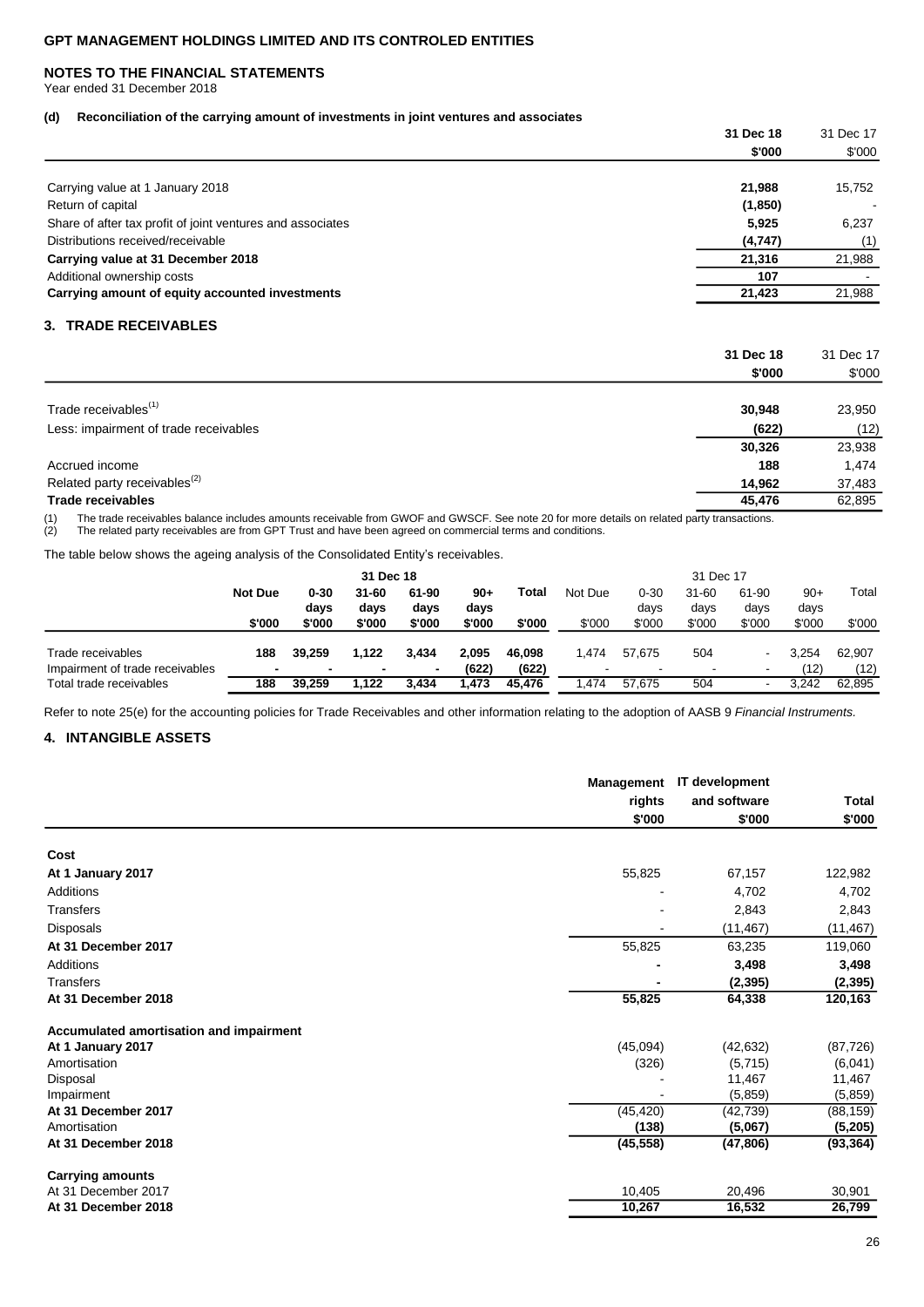### **NOTES TO THE FINANCIAL STATEMENTS**

Year ended 31 December 2018

#### **Management rights**

Management rights include property management and development management rights. Rights are initially measured at cost and rights with a definite life are subsequently amortised over their useful life, which has been assessed at 10 years.

For the management rights of Highpoint Shopping Centre, management considers the useful life as indefinite as there is no fixed term included in the management agreement. Therefore, the Consolidated Entity tests for impairment at balance date. Assets are impaired if the carrying value exceeds their recoverable amount. The recoverable amount is determined using a multiples approach. A range of multiples from 10-15x have been used in the calculation.

### **IT development and software**

Costs incurred in developing systems and acquiring software and licenses that will contribute future financial benefits are capitalised. These include external direct costs of materials and services and direct payroll and payroll related costs of employees' time spent on the project. Amortisation is calculated on a straightline basis over the length of time over which the benefits are expected to be received, generally ranging from 3 to 10 years.

IT development and software are assessed for impairment at each reporting date by evaluating if any impairment triggers exist. Where impairment triggers exist, management calculate the recoverable amount. The asset will be impaired if the carrying amount exceeds the recoverable amount. Critical judgements are made by management in setting appropriate impairment triggers and assumptions used to determine the recoverable amount.

### **5. INVENTORIES**

|                                | 31 Dec 18<br>\$'000 | 31 Dec 17<br>\$'000 |
|--------------------------------|---------------------|---------------------|
| Development properties         | 34.654              | 11.808              |
| <b>Current inventories</b>     | 34.654              | 11,808              |
| Development properties         | 143.618             | 177,410             |
| <b>Non-current inventories</b> | 143.618             | 177.410             |
| <b>Total inventories</b>       | 178.272             | 189.218             |

An impairment expense has been recognised for the year ended 31 December 2018 of \$11,391,000 in relation to Metroplex.

Development properties held as inventory to be sold are stated at the lower of cost and net realisable value.

#### **Cost**

Cost includes the cost of acquisition, development, finance costs and all other costs directly related to specific projects including an allocation of direct overhead expenses. Post completion of the development, finance costs and other holding charges are expensed as incurred.

### **Net realisable value (NRV)**

The NRV is the estimated selling price in the ordinary course of business less estimated costs to sell. At each reporting date, management reviews these estimates by taking into consideration:

the most reliable evidence; and

• any events which confirm conditions existing at the year end and cause any fluctuations of selling price and costs to sell.

The amount of any inventories write down is recognised as an impairment expense in the Consolidated Statement of Comprehensive Income.

### **6. PROPERTY, PLANT AND EQUIPMENT**

|                                               | 31 Dec 18<br>\$'000 | 31 Dec 17<br>\$'000 |
|-----------------------------------------------|---------------------|---------------------|
| <b>Computers</b>                              |                     |                     |
| At cost                                       | 15.008              | 15.092              |
| Less: accumulated depreciation and impairment | (12, 314)           | (11, 077)           |
| <b>Total computers</b>                        | 2,694               | 4,015               |
| <b>Office fixtures and fittings</b>           |                     |                     |
| At cost                                       | 17,532              | 12,683              |
| Less: accumulated depreciation and impairment | (7, 565)            | (6,788)             |
| Total office, fixtures and fittings           | 9,967               | 5,895               |
| Total property, plant and equipment           | 12,661              | 9,910               |
|                                               |                     |                     |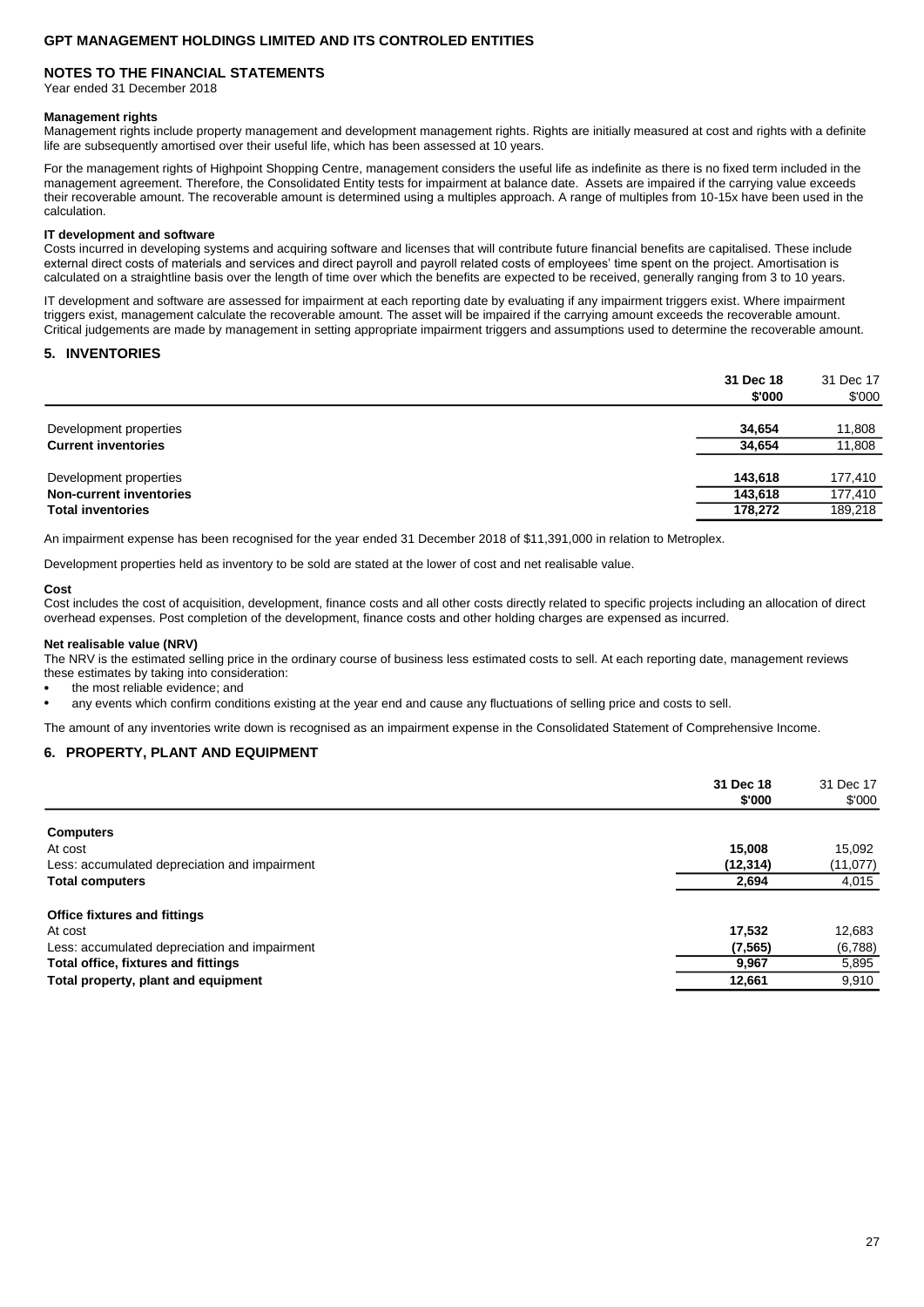### **NOTES TO THE FINANCIAL STATEMENTS**

Year ended 31 December 2018

Reconciliations of the carrying amount of property, plant and equipment at the beginning and end of the financial year are set out below:

|                        |                            | <b>Office</b><br>fixtures |                 |
|------------------------|----------------------------|---------------------------|-----------------|
|                        | <b>Computers</b><br>\$'000 | & fittings<br>\$'000      | Total<br>\$'000 |
| At 1 January 2017      |                            |                           |                 |
| Opening carrying value | 5,007                      | 9,893                     | 14,900          |
| <b>Additions</b>       | 980                        | 81                        | 1,061           |
| <b>Disposals</b>       | (1, 341)                   |                           | (1, 341)        |
| <b>Transfers</b>       | 383                        | (3,226)                   | (2,843)         |
| Depreciation           | (1,014)                    | (853)                     | (1,867)         |
| At 31 December 2017    | 4,015                      | 5,895                     | 9,910           |
| At 1 January 2018      |                            |                           |                 |
| Opening carrying value | 4,015                      | 5,895                     | 9,910           |
| <b>Additions</b>       |                            | 2,578                     | 2,578           |
| <b>Transfers</b>       | (84)                       | 2,271                     | 2,187           |
| Depreciation           | (1,237)                    | (777)                     | (2,014)         |
| At 31 December 2018    | 2,694                      | 9,967                     | 12,661          |

The value of property, plant and equipment is measured as the cost of the asset less depreciation and impairment. The cost of the asset includes acquisition costs and any costs directly attributable to bring the asset to the location and condition necessary for it to be capable of operating in the manner intended by management. Subsequent costs are included in the asset's carrying amount or recognised as a separate asset, as appropriate, only when it is probable that future economic benefits associated with the item will flow to the Consolidated Entity and the cost of the item can be measured reliably. All other repairs and maintenance are charged to the Consolidated Statement of Comprehensive Income during the financial period in which they are incurred.

#### **Depreciation**

Items of property, plant and equipment are depreciated on a straightline basis over their useful lives. The estimated useful life is between 3 and 40 years.

#### **Impairment**

The Consolidated Entity tests property, plant and equipment for impairment where there is an indicator that the asset may be impaired. An asset's carrying amount is written down immediately to its recoverable amount if the asset's carrying amount is greater than its estimated recoverable amount.

#### **Disposals**

Gains and losses on disposals are determined by comparing proceeds from disposals with the carrying amount of the property, plant and equipment and are included in the Consolidated Statement of Comprehensive Income in the year of disposal.

### **7. OTHER ASSETS**

|                               | 31 Dec 18           | 31 Dec 17           |
|-------------------------------|---------------------|---------------------|
|                               | \$'000              | \$'000              |
| Lease incentive asset         | 5,338               | 3,493               |
| Investment in financial asset | 4,576               | 4,292               |
| Other financial asset         | 3,050               |                     |
| <b>Total other assets</b>     | 12,964              | 7,785               |
| 8. PAYABLES                   |                     |                     |
|                               | 31 Dec 18<br>\$'000 | 31 Dec 17<br>\$'000 |
| Trade payables <sup>(1)</sup> | 1,932               | 27,813              |
| Accruals                      | 24,813              | 27,689              |
| Other payables                | 10,144              | 6,607               |
| <b>Total payables</b>         | 36,889              | 62,109              |

(1) 2017 includes a \$10,461,283 distribution payable to General Property Trust (Trust) for the Trust's 48 per cent ownership of GPT Residential (Rouse Hill) Trust of which the Consolidated Entity has control.

Trade payables and accruals represent liabilities for goods and services provided to the Consolidated Entity prior to the end of the financial year which are unpaid. They are initially recognised at fair value and subsequently measured at amortised cost using the effective interest method.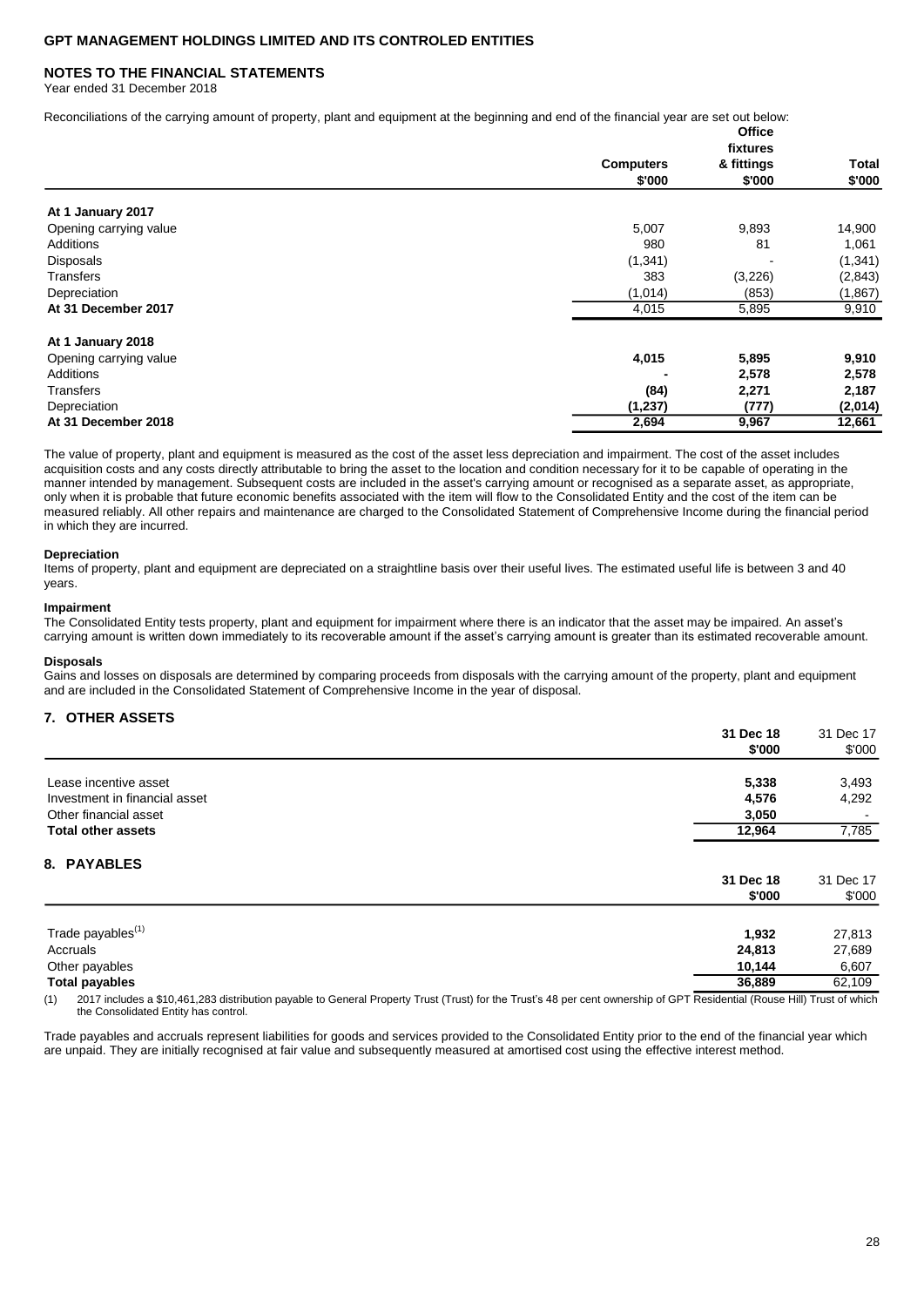### **NOTES TO THE FINANCIAL STATEMENTS**

Year ended 31 December 2018

### **9. PROVISIONS**

|                                     |                 | 31 Dec 18 | 31 Dec 17    |
|-------------------------------------|-----------------|-----------|--------------|
|                                     |                 | \$'000    | \$'000       |
| <b>Current provisions</b>           |                 |           |              |
| <b>Employee benefits</b>            |                 | 29,623    | 29,159       |
| Other                               |                 | 4,239     | 9,556        |
| <b>Total current provisions</b>     |                 | 33,862    | 38,715       |
| <b>Non-current provisions</b>       |                 |           |              |
| Employee benefits                   |                 | 11,942    | 9,553        |
| Other                               |                 | 1,660     | 697          |
| <b>Total non-current provisions</b> |                 | 13,602    | 10,250       |
| <b>Total provisions</b>             |                 | 47,464    | 48,965       |
|                                     | <b>Employee</b> |           |              |
|                                     | benefits        | Other     | <b>Total</b> |
|                                     | \$'000          | \$'000    | \$'000       |
| As at 1 January 2017                | 34,223          | 3,684     | 37,907       |
| Arising during the year             | 29,337          | 7,143     | 36,480       |
| Utilised during the year            | (24, 848)       | (574)     | (25, 422)    |
| As at 31 December 2017              | 38,712          | 10,253    | 48,965       |
| As at 1 January 2018                | 38,712          | 10,253    | 48,965       |
| Arising during the year             | 21,368          | 1,641     | 23,009       |
| Utilised during the year            | (18, 515)       | (5,995)   | (24, 510)    |
| As at 31 December 2018              | 41,565          | 5.899     | 47,464       |

Provisions are recognised when:

• the Consolidated Entity has a present obligation (legal or constructive) as a result of a past event,

• it is probable that resources will be expended to settle the obligation; and

• a reliable estimate can be made of the amount of the obligation.

Provisions are measured at the present value of management's best estimate of the expenditure required to settle the obligation.

#### **Provision for employee benefits**

The provision for employee benefits represents annual leave, long service leave and parental leave entitlements accrued for employees. The employee benefit liability expected to be settled within twelve months after the end of the reporting period is recognised in current liabilities. The non-current provision relates to entitlements, including long service leave, which are due to be payable after more than twelve months from the balance sheet date. It is measured as the present value of expected future payments for the service provided by employees up to the reporting date. Consideration is given to expected future wage and salary levels, experience of employee departures and periods of service. Expected future payments are discounted using market yields at balance date on high quality corporate bonds with terms to maturity and currency that match, as closely as possible, the estimated future cash outflows. Employee benefit on-costs are recognised together with the employee benefits and included in employee benefit liabilities.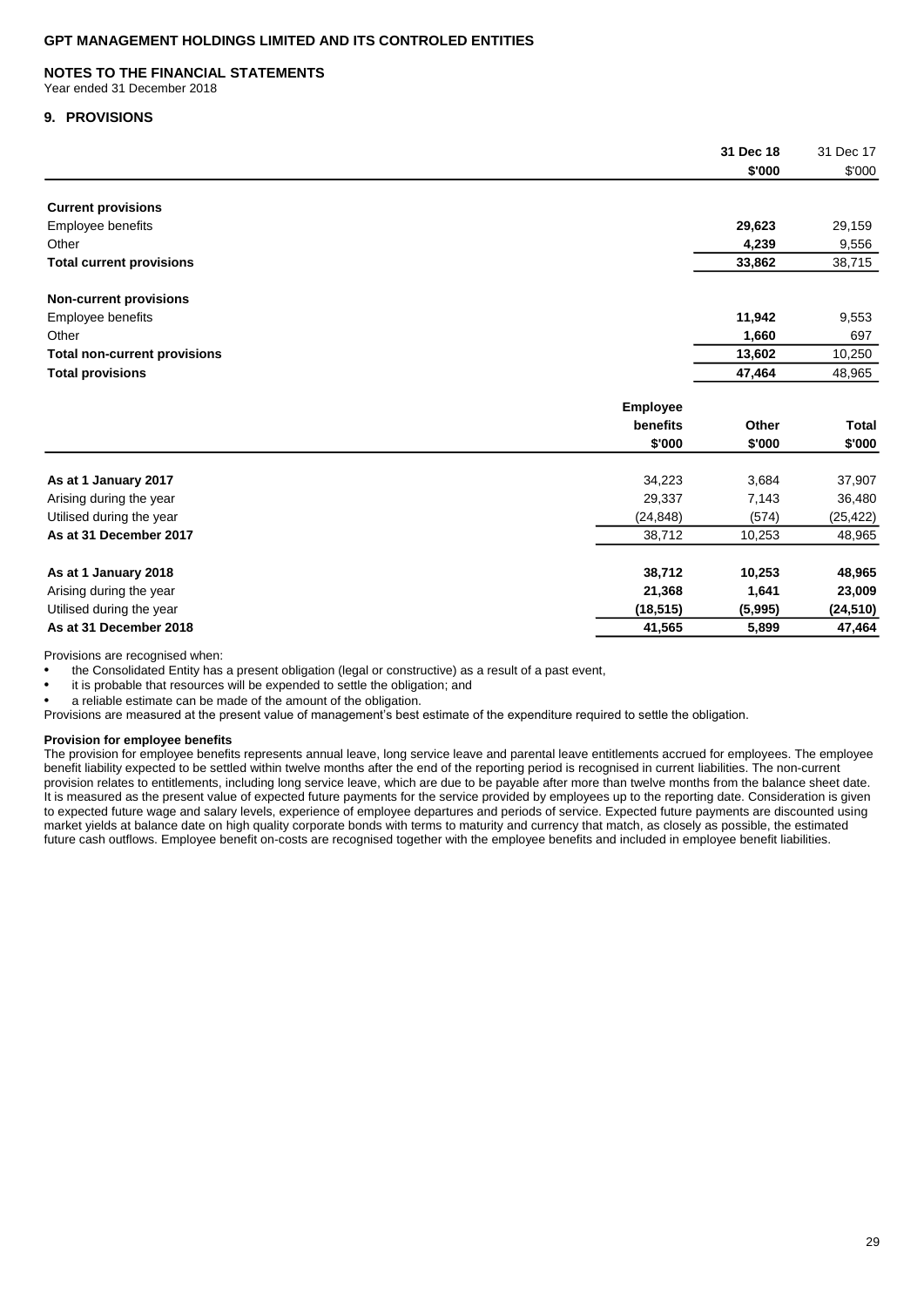### **NOTES TO THE FINANCIAL STATEMENTS**

Year ended 31 December 2018

### **10. TAXATION**

### **(a) Income tax expense**

|                                                                                    | 31 Dec 18<br>\$'000 | 31 Dec 17<br>\$'000 |
|------------------------------------------------------------------------------------|---------------------|---------------------|
|                                                                                    |                     |                     |
| Current income tax expense                                                         | 11,554              | 17,012              |
| Deferred income tax credit                                                         | (3,884)             | (10,606)            |
| Income tax expense in the Consolidated Statement of Comprehensive Income           | 7,670               | 6,406               |
| Income tax expense attributable to:                                                |                     |                     |
| Loss from continuing operations                                                    | 7,670               | 6,406               |
| Aggregate income tax expense                                                       | 7,670               | 6,406               |
| Reconciliation of income tax expense to prima facie tax payable<br>(b)             |                     |                     |
|                                                                                    | 31 Dec 18           | 31 Dec 17           |
|                                                                                    | \$'000              | \$'000              |
| Loss from continuing operations before income tax expense                          | (17, 765)           | 5,853               |
| Loss from discontinued operations before income tax expense                        | (15, 527)           | (13,669)            |
| Net loss before income tax expense                                                 | (33, 292)           | (7, 816)            |
| Prima facie income tax credit at 30% tax rate (2017: 30%)                          | (9,988)             | (2,345)             |
| Tax effect of amounts not deductible/assessable in calculating income tax expense: |                     |                     |
| Prior year adjustments                                                             |                     | 175                 |
| Previously unrecognised tax losses                                                 |                     | (421)               |
| Non-deductible revaluation items                                                   | 22,525              | 10,028              |
| Non-assessable income:                                                             |                     |                     |
| Derecognition of available for sale financial asset                                |                     | (3,210)             |
| Other non-assessable income                                                        | (222)               | (2,865)             |
| Other tax adjustments:                                                             |                     |                     |
| Release of amounts from foreign currency translation reserve                       | (5,086)             |                     |
| Release of gain from available for sale reserve                                    |                     | 2,592               |
| Other income                                                                       |                     | 1,480               |
| Permanent differences arising from non-deductible amounts                          | 441                 | 972                 |
| Income tax expense                                                                 | 7,670               | 6,406               |
| Add/(less) amounts to reconcile to current tax (asset)/liability:                  |                     |                     |
| Temporary differences:                                                             |                     |                     |
| Employee benefits                                                                  | 457                 | 713                 |
| Provisions and accruals                                                            | (84)                | (236)               |
| Dividends received                                                                 |                     | 9,131               |
| Other deferred tax asset charged to income                                         | 2,955               | 2,616               |
| Movement in reserves                                                               | 556                 | (1,618)             |
| Opening balance:                                                                   |                     |                     |
| Balance transferred from prior period                                              | 8,559               | (2,011)             |
| Tax adjustments:<br>Tax payments made to tax authorities                           | (20, 876)           | (6, 442)            |
| <b>Current tax (asset)/liability</b>                                               | (763)               | 8,559               |
|                                                                                    |                     |                     |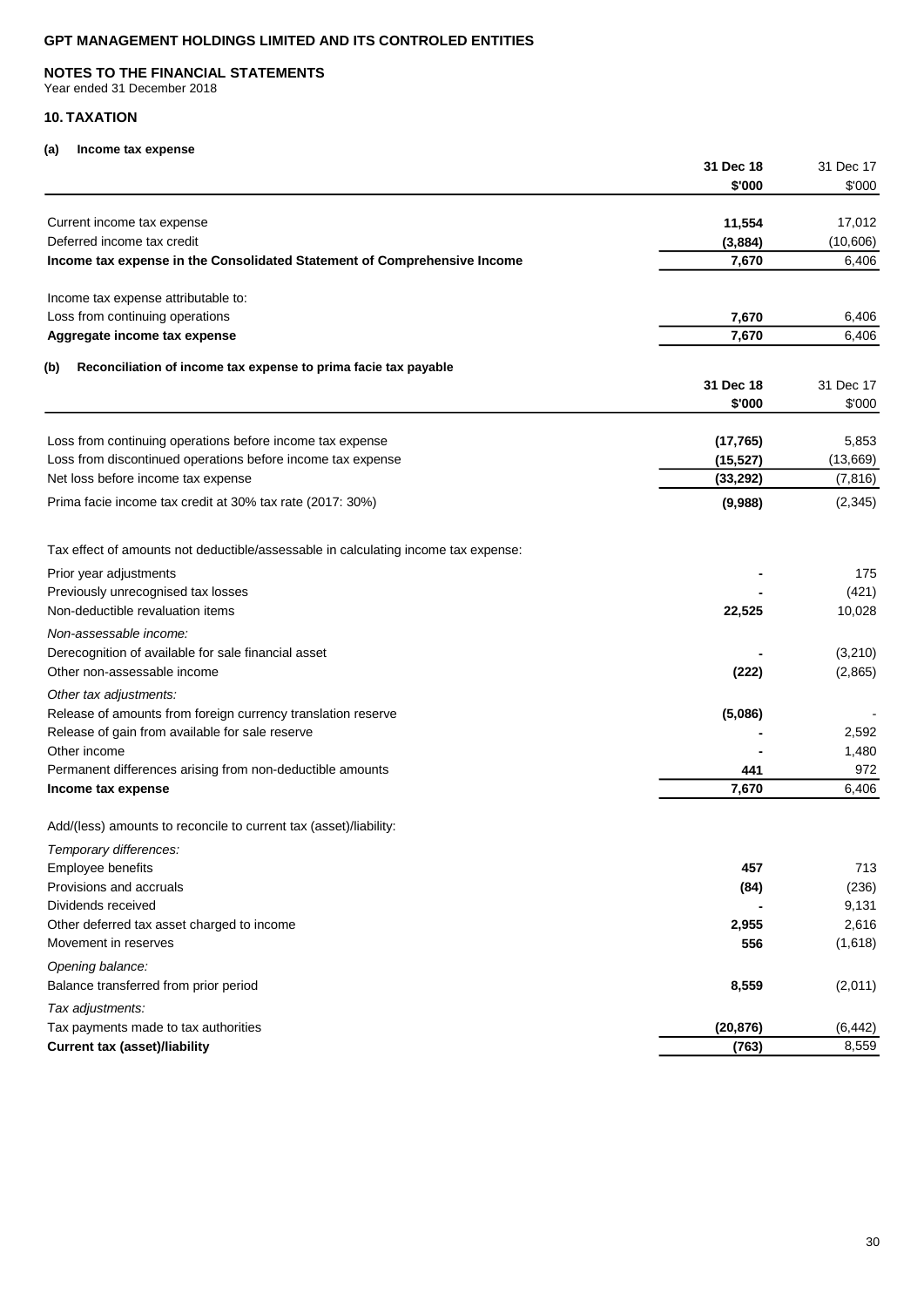#### **NOTES TO THE FINANCIAL STATEMENTS**

Year ended 31 December 2018

#### **(c) Deferred tax asset**

|                                                                       | 31 Dec 18 | 31 Dec 17 |
|-----------------------------------------------------------------------|-----------|-----------|
|                                                                       | \$'000    | \$'000    |
| Employee credits                                                      | 15,906    | 15,449    |
| Provisions and accruals                                               | 2,863     | 2,947     |
| Other                                                                 | 2,322     | (633)     |
| Net deferred tax asset                                                | 21,091    | 17,763    |
| Movement in temporary differences during the year                     |           |           |
| Opening balance at the beginning of the year                          | 17,763    | 7,550     |
| Credited to the Consolidated Statement of Comprehensive Income        | 3,884     | 10,606    |
| Movement in reserves                                                  | (556)     | 1,618     |
| Other/utilisation of tax losses                                       |           | (2,011)   |
| Closing balance at the end of the year                                | 21,091    | 17,763    |
| <b>Effective tax rate</b><br>(d)                                      |           |           |
|                                                                       | 31 Dec 18 | 31 Dec 17 |
|                                                                       | \$'000    | \$'000    |
| Net loss for the year excluding income tax expense                    | (33, 292) | (7, 816)  |
| Add: non-deductible revaluation items                                 | 75,082    | 33,657    |
| Less: amounts released from foreign currency translation reserve      | (16, 953) |           |
| Less: equity accounted profits from joint ventures                    | (5, 925)  | (6, 237)  |
| Add: distribution received from joint ventures taxable to the Company | 4,770     |           |
| Profit used to calculate effective tax rate                           | 23,682    | 19,604    |
| Income tax expense                                                    | 7,670     | 6,406     |
| Add: carry forward tax losses recognised                              |           | 421       |
| Less: prior year under/overstatements                                 |           | (175)     |
| Income tax expense used to calculate effective tax rate               | 7,670     | 6,652     |
| <b>Effective tax rate</b>                                             | 32%       | 34%       |

### **Adoption of Voluntary Tax Transparency Code**

The Board of Taxation has released a voluntary Tax Transparency Code (TTC). The TTC sets out a recommended set of principles and minimum standards regarding the disclosure of tax information for businesses. The Consolidated Entity is committed to the TTC. The non-IFRS income tax disclosures above and in note 10(b) include the recommended additional disclosures.

The Australian Accounting Standards Board have issued a Draft Appendix to the TTC outlining the method to calculate the effective tax rate as shown in the table below, using:

• accounting profit before tax adjusted to exclude transactions which are not reflected in the calculation of income tax expense; and

• tax expense adjusted to exclude carry forward tax losses that have been recognised and prior year under/overstatements.

#### *Income tax expense*

Income tax expense for the financial year is the tax payable on the current year's taxable income. This is adjusted by changes in deferred tax assets and liabilities attributable to temporary differences and for unused tax losses.

### **Deferred income tax liabilities and assets – recognition**

Deferred income tax liabilities are recognised for all taxable temporary differences.

Deferred income tax assets are recognised for all deductible temporary differences, carried forward unused tax assets and unused tax losses, to the extent it is probable that taxable profit will be available to utilise them. The carrying amount of deferred income tax assets is reviewed and reduced to the extent that it is no longer probable that sufficient taxable profit will be available.

#### **Deferred income tax assets and liabilities – measurement**

Deferred income tax assets and liabilities are measured at the tax rates that are expected to apply to the year when the asset is realised or the liability is settled, based on tax rates and tax laws that have been enacted or substantively enacted at the balance sheet date.

Deferred income tax is provided on temporary differences at the reporting date between accounting carrying amounts and the tax cost bases of assets and liabilities, other than for the following:

- Where taxable temporary differences relate to investments in subsidiaries, associates and interests in joint ventures:
	- − Deferred tax liabilities are not recognised if the timing of the reversal of the temporary differences can be controlled and it is probable that the temporary differences will not reverse in the foreseeable future.
	- Deferred tax assets are not recognised if it is not probable that the temporary differences will reverse in the foreseeable future and taxable profit will not be available to utilise the temporary differences.

#### **Tax relating to equity items**

Income taxes relating to items recognised directly in equity are recognised in equity and not in Consolidated Statement of Comprehensive Income.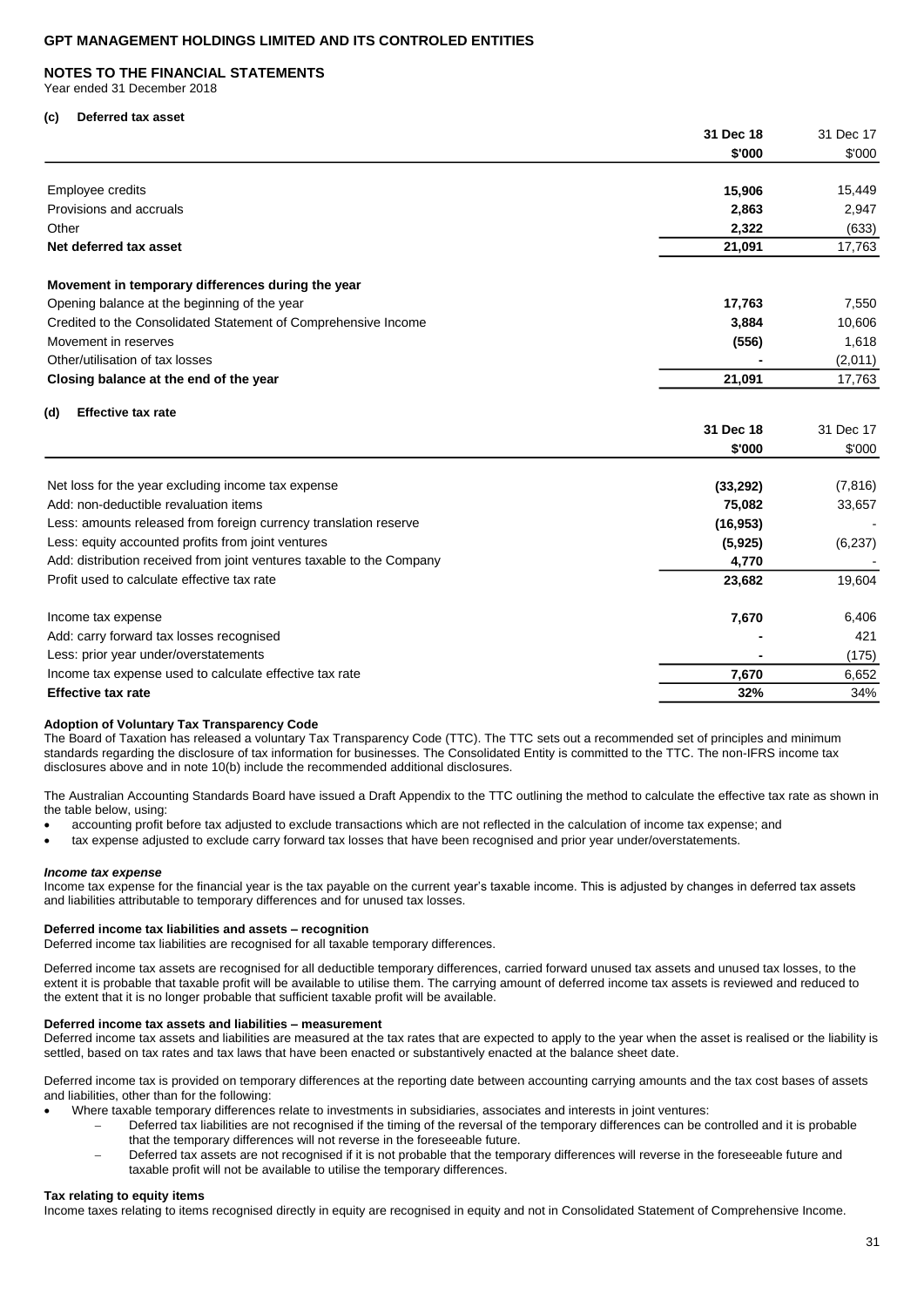#### **NOTES TO THE FINANCIAL STATEMENTS**

Year ended 31 December 2018

### **CAPITAL STRUCTURE**

# **11. EQUITY AND RESERVES**

# **(a) Contributed equity**

| la)<br><b>CONTRIBUTED COUNTY</b>                                 | <b>Number</b> | \$'000  |
|------------------------------------------------------------------|---------------|---------|
| <b>Ordinary stapled securities</b>                               |               |         |
| Opening securities on issue at 1 January 2017                    | 1,797,955,568 | 325,512 |
| Securities issued - Long Term Incentive Plan                     | 2,763,052     | 109     |
| Securities issued - Deferred Short Term Incentive Plan           | 855,355       | 76      |
| Securities issued - Broad Based Employee Security Ownership Plan | 54,338        | 5       |
| Securities issued - Employee Incentive Plan                      | 12,569        |         |
| Closing securities on issue at 31 December 2017                  | 1,801,640,882 | 325,703 |
| Opening securities on issue at 1 January 2018                    | 1,801,640,882 | 325,703 |
| Securities issued - Long Term Incentive Plan                     | 2,332,026     | 92      |
| Securities issued - Deferred Short Term Incentive Plan           | 875,344       | 57      |
| Securities issued - Broad Based Employee Security Ownership Plan | 42,174        |         |
| Closing securities on issue at 31 December 2018                  | 1,804,890,426 | 325,855 |

Ordinary securities are classified as equity and recognised at the fair value of the consideration received by the Consolidated Entity. Any transaction costs arising on the issue and buy back of ordinary securities are recognised directly in equity as a reduction, net of tax, of the proceeds received.

#### **(b) Reserves**

|                                                                 | Foreign<br>Currency | <b>Employee</b> |                | Total          |
|-----------------------------------------------------------------|---------------------|-----------------|----------------|----------------|
|                                                                 |                     | Incentive       | Fair           |                |
|                                                                 | <b>Translation</b>  | <b>Scheme</b>   | Value          |                |
|                                                                 | <b>Reserve</b>      | Reserve         | Reserve        | <b>Reserve</b> |
|                                                                 | \$'000              | \$'000          | \$'000         | \$'000         |
| Balance at 1 January 2017                                       | 34,913              | 2,645           | 7,125          | 44,683         |
| Net foreign exchange translation adjustments                    | 30                  |                 |                | 30             |
| Reclassification to accumulated losses                          |                     | 458             |                | 458            |
| Employee incentive schemes expense, net of tax                  |                     | 624             |                | 624            |
| Tax on incentives valued at reporting date                      |                     | (552)           |                | (552)          |
| Purchase of securities                                          |                     | (131)           |                | (131)          |
| Issue of securities                                             |                     | (184)           |                | (184)          |
| Revaluation of available for sale financial asset, net of tax   |                     |                 | 983            | 983            |
| Derecognition of available for sale financial asset, net of tax |                     |                 | (8, 108)       | (8, 108)       |
| Balance at 31 December 2017                                     | 34,943              | 2,860           |                | 37,803         |
| Balance at 1 January 2018                                       | 34,943              | 2,860           |                | 37,803         |
| Net foreign exchange translation adjustments                    | (16, 770)           |                 |                | (16, 770)      |
| Employee incentive schemes expense, net of tax                  |                     | (531)           |                | (531)          |
| Tax on incentives valued at reporting date                      |                     | (556)           |                | (556)          |
| Issue of securities                                             |                     | (152)           |                | (152)          |
| Balance at 31 December 2018                                     | 18,173              | 1,621           | $\blacksquare$ | 19,794         |

### **Nature and purpose of reserves**

**Foreign currency translation reserve**

The reserve is used to record exchange differences arising on translation of foreign controlled entities and associated funding of foreign controlled entities. The movement in the reserve is recognised in the net profit when the investment in the foreign controlled entity is disposed.

#### **Employee incentive scheme reserve**

The reserve is used to recognise the fair value of equity-settled security-based payments provided to employees, including key management personnel, as part of their remuneration. Refer to note 19 for further details of security based payments.

#### **Fair value reserve**

The fair value reserve comprises the cumulative net change in available for sale financial assets until the assets are derecognised or impaired.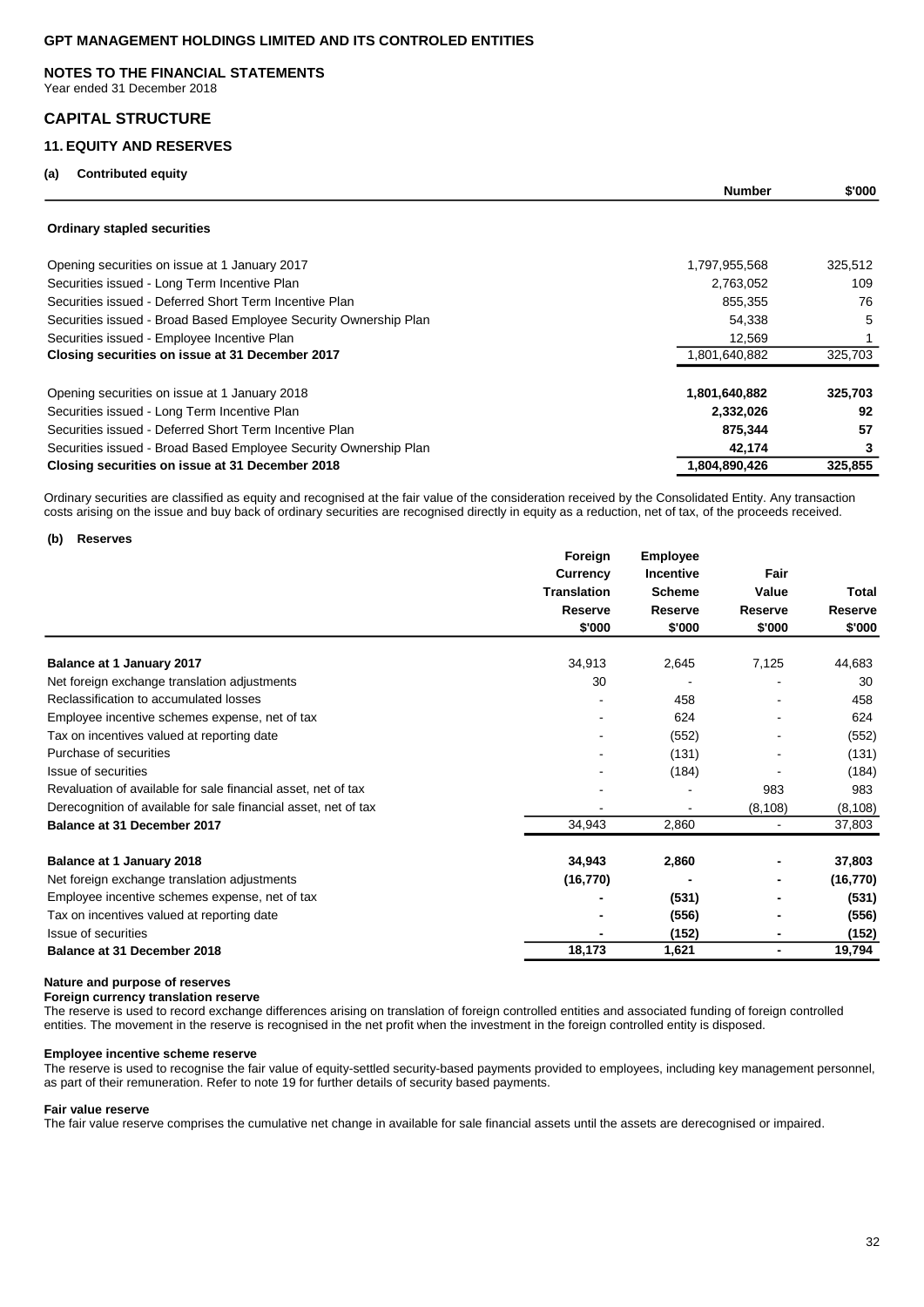#### **NOTES TO THE FINANCIAL STATEMENTS**

Year ended 31 December 2018

#### **(c) Accumulated losses**

|                                                          | Non-<br>controlling |          |            |
|----------------------------------------------------------|---------------------|----------|------------|
|                                                          | Company             | interest | Total      |
|                                                          | \$'000              | \$'000   | \$'000     |
| Balance at 1 January 2017                                | (201, 041)          | (9,396)  | (210, 437) |
| Net (loss)/profit for the year                           | (18, 776)           | 4,554    | (14, 222)  |
| Reclassification from employee incentive security scheme | (458)               |          | (458)      |
| <b>Distributions</b>                                     |                     | (4, 554) | (4, 554)   |
| Balance at 31 December 2017                              | (220, 275)          | (9,396)  | (229, 671) |
| Balance at 1 January 2018                                | (220, 275)          | (9,396)  | (229, 671) |
| Net (loss)/profit for the year                           | (41, 524)           | 562      | (40, 962)  |
| <b>Distributions</b>                                     |                     | 3,702    | 3,702      |
| Balance at 31 December 2018                              | (261,799)           | (5, 132) | (266, 931) |

# **12. EARNINGS PER SHARE**

#### **(a) Basic and diluted earnings per share**

|                                                                                                                                                          | 31 Dec 18           | 31 Dec 17           |
|----------------------------------------------------------------------------------------------------------------------------------------------------------|---------------------|---------------------|
|                                                                                                                                                          | <b>Cents</b>        | Cents               |
| Basic and diluted earnings per share - loss from continuing operations                                                                                   | (1.44)              | (0.28)              |
| Basic and diluted loss per share - loss from discontinued operations                                                                                     | (0.86)              | (0.76)              |
| Total basic and diluted earnings per share                                                                                                               | (2.30)              | (1.04)              |
| (b)<br>The profit used in the calculation of the basic and diluted earnings per share is as follows:<br>(Loss)/profit reconciliation - basic and diluted | 31 Dec 18<br>\$'000 | 31 Dec 17<br>\$'000 |
| Loss from continuing operations                                                                                                                          | (25.997)            | (5, 107)            |
| Loss from discontinued operations                                                                                                                        | (15.527)            | (13,669)            |
| Profit attributed to external non-controlling interest                                                                                                   | 562                 | 4,554               |
|                                                                                                                                                          | (40, 962)           | (14,222)            |

#### **(c) WANOS**

The earnings and weighted average number of ordinary shares (WANOS) used in the calculations of basic and diluted earnings per ordinary share are as follows:

|                                                                              | 31 Dec 18 | 31 Dec 17 |
|------------------------------------------------------------------------------|-----------|-----------|
|                                                                              | Number of | Number of |
|                                                                              | shares    | shares    |
|                                                                              | '000s     | '000s     |
| WANOS used as denominator in calculating basic earnings per ordinary share   | 1.804.400 | 1.801.095 |
| Performance security rights (weighted average basis) <sup>(1)</sup>          | 2.654     | 2.410     |
| WANOS used as denominator in calculating diluted earnings per ordinary share | 1,807,054 | 1,803,505 |

(1) Performance security rights granted under the Long Term Incentive plan are only included in dilutive earnings per ordinary share where the performance hurdles are met as at the year end.

#### **Calculation of earnings per share**

Basic earnings per share is calculated as net profit or loss attributable to ordinary shareholders of the Company, divided by the weighted average number of ordinary shares outstanding during the financial year which is adjusted for bonus elements in ordinary shares issued during the financial year.

Diluted earnings per share is calculated as net profit or loss attributable to ordinary shareholders of the Company divided by the weighted average number of ordinary shares and dilutive potential ordinary securities. Where there is no difference between basic earnings per share and diluted earnings per share, the term basic and diluted earnings per ordinary share is used.

# **13. DIVIDENDS PAID AND PAYABLE**

No dividends have been paid or declared for the 2018 financial year (2017: nil).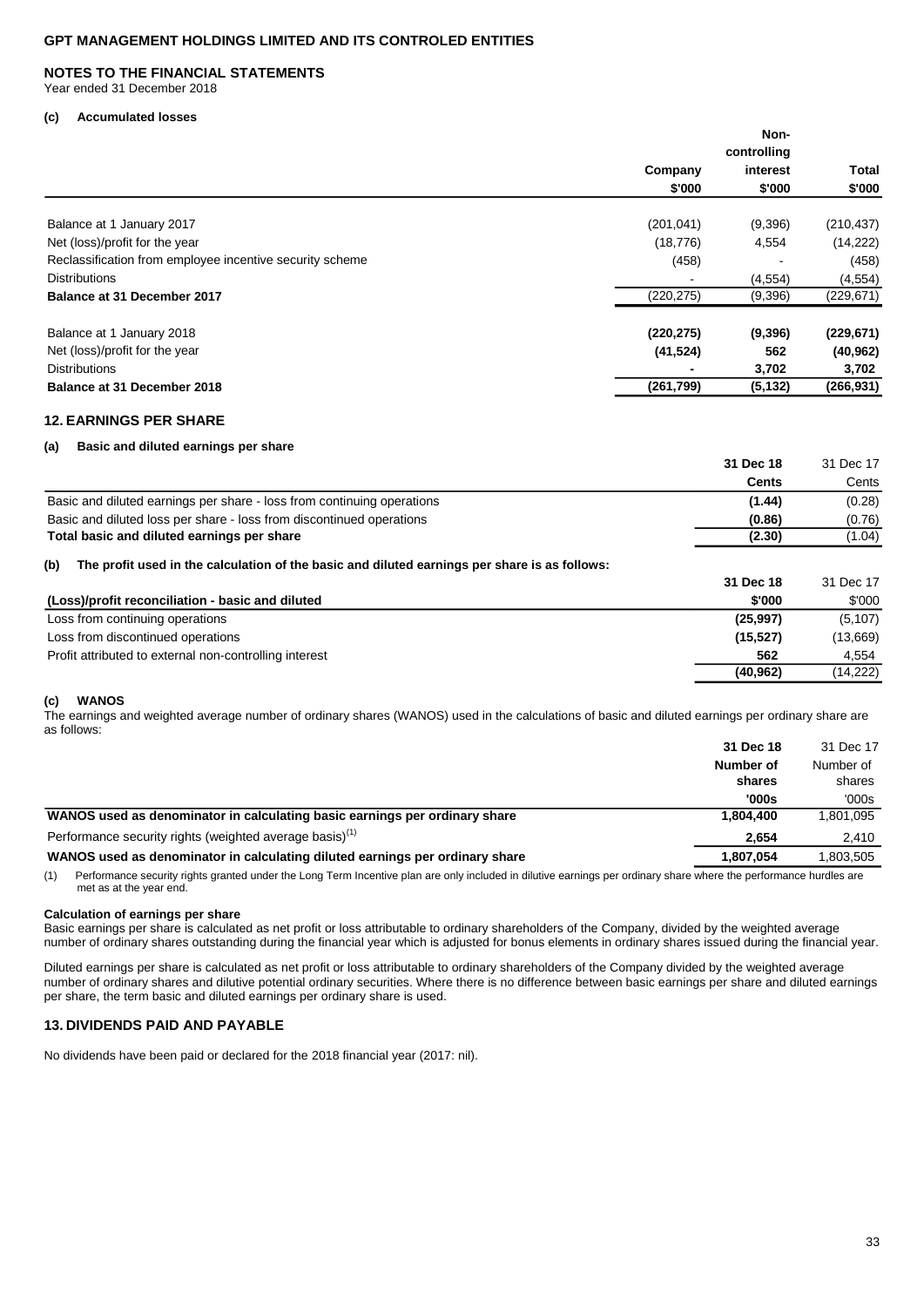### **NOTES TO THE FINANCIAL STATEMENTS**

Year ended 31 December 2018

### **14. BORROWINGS**

|                                                           | 31 Dec 18                         |                        | 31 Dec 17                         |         |  |                           |
|-----------------------------------------------------------|-----------------------------------|------------------------|-----------------------------------|---------|--|---------------------------|
|                                                           | Carrying<br>amount <sup>(1)</sup> | Fair<br>value $^{(2)}$ | Carrying<br>amount <sup>(1)</sup> |         |  | Fair value <sup>(2)</sup> |
|                                                           | \$'000                            | \$'000                 | \$'000                            | \$'000  |  |                           |
| Current borrowings at amortised cost - secured            |                                   |                        | 19.921                            | 19,980  |  |                           |
| <b>Current borrowings</b>                                 |                                   |                        | 19,921                            | 19,980  |  |                           |
|                                                           |                                   |                        |                                   |         |  |                           |
| Non-current borrowings at amortised cost - secured        | 12.587                            | 12.636                 |                                   |         |  |                           |
| Related party borrowings from GPT Trust at amortised cost | 142.031                           | 142.031                | 99.146                            | 99,625  |  |                           |
| Non-current borrowings                                    | 154,618                           | 154,667                | 99,146                            | 99,625  |  |                           |
| <b>Total borrowings</b>                                   | 154,618                           | 154,667                | 119,067                           | 119,605 |  |                           |
|                                                           |                                   |                        |                                   |         |  |                           |

(1) Including unamortised establishment costs.

(2) For the majority of borrowings, the carrying amount approximates its fair value. The fair value of fixed rate interest-bearing borrowings is estimated by discounting the future contractual cash flows at the current market interest rate curve. Excluding unamortised establishment costs.

The unsecured borrowings are provided by Trust and its subsidiaries and have been revalued based on an adjusted working capital calculation at 31 December 2018, in accordance with the loan agreement. As a result, a revaluation loss of \$75,000,000 (2017: \$34,097,679) for both continuing (\$42,461,499) and discontinued (\$32,538,501) operations has been recognised in the Consolidated Statement of Comprehensive Income. The following borrowings were revalued to nil at 31 December 2018 (Dec 2017: nil):

- The amount outstanding on the loan facility to GPT Management Holdings Limited at 31 December 2018 is \$332,527,776 (Dec 2017: \$348,797,027). \$16,269,251 was repaid during the period. This facility expires on 31 December 2030.
- The amount outstanding on the loan facility to GPT International Pty Limited at 31 December 2018 is \$59,359,269 (Dec 2017: \$75,628,519). \$16,269,250 was repaid during the period. This facility expires on 12 June 2032.
- The amount outstanding on the loan facility to Voyages Hotels & Resorts (Loan 1) at 31 December 2018 is \$16,347,082 (Dec 2017: \$32,616,333). \$16,269,251 was repaid during the period. This facility expires on 30 June 2032.
- The amount outstanding on the loan facility to Voyages Hotels & Resorts (Loan 2) at 31 December 2018 is \$31,683,609 (Dec 2017: \$47,952,859). \$16,269,250 was repaid during the period. This facility expires on 3 January 2035.
- The amount outstanding on the loan facility to GPT Property Management Ltd was fully repaid during the year, totalling \$9,922,998.

No interest is payable in connection with the above loans from 3 September 2015. The loans are non-revolving interest free borrowings that are revalued each reporting date in accordance with accounting standards.

Borrowings are initially recognised at fair value and subsequently measured at amortised cost using the effective interest rate method. Under this method, any transaction fees, costs, discounts and premiums directly related to the borrowings are recognised in the Consolidated Statement of Comprehensive Income over the expected life of the borrowings.

All borrowings with maturities greater than 12 months after reporting date are classified as non-current liabilities.

When the terms of a financial liability are modified. AASB 9 requires an entity to perform an assessment to determine whether the modified terms are substantially different from the existing financial liability. Where a modification is substantial, it will be accounted for as an extinguishment of the original financial liability and a recognition of a new financial liability. Where the modification does not result in extinguishment, the difference between the existing carrying amount of the financial liability and the modified cash flows discounted at the original effective interest rate is recognised in the Consolidated Statement of Comprehensive Income as gain/loss on modification of financial liability. The Consolidated Entity has assessed the modification of terms requirements within AASB 9 and have concluded that for intercompany loans with modifications these were deemed to be substantial resulting in extinguishment. Accordingly there has been no gain/loss recognised in the Consolidated Statement of Comprehensive Income.

The maturity profile of borrowings is provided below:

|                                                            | <b>Total</b>   | <b>Used</b><br>facility $(1)$<br>\$'000 | <b>Unused</b><br>facility<br>\$'000 |
|------------------------------------------------------------|----------------|-----------------------------------------|-------------------------------------|
|                                                            | facility $(1)$ |                                         |                                     |
|                                                            | \$'000         |                                         |                                     |
| Due within one year                                        |                |                                         |                                     |
| Due between one and five years                             | 36,154         | 31,860                                  | 4.294                               |
| Due after five years                                       | 668,618        | 562,724                                 | 105,894                             |
|                                                            | 704,772        | 594,584                                 | 110,188                             |
| Cash and cash equivalents                                  |                |                                         | 19,259                              |
| Total financing resources available at the end of the year |                |                                         | 129,447                             |
| Excludes unamortised establishment costs.<br>(1)           |                |                                         |                                     |

Cash and cash equivalents includes cash on hand, cash at bank and short term money market deposits.

### **15. FINANCIAL RISK MANAGEMENT**

The Board approve the Consolidated Entity's treasury policy which:

establishes a framework for the management of risks inherent to the capital structure;

- defines the role of the Consolidated Entity's treasury; and
- sets out the policies, limits, monitoring and reporting requirements for cash, borrowings, liquidity, credit risk, foreign exchange and interest rate instruments.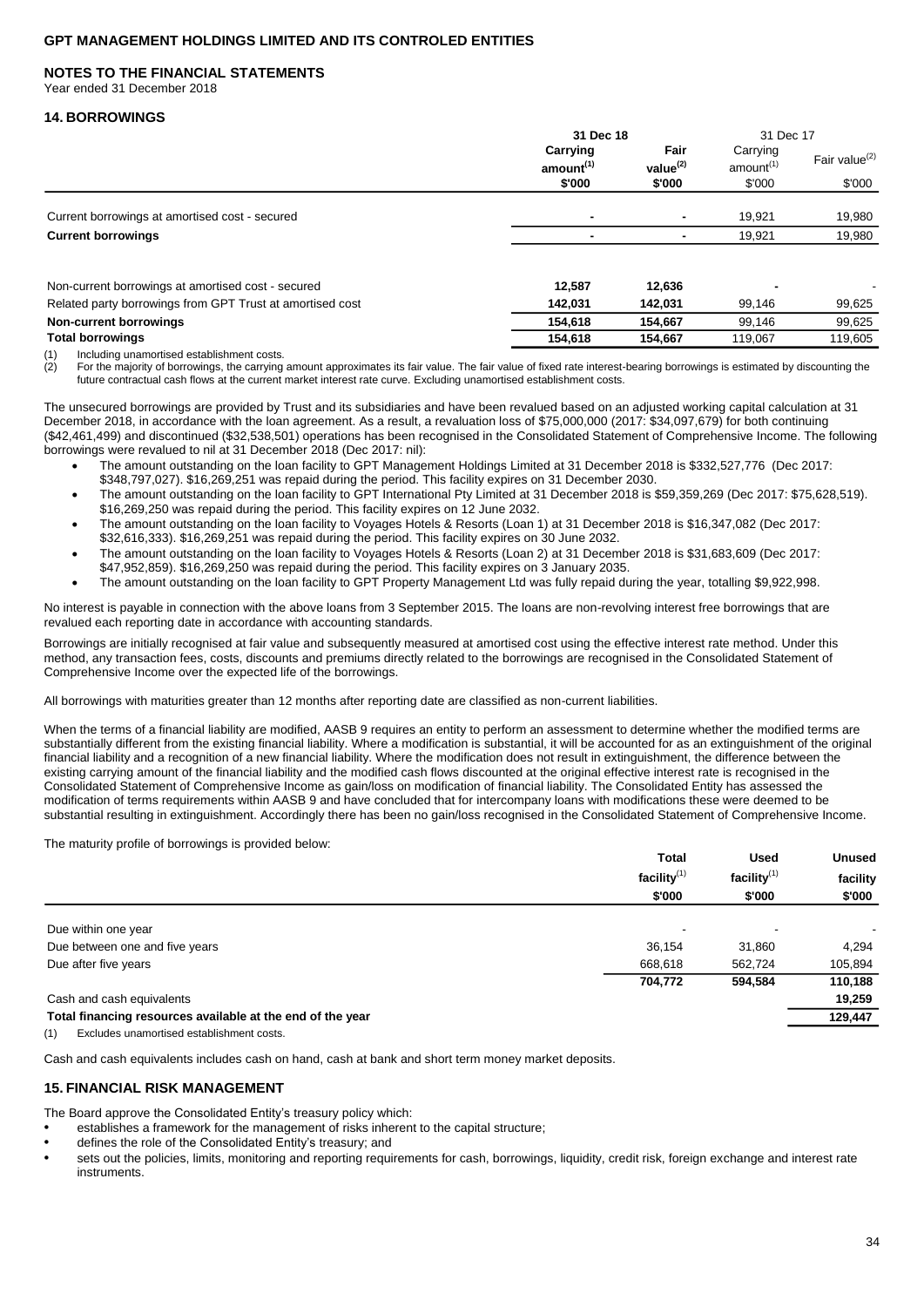### **NOTES TO THE FINANCIAL STATEMENTS**

Year ended 31 December 2018

#### **(a) Interest rate risk**

Interest rate risk is the risk that the future cash flows of a financial instrument will fluctuate because of changes in market interest rates. The Consolidated Entity's primary interest rate risk arises from interest bearing borrowings. The table below provides a summary of the Consolidated Entity's gross interest rate risk exposure as at 31 December 2018 on interest bearing borrowings together with the net effect of interest rate risk management transactions. This excludes unamortised establishment costs.

|                                           |                          | <b>Gross exposure</b> |                | Net exposure |      |
|-------------------------------------------|--------------------------|-----------------------|----------------|--------------|------|
|                                           | 2018<br>2017             |                       |                | 2018         | 2017 |
|                                           | \$'000                   | \$'000                | \$'000         | \$'000       |      |
|                                           |                          |                       |                |              |      |
| Fixed rate interest-bearing borrowings    | $\overline{\phantom{a}}$ | 48.353                | $\blacksquare$ | 48,353       |      |
| Floating rate interest-bearing borrowings | 154.618                  | 70.714                | 154.618        | 70,714       |      |
|                                           | 154.618                  | 119.067               | 154.618        | 119,067      |      |

The impact on interest expense and interest revenue of a 1 per cent increase or decrease in market interest rates is shown below.

A 1 per cent increase or decrease is used for consistency of reporting interest rate risk across the Consolidated Entity and represents management's assessment of the potential change in interest rates.

|                                                | 2018     | 2018    | 2017    | 2017    |
|------------------------------------------------|----------|---------|---------|---------|
|                                                | $(+1%)$  | $(-1%)$ | $(+1%)$ | $(-1%)$ |
|                                                | \$'000   | \$'000  | \$'000  | \$'000  |
| Impact on Statement of Comprehensive Income    |          |         |         |         |
| Impact on interest revenue increase/(decrease) | 193      | (193)   | 200     | (200)   |
| Impact on interest expense (increase)/decrease | (1, 547) | 1.547   | (708)   | 708     |
|                                                | (1, 354) | 1,354   | (508)   | 508     |

### **(b) Liquidity risk**

Liquidity risk is the risk that the Consolidated Entity, as a result of its operations:

- will not have sufficient funds to settle a transaction on the due date;
- will be forced to sell financial assets at a value which is less than what they are worth; or
- may be unable to settle or recover a financial asset at all.

The Consolidated Entity manages liquidity risk by:

- maintaining sufficient cash:
- maintaining an adequate amount of committed credit facilities;
- maintaining a minimum liquidity buffer in cash and surplus committed facilities for the forward rolling twelve month period; and
- maintaining the ability to close out market positions.

The table below shows an analysis of the undiscounted contractual maturities of liabilities which forms part of the Consolidated Entity's assessment of liquidity risk.

|                                       | 31 Dec 18 |         |          |         |              |
|---------------------------------------|-----------|---------|----------|---------|--------------|
|                                       | 1 year    | Over 1  | Over 2   | Over 5  | <b>Total</b> |
|                                       | or less   | year to | years to | years   |              |
|                                       |           | 2 years | 5 years  |         |              |
|                                       | \$'000    | \$'000  | \$'000   | \$'000  | \$'000       |
| <b>Liabilities</b>                    |           |         |          |         |              |
| Non-derivatives                       |           |         |          |         |              |
| Payables                              | 36,889    | ٠       | ۰        | ۰       | 36,889       |
| Borrowings <sup>(1)</sup>             |           | 31,860  | ۰        | 562,724 | 594,584      |
| Projected interest cost on borrowings | 10,429    | 9,569   | 27,097   | 5,993   | 53,088       |
| <b>Total liabilities</b>              | 47,318    | 41,429  | 27,097   | 568,717 | 684,561      |
| Less cash and equivalents             | 19,259    | -       |          | ۰       | 19,259       |
| <b>Total liquidity exposure</b>       | 28,059    | 41,429  | 27,097   | 568,717 | 665,302      |

(1) Excluding unamortised establishment costs and fair value adjustments. Includes unsecured borrowings provided by GPT Trust and its subsidiaries which have been revalued to nil as per note 14.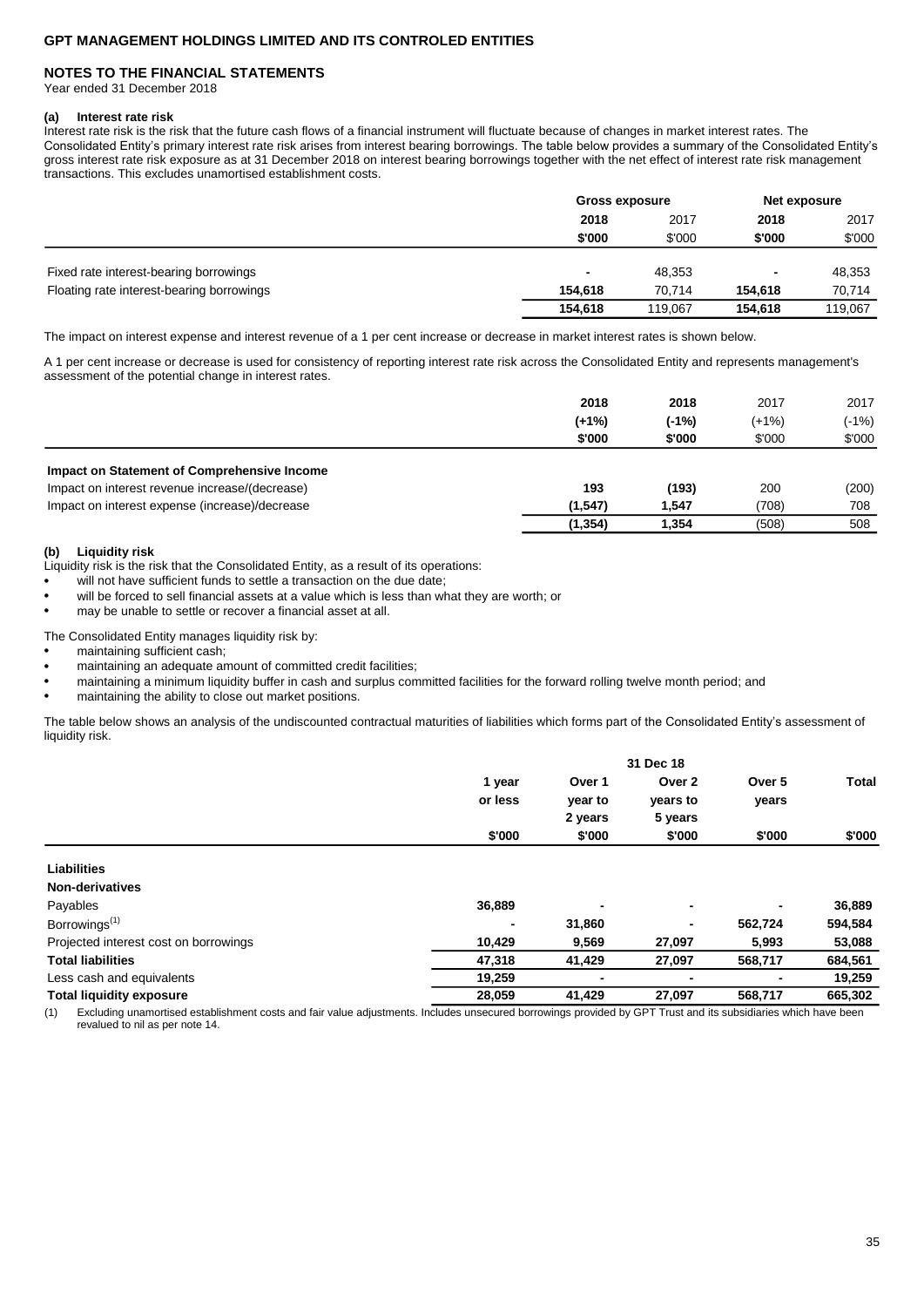### **NOTES TO THE FINANCIAL STATEMENTS**

Year ended 31 December 2018

| Over 2<br>Over <sub>5</sub><br>Over 1<br>1 year<br>or less<br>year to<br>years to<br>years |                    |         |
|--------------------------------------------------------------------------------------------|--------------------|---------|
|                                                                                            |                    | Total   |
|                                                                                            |                    |         |
|                                                                                            | 2 years<br>5 years |         |
| \$'000<br>\$'000<br>\$'000<br>\$'000                                                       |                    | \$'000  |
| <b>Liabilities</b>                                                                         |                    |         |
| Non-derivatives                                                                            |                    |         |
| Payables<br>62,109<br>٠                                                                    |                    | 62,109  |
| 8,559<br>Current tax liability                                                             |                    | 8,559   |
| Borrowings <sup>(1)</sup><br>19,980<br>28,353<br>39,224<br>546,487                         |                    | 634,044 |
| 7,646<br>Projected interest cost on borrowings<br>4,804<br>5,928<br>5,669                  |                    | 24,047  |
| <b>Total liabilities</b><br>98,294<br>33,157<br>45,152<br>552,156                          |                    | 728,759 |
| 20,033<br>Less cash and equivalents                                                        |                    | 20,033  |
| 78,261<br><b>Total liquidity exposure</b><br>33,157<br>45,152<br>552,156                   |                    | 708,726 |

(1) Excluding unamortised establishment costs and fair value adjustments. Includes unsecured borrowings provided by GPT Trust and its subsidiaries which have been revalued to nil as per note 14.

### **(c) Refinancing risk**

Refinancing risk is the risk that credit is unavailable or available at unfavourable interest rates and credit market conditions result in an unacceptable increase in the Consolidated Entity's interest cost. Refinancing risk arises when the Consolidated Entity is required to obtain debt to fund existing and new debt positions. The Consolidated Entity manages this risk by spreading sources, counterparties and maturities of borrowings in order to minimise debt concentration risk, allow averaging of credit margins over time and reducing refinance amounts.

As at 31 December 2018, the Consolidated Entity's exposure to refinancing risk can be monitored by the spreading of its contractual maturities on borrowings in the liquidity risk table above or with the information in note 14.

#### **(d) Foreign exchange risk**

Foreign exchange risk refers to the risk that the value of a financial commitment, asset or liability will fluctuate due to changes in foreign exchange rates. The Consolidated Entity's foreign exchange risk arises primarily from:

firm commitments of highly probable forecast transactions for receipts and payments settled in foreign currencies or with prices dependent on foreign currencies; and

investments in foreign assets.

Sensitivity to foreign exchange is deemed insignificant.

#### **Foreign currency assets and liabilities**

The following table shows the Australian dollar equivalents of amounts within the Consolidated Statement of Financial Position which are denominated in foreign currencies.

|                           | <b>Euros</b>                        |        | <b>United States Dollars</b> |           |
|---------------------------|-------------------------------------|--------|------------------------------|-----------|
|                           | 31 Dec 18<br>31 Dec 18<br>31 Dec 17 |        |                              | 31 Dec 17 |
|                           | \$'000                              | \$'000 | \$'000                       | \$'000    |
|                           |                                     |        |                              |           |
| <b>Assets</b>             |                                     |        |                              |           |
| Cash and cash equivalents |                                     | 1,151  | ٠                            | 133       |
|                           |                                     | 1,151  |                              | 133       |
| <b>Liabilities</b>        |                                     |        |                              |           |
| Other liabilities         | $\blacksquare$                      | 304    | $\overline{\phantom{a}}$     |           |
|                           | $\overline{\phantom{0}}$            | 304    | $\sim$                       | -         |

### **(e) Credit risk**

Credit risk is the risk that a contracting entity will not complete its obligations under a contractual agreement, resulting in a financial loss to the Consolidated Entity. The Consolidated Entity has exposure to credit risk on all financial assets included on their Consolidated Statement of Financial Position.

The Consolidated Entity manages this risk by:

- establishing credit limits for financial institutions and monitoring credit exposures for customers to ensure that the Consolidated Entity only trades and invests with approved counterparties:
- providing loans to joint ventures, associates and third parties, only where the Consolidated Entity is comfortable with the underlying property exposure within that entity;
- regularly monitoring loans and receivables balances;
- regularly monitoring the performance of its associates, joint ventures and third parties; and
- obtaining collateral as security (where appropriate).

#### Receivables are reviewed regularly throughout the year.

The maximum exposure to credit risk as at 31 December 2018 is the carrying amounts of financial assets recognised on the Consolidated Statement of Financial Position. For more information, refer to note 3.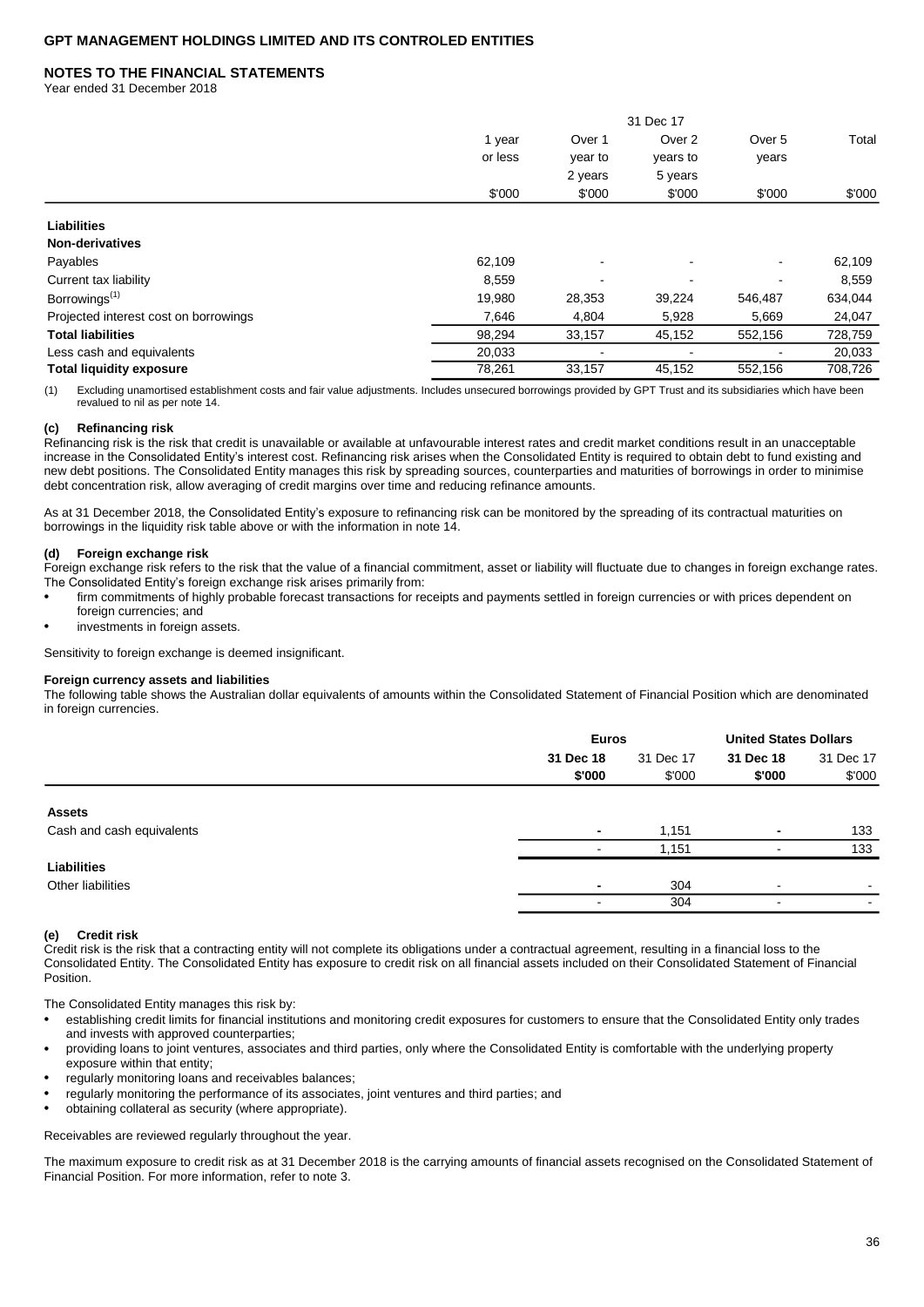### **NOTES TO THE FINANCIAL STATEMENTS**

Year ended 31 December 2018

# **OTHER DISCLOSURE ITEMS**

### **16. CASH FLOW INFORMATION**

### **(a) Cash flows from operating activities**

Reconciliation of net loss after tax to net cash inflows from operating activities:

|                                                                                  | 31 Dec 18<br>\$'000 | 31 Dec 17<br>\$'000 |
|----------------------------------------------------------------------------------|---------------------|---------------------|
| Net loss for the year                                                            | (40, 962)           | (14, 222)           |
| Share of after tax profit of equity accounted investments (net of distributions) | (233)               | (6, 237)            |
| Loss on disposal of assets                                                       |                     | 62                  |
| Capital return from available for sale financial asset                           |                     | (10, 699)           |
| Impairment expense                                                               | 11,256              | 5,334               |
| Profit on transfer from foreign cash translation reserve                         | (16, 954)           |                     |
| Non-cash employee benefits - security based payments                             | 16,608              | 21,781              |
| Fair value movement of investment in Trust                                       | (443)               | (295)               |
| Interest capitalised                                                             | (5,910)             | (10, 486)           |
| Deferred interest                                                                |                     | (3,252)             |
| Amortisation of rental abatement                                                 | 392                 | 476                 |
| Depreciation expense                                                             | 2,014               | 1,867               |
| Amortisation expense                                                             | 5,205               | 6,041               |
| Amortisation of deferred acquisition costs                                       | 653                 | 654                 |
| Finance costs                                                                    | 5,260               | 11,394              |
| Revaluation of financial arrangements                                            | 75,000              | 34,098              |
| Profit on sale of inventory                                                      | (1,669)             | (1,382)             |
| Payments for inventories                                                         | (24, 502)           | (51, 951)           |
| Proceeds from inventories                                                        | 28,883              | 10,358              |
| Decrease in operating assets                                                     | 47,589              | 18,534              |
| (Increase)/decrease in operating liabilities                                     | (15, 401)           | 18,615              |
| Other                                                                            | 1,127               | 768                 |
| Net cash inflows from operating activities                                       | 87,913              | 31,458              |

#### **(b) Net debt reconciliation**

Reconciliation of net debt movements during the financial year:

|                                 | <b>Borrowings</b><br>due within |           | <b>Borrowings</b><br>due after |                 |
|---------------------------------|---------------------------------|-----------|--------------------------------|-----------------|
|                                 | Cash<br>\$'000                  | 1 year    | 1 year<br>\$'000               | Total<br>\$'000 |
|                                 |                                 | \$'000    |                                |                 |
| Net debt as at 31 December 2017 | 20,033                          | (19, 921) | (99, 146)                      | (99, 034)       |
| Cash flows                      | (774)                           | 19,980    | (26, 872)                      | (7,666)         |
| Other non-cash movements        |                                 | (59)      | (28,600)                       | (28, 659)       |
| Net debt as at 31 December 2018 | 19.259                          |           | (154, 618)                     | (135, 359)      |

### **17. COMMITMENTS**

### **(a) Capital expenditure commitments**

Capital expenditure commitments at 31 December 2018 were \$10,019,000 (2017: \$1,401,000).

Commitments arise from the purchase of plant and equipment and intangibles, which have been contracted for at balance date but not recognised on the Consolidated Statement of Financial Position.

### **(b) Operating lease commitments**

|                                          | 31 Dec 18 | 31 Dec 17 |
|------------------------------------------|-----------|-----------|
|                                          | \$'000    | \$'000    |
| Due within one year                      | 9.191     | 6.430     |
| Due between one and five years           | 24.917    | 15.049    |
| Over five years                          | 18.882    | 5.495     |
| <b>Total operating lease commitments</b> | 52,990    | 26.974    |

Operating lease commitments are contracted non-cancellable future minimum lease payments expected to be payable but not recognised on the Consolidated Statement of Financial Position.

### **(c) Commitments relating to equity accounted investments**

|                                                | 31 Dec 18 | 31 Dec 17 |
|------------------------------------------------|-----------|-----------|
|                                                | \$'000    | \$'000    |
| Capital expenditure commitments                | 40        | 168       |
| Total joint venture and associates commitments | 40        | 168       |
|                                                |           |           |

The capital expenditure commitments in the Consolidated Entity's equity accounted investments at 31 December 2018 relate to Lendlease GPT (Rouse Hill) Pty Limited (2017: Lendlease GPT (Rouse Hill) Pty Limited).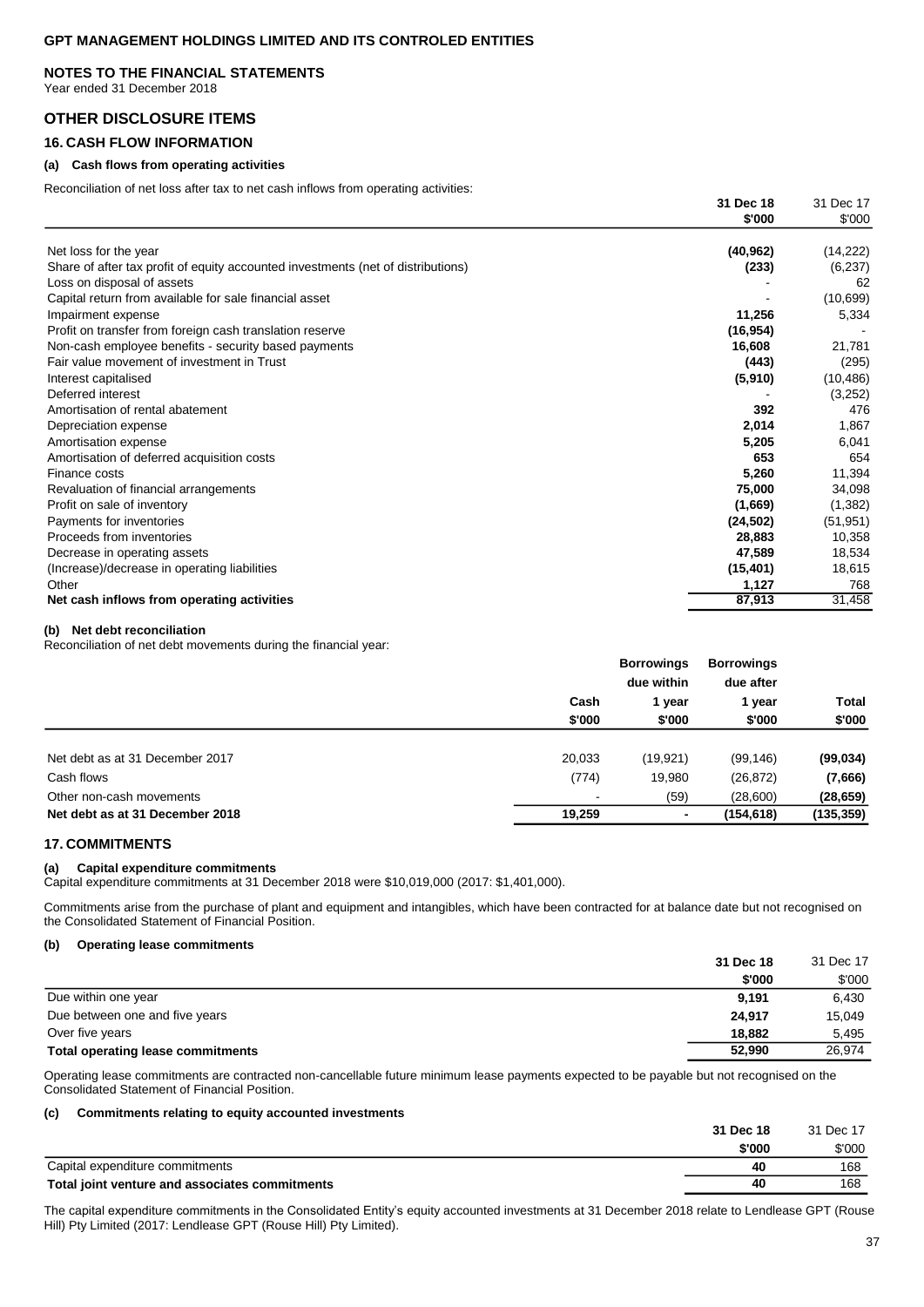### **NOTES TO THE FINANCIAL STATEMENTS**

Year ended 31 December 2018

#### **18. CONTINGENT LIABILITIES**

A contingent liability is a liability that is not sufficiently certain to qualify for recognition as a provision where uncertainty may exist regarding the outcome of future events.

GPT Management Holdings Ltd has provided guarantees over GPT RE Limited as responsible entity of the General Property Trust's obligations under the note purchase and guarantee agreements in relation to US Private Placement issuances totalling US\$850,000,000 until December 2032.

Apart from the matter referred to above, there are no other material contingent liabilities at reporting date.

#### **19. SECURITY BASED PAYMENTS**

GPT currently has four employee security schemes – the General Employee Security Ownership Plan (GESOP), the Broad Based Employee Security Ownership Plan (BBESOP), the Deferred Short Term Incentive Plan (DSTI) and the Long Term Incentive (LTI) Scheme.

### **(a) GESOP**

The Board believes in creating ways for employees to build an ownership stake in the business. As a result, the Board introduced the GESOP in March 2010 for individuals who do not participate in the LTI.

Under the plan individuals who participate receive an additional benefit equivalent to 10 per cent of their short term incentives (STIC) which is (after the deduction of income tax) invested in GPT securities to be held for a minimum of 1 year.

#### **(b) BBESOP**

Under the plan individuals who are not eligible to participate in any other employee security scheme may receive \$1,000 worth of GPT securities or \$1,000 cash if GPT achieves at least target level performance. Securities must be held for the earlier of 3 years or the end of employment.

### **(c) DSTI**

Since 2014, STIC is delivered to the senior executives as 50 per cent in cash and 50 per cent in GPT stapled securities (a deferred component). The deferred component is initially awarded in the form of performance rights, with the rights converting to restricted GPT stapled securities to the extent the performance conditions are met. For the 2014 and 2015 plans, half of the awarded stapled securities will vest one year after conversion with the remaining half vesting two years after conversion, subject to continued employment up to the vesting dates. For the 2016 and any subsequent plans, all the awarded stapled securities will vest one year after conversion, subject to continued employment up to the vesting date.

#### **(d) LTI**

At the 2009 Annual General Meeting (AGM), GPT securityholders approved the introduction of a LTI plan based on performance rights. Any subsequent amendments to the LTI plan have been approved by GPT securityholders.

The LTI plan covers each 3 year period. Awards under the LTI to eligible participants are in the form of performance rights which convert to GPT stapled securities for nil consideration if specified performance conditions for the applicable 3 year period are satisfied. Please refer to the Remuneration Report for detail on the performance conditions.

The Board determines those executives eligible to participate in the plan and, for each participating executive, grants a number of performance rights calculated as a percentage of their base salary divided by GPT's volume weighted average price (VWAP) for the final quarter of the year preceding the plan launch.

#### **Fair value of performance rights issued under DSTI and LTI**

The fair value of the performance rights is recognised as an employee benefit expense with a corresponding increase in the employee security scheme reserve in equity. Fair value is measured at grant date, recognised over the period during which the employees become unconditionally entitled to the rights and is adjusted to reflect market vesting conditions. Non-market vesting conditions are included in assumptions about the number of rights that are expected to be vested. At each reporting date, GPT revises its estimate of the number of performance rights that are expected to be exercisable and the employee benefit expense recognised each reporting period takes into account the most recent estimate. The impact of the revision to original estimates, if any, is recognised in the Consolidated Statement of Comprehensive Income with a corresponding adjustment to equity.

Fair value of the performance rights issued under LTI is determined using the Monte Carlo simulation and the Black Scholes methodologies. Fair value of the performance rights issued under DSTI is determined using the security price. The following key inputs are taken into account:

|                                    | 2018 LTI                    | <b>2018 DSTI</b>           |
|------------------------------------|-----------------------------|----------------------------|
| Fair value of rights               | \$3.64                      | \$5.34                     |
| Security price at valuation date   | \$5.34                      | \$5.34                     |
| <b>Total Securityholder Return</b> | 7.0%                        | N/A                        |
| Grant dates                        | 29 March 2018               | 29 March 2018              |
| Expected vesting dates             | 31 December 2020            | 31 December 2019           |
| Security Price at the grant date   | \$4.74                      | \$4.74                     |
| Expected life                      | 3 years (2 years remaining) | 2 years (1 year remaining) |
| Distribution yield                 | 4.8%                        | 4.8%                       |
| Risk free interest rate            | 1.9%                        | N/A                        |
| Volatilty $(1)$                    | 15.8%                       | N/A                        |

(1) The volatility is based on the historic volatility of the security.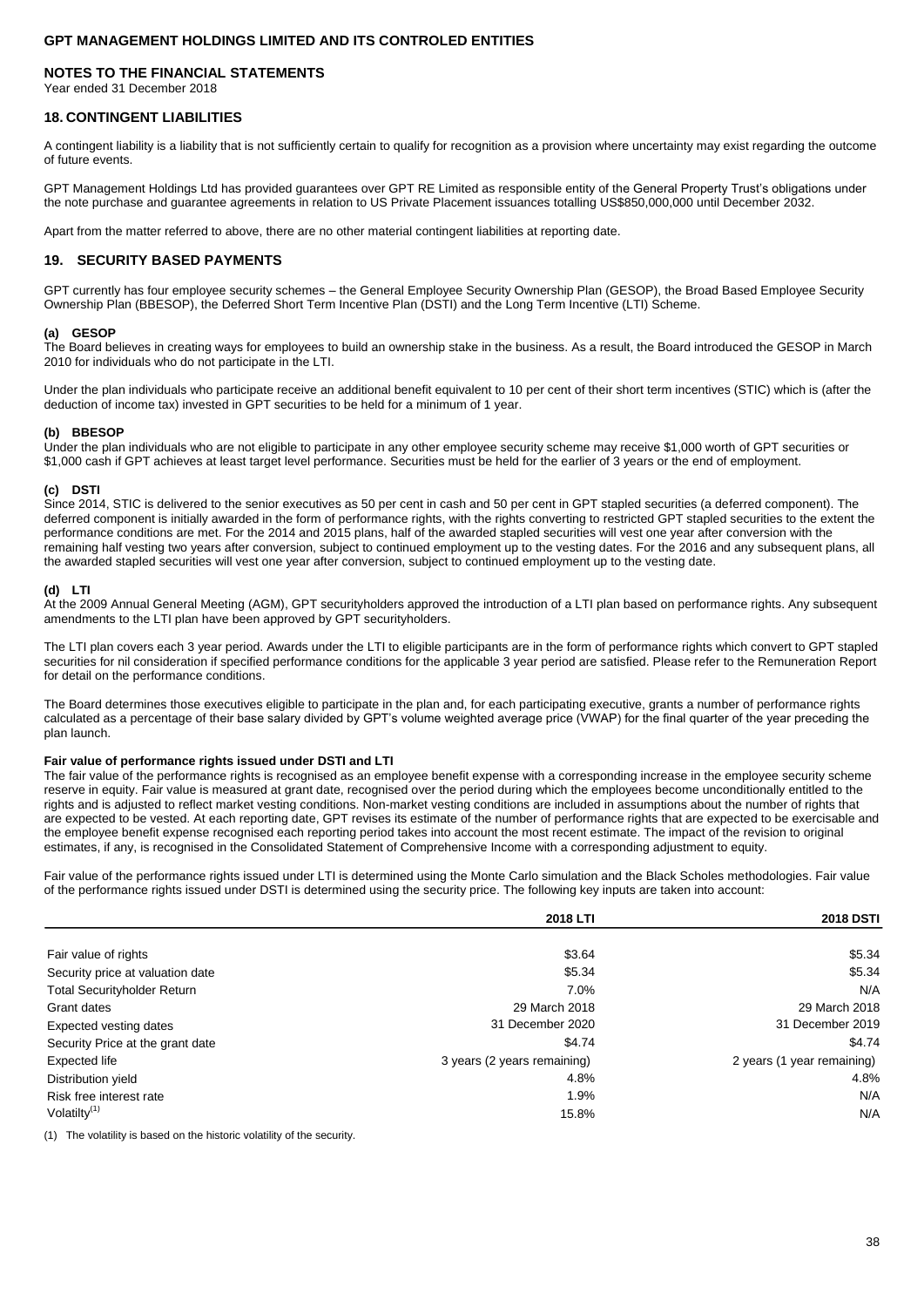### **NOTES TO THE FINANCIAL STATEMENTS**

Year ended 31 December 2018

#### **(e) Summary table of all employee security schemes**

|                                                                       | Number of rights |             |             |
|-----------------------------------------------------------------------|------------------|-------------|-------------|
|                                                                       | <b>DSTI</b>      | LTI         | Total       |
|                                                                       |                  |             |             |
| Rights outstanding at 1 January 2017                                  | 1,212,639        | 8,607,534   | 9,820,173   |
| Rights granted during 2017                                            | 1,338,498        | 2,854,675   | 4,193,173   |
| Rights forfeited during 2017                                          | (357, 284)       | (323, 771)  | (681, 055)  |
| Rights converted to GPT stapled securities during 2017 <sup>(1)</sup> | (855.355)        | (2,792,225) | (3,647,580) |
| Rights outstanding at 31 December 2017                                | 1,338,498        | 8,346,213   | 9,684,711   |
| Rights outstanding at 1 January 2018                                  | 1,338,498        | 8,346,213   | 9,684,711   |
| Rights granted during 2018                                            | 1,308,548        | 2,712,482   | 4,021,030   |
| Rights forfeited during 2018                                          | (550, 030)       | (879, 580)  | (1,429,610) |
| Rights converted to GPT stapled securities during 2018 <sup>(1)</sup> | (875, 344)       | (2,332,026) | (3,207,370) |
| Rights outstanding at 31 December 2018                                | 1,221,672        | 7,847,089   | 9.068.761   |

**Number of rights**

(1) Rights under the 2016 DSTI plan were converted to GPT stapled securities on 20 March 2017 and rights under the 2014 LTI Plan were converted to GPT stapled securities on 14 February 2017.

(2) Rights under the 2017 DSTI plan were converted to GPT stapled securities on 19 March 2018 and rights under the 2015 LTI Plan were converted to GPT stapled securities on 13 February 2018.

|                                            | Number of stapled securities |               |            |
|--------------------------------------------|------------------------------|---------------|------------|
|                                            | <b>GESOP</b>                 | <b>BBESOP</b> | Total      |
|                                            |                              |               |            |
| Securities outstanding at 1 January 2017   | 60.756                       | 92.761        | 153,517    |
| Securities granted during 2017             | 53.982                       | 48.480        | 102,462    |
| Securities vested during 2017              | (60, 756)                    | (17,688)      | (78, 444)  |
| Securities outstanding at 31 December 2017 | 53.982                       | 123.553       | 177,535    |
| Securities outstanding at 1 January 2018   | 53.982                       | 123.553       | 177,535    |
| Securities granted during 2018             | 62.609                       | 37.488        | 100,097    |
| Securities vested during 2018              | (53, 982)                    | (46, 277)     | (100, 259) |
| Securities outstanding at 31 December 2018 | 62.609                       | 114.764       | 177,373    |

### **20. RELATED PARTY TRANSACTIONS**

GPT Management Holdings Limited is the ultimate parent entity. The Consolidated Entity is stapled to the Trust and the Group financial statements include the results of the stapled entity as a whole.

Equity interests in joint ventures and associates are set out in note 2. Payables and loans with Trust are set out in note 8 and note 14 respectively.

### **Key management personnel**

Key management personnel compensation was as follows:

|                                             | 31 Dec 18 | 31 Dec 17 |
|---------------------------------------------|-----------|-----------|
|                                             |           |           |
|                                             |           |           |
| Short term employee benefits                | 6.943.395 | 6,778,850 |
| Post employment benefits                    | 178.330   | 168,272   |
| Long term incentive award accrual           | 2,050,446 | 2,064,328 |
| Total key management personnel compensation | 9,172,171 | 9,011,450 |
|                                             |           |           |

Information regarding individual Directors' and Senior Executives' remuneration is provided in the Remuneration Report.

There have been no other transactions with key management personnel during the year.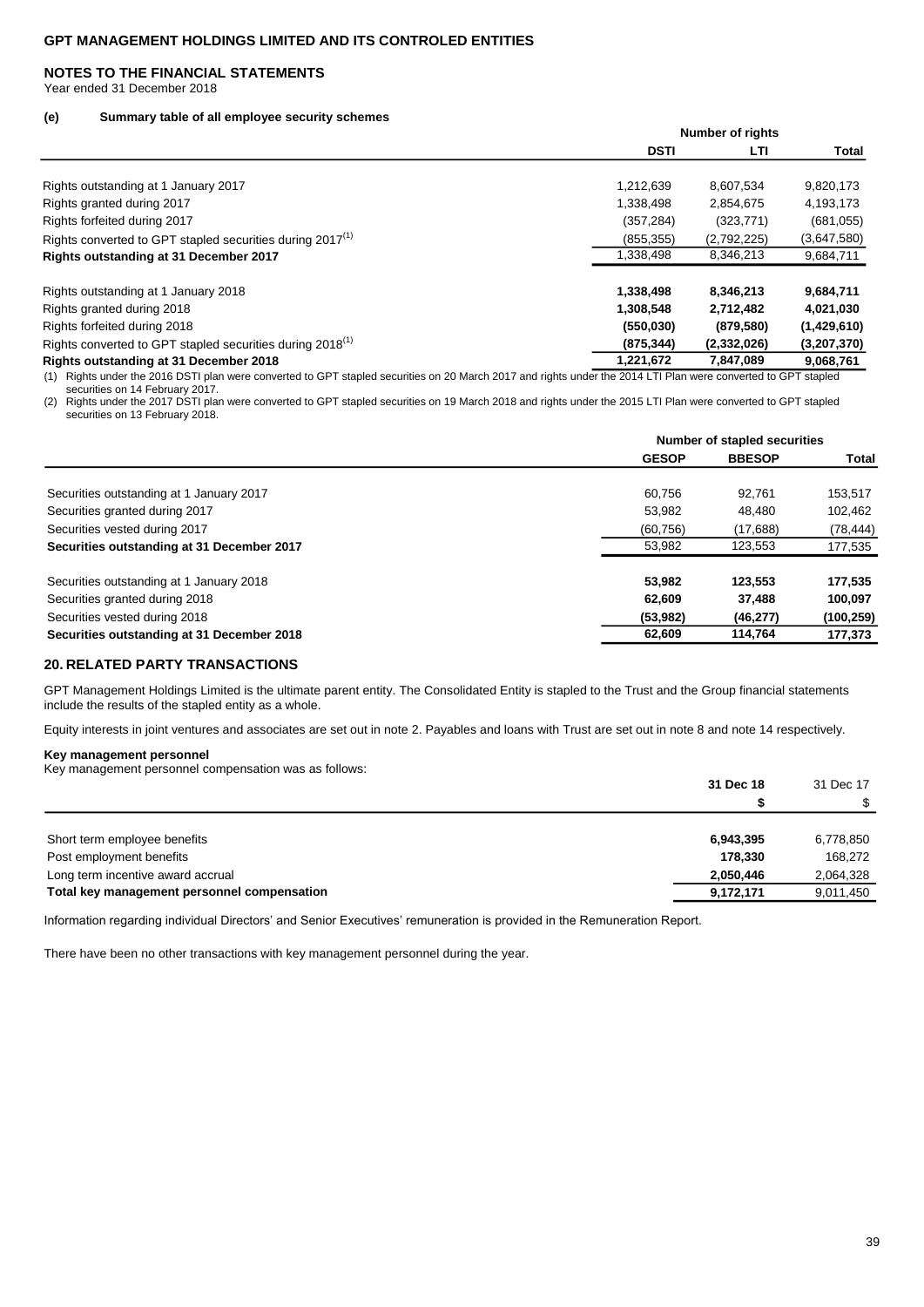### **NOTES TO THE FINANCIAL STATEMENTS**

Year ended 31 December 2018

## **Transactions with related parties**

|                                                                                | 31 Dec 18     | 31 Dec 17    |
|--------------------------------------------------------------------------------|---------------|--------------|
|                                                                                | \$            | \$           |
| Transactions with related parties other than associates and joint ventures     |               |              |
| <b>Transactions with General Property Trust (Trust):</b>                       |               |              |
| <b>Revenue and expenses</b>                                                    |               |              |
| Fund management fees from Trust                                                | 25,087,668    | 25,282,904   |
| Property management fees from Trust                                            | 14,160,874    | 14,469,095   |
| Development management fees from Trust                                         | 20,472,495    | 15,650,457   |
| Option fees received from Trust                                                | 538,500       |              |
| Management costs recharged from Trust                                          | 7,516,215     | 7,095,234    |
| Property rent and outgoings paid to Trust                                      | (3,774,934)   | (3,661,067)  |
| Interest paid to Trust                                                         | (5,725,395)   | (11,309,992) |
| <b>Receivables</b>                                                             |               |              |
| <b>Current receivables</b>                                                     | 14,961,590    | 37,483,052   |
| Loan receivable                                                                |               | 37,032,383   |
| Other non-current financial asset receivable                                   | 3,050,000     |              |
| <b>Other transactions</b>                                                      |               |              |
| Revaluation of arrangements with Trust - continued and discontinued operations | 75,000,000    | 34,097,679   |
| Purchase of inventory from Trust                                               | 5,925,000     | 2,799,125    |
| <b>Transactions with employees</b>                                             |               |              |
| Contributions to superannuation funds on behalf of employees                   | (6, 172, 487) | (5,703,954)  |
| <b>Transactions with GWOF and GWSCF:</b>                                       |               |              |
| Revenue                                                                        |               |              |
| Responsible Entity fees                                                        | 58,232,953    | 50,744,061   |
| Asset management fees                                                          | 17,654,198    | 15,660,782   |
| Development management fees                                                    | 5,196,484     | 6,963,854    |
| Directors fees recharged                                                       | 657,717       | 653,208      |
| Management costs recharged                                                     | 5,698,709     | 5,788,457    |
| Payroll costs recharged                                                        | 9,519,877     | 9,396,803    |
| <b>Expense</b>                                                                 |               |              |
| Rent expenses                                                                  | (1,406,006)   | (597, 294)   |
| Receivables and payables                                                       |               |              |
| Current receivable outstanding                                                 | 7,200,079     | 9,089,187    |
| Current fund management fee receivable                                         | 14,934,895    | 12,926,671   |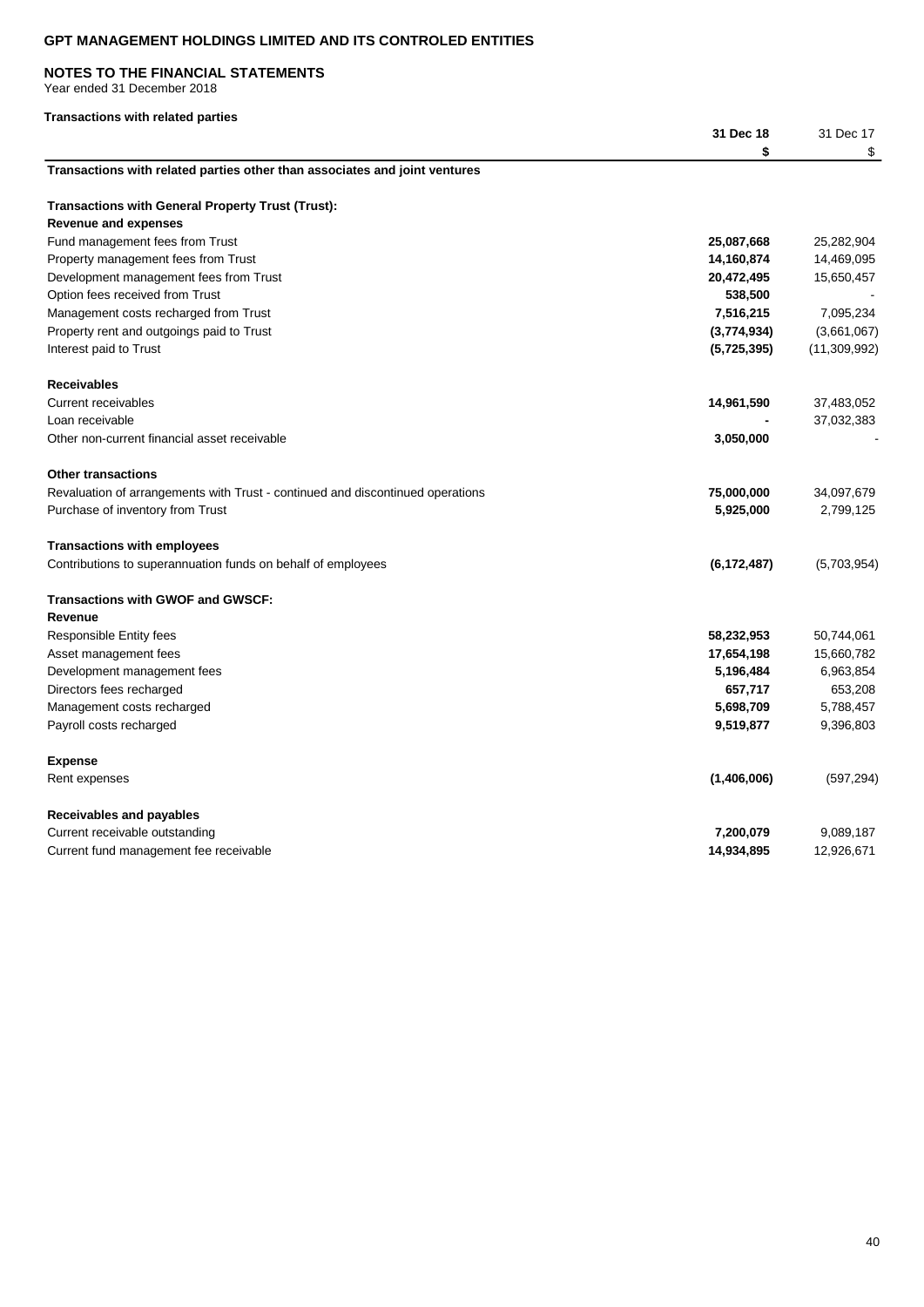#### **NOTES TO THE FINANCIAL STATEMENTS**

Year ended 31 December 2018

### **21. AUDITORS REMUNERATION**

|                                                                                      | 31 Dec 18 | 31 Dec 17  |
|--------------------------------------------------------------------------------------|-----------|------------|
|                                                                                      | \$        | \$         |
| <b>Audit services</b>                                                                |           |            |
| PricewaterhouseCoopers Australia                                                     |           |            |
| Statutory audit and review of financial reports                                      | 278,996   | 345,846    |
| <b>Total remuneration for audit services</b>                                         | 278,996   | 345,846    |
|                                                                                      |           |            |
| Other assurance services                                                             |           |            |
| PricewaterhouseCoopers Australia                                                     |           |            |
| Regulatory and contractually required audits                                         | 257,813   | 99,818     |
| Total remuneration for other assurance service                                       | 257,813   | 99,818     |
| Total remuneration for audit and assurance service                                   | 536,809   | 445,664    |
| Non-audit related services                                                           |           |            |
| PricewaterhouseCoopers Australia                                                     |           |            |
| Other services                                                                       | 15,300    |            |
| <b>Taxation services</b>                                                             |           | 3,500      |
| Total remuneration for non-audit related services                                    | 15,300    | 3,500      |
| <b>Total auditor's remuneration</b>                                                  | 552,109   | 449,164    |
| <b>22. PARENT ENTITY FINANCIAL INFORMATION</b>                                       |           |            |
|                                                                                      | 31 Dec 18 | 31 Dec 17  |
|                                                                                      | \$'000    | \$'000     |
|                                                                                      |           |            |
| <b>ASSETS</b>                                                                        |           |            |
| Total current assets                                                                 | 387,757   | 288,431    |
| Total non-current assets                                                             | 116,561   | 117,756    |
| Total assets                                                                         | 504,318   | 406,187    |
|                                                                                      |           |            |
| <b>LIABILITIES</b>                                                                   |           |            |
| Total current liabilities                                                            | 208,364   | 176,788    |
| Total non-current liabilities                                                        | 21,139    | 99,146     |
| <b>Total liabilities</b>                                                             | 229,503   | 275,934    |
| <b>Net assets</b>                                                                    | 274,815   | 130,253    |
| <b>EQUITY</b>                                                                        |           |            |
| Contributed equity                                                                   | 325,855   | 325,703    |
| Reserves                                                                             | 4,426     | 5,667      |
| <b>Accumulated losses</b>                                                            | (55, 466) | (201, 117) |
| <b>Total equity</b>                                                                  | 274,815   | 130,253    |
|                                                                                      |           |            |
| Profit attributable to members of the parent entity                                  | 145,651   | 5,190      |
| Total comprehensive income for the year attributable to members of the parent entity | 145,651   | 5,190      |
| <b>Operating lease commitments</b>                                                   |           |            |
| Due within one year                                                                  | 9,191     | 6,430      |
| Due between one and five years                                                       | 24,917    | 15,049     |
| Over five years                                                                      | 18,882    | 5,495      |
| <b>Total operating lease commitments</b>                                             | 52,990    | 26,974     |
|                                                                                      |           |            |

#### **Capital expenditure commitments**

The parent entity has \$7,893,000 capital expenditure commitments at 31 December 2018 (2017: \$807,000).

### **Parent entity financial information**

The financial information for the parent entity of the Consolidated Entity, GPT Management Holdings Limited, has been prepared on the same basis as the consolidated financial statements, except where set out below.

### **Investments in subsidiaries, associates and joint ventures**

Investments in subsidiaries, associates and joint ventures are accounted for at cost in the financial statements of the parent entity. Distributions received from subsidiaries, associates and joint ventures are recognised in the parent entity's profit or loss rather than being deducted from the carrying amount of these investments.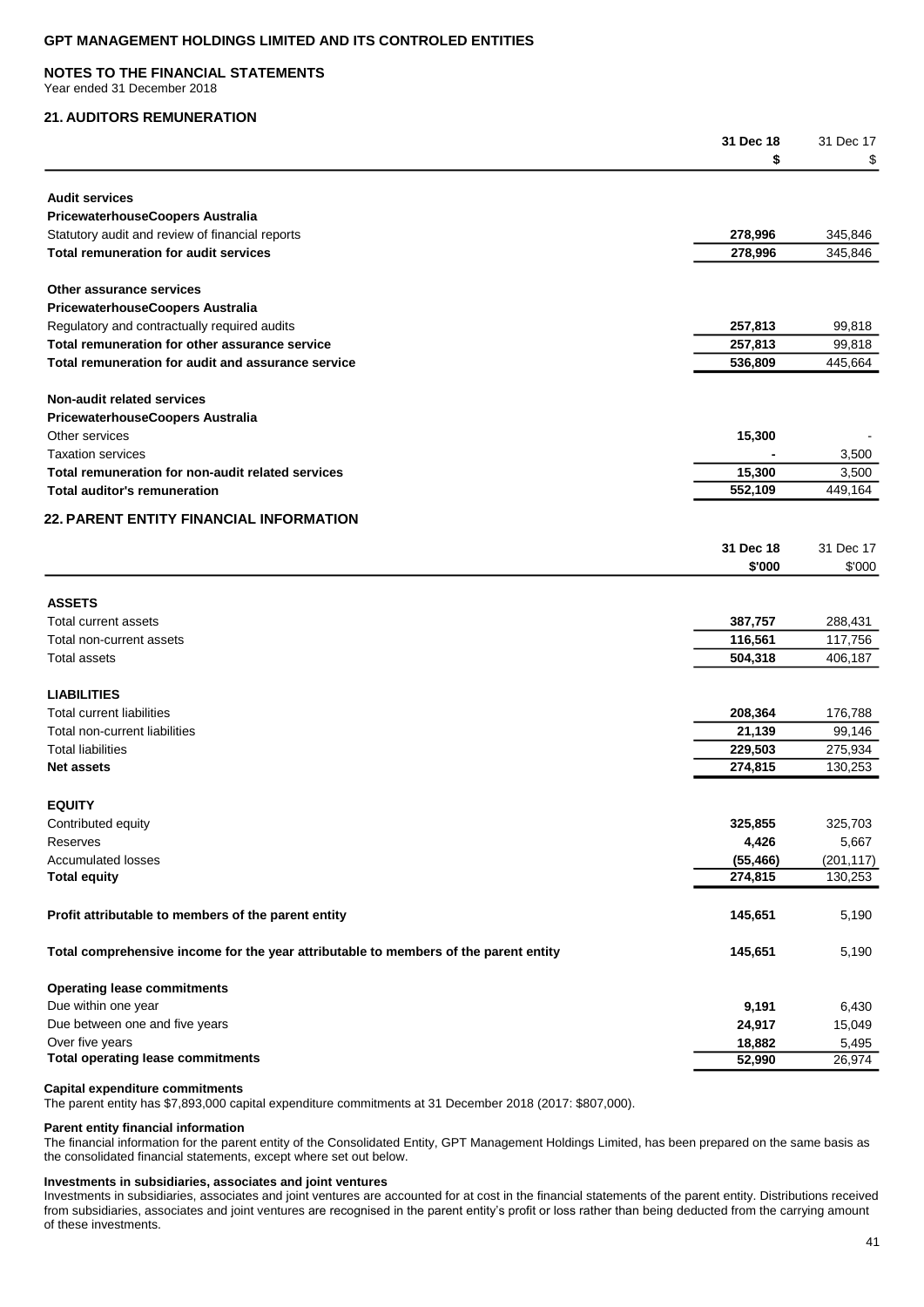### **NOTES TO THE FINANCIAL STATEMENTS**

Year ended 31 December 2018

### **23. FAIR VALUE DISCLOSURES**

Information about how the fair value of financial instruments is calculated and other information required by the accounting standards, including the valuation process and critical assumptions underlying the valuations are disclosed below.

#### **(a) Fair value measurement, valuation techniques and inputs**

|                                | Fair value | Valuation    | Inputs used to measure | Range of unobservable inputs      |           |
|--------------------------------|------------|--------------|------------------------|-----------------------------------|-----------|
| <b>Class of assets</b>         | hierarchv  | technique    | fair value             | 31 Dec 18                         | 31 Dec 17 |
| Investment in financial assets | ∟evel 2    | Market price | Market price           | Not applicable - observable input |           |

The different levels of the fair value hierarchy have been defined as follows:

Level 1 - quoted prices (unadjusted) in active markets for identical assets or liabilities.

Level 2 - inputs other than quoted prices included within Level 1 that are observable for the asset or liability, either directly (i.e. as prices) or indirectly (i.e. derived from prices).

Level 3 - inputs for the asset or liability that are not based on observable market data (unobservable inputs).

### **24. DISCONTINUED OPERATIONS AND AVAILABLE FOR SALE FINANCIAL ASSETS**

#### **(a) Discontinued operations**

At 31 December 2018, there are two discontinued operations: Hotel/Tourism portfolio and Funds Management – Europe portfolio.

#### **Hotel/Tourism**

The Consolidated Entity has substantially completed its exit from the Hotel/Tourism portfolio.

#### **Funds Management - Europe**

Relates to equity investments in small closed-end funds (a legacy of GPT's ownership of GPT Halverton) managed by The Citco Group Limited.

#### **(b) Details of financial performance and cash flow information relating to discontinued operations**

The table below sets out the financial performance and cash flow information for the discontinued operations that continue to be owned by the Consolidated Entity at reporting date.

|                                                   | 31 Dec 18 | 31 Dec 17<br>\$'000 |
|---------------------------------------------------|-----------|---------------------|
|                                                   | \$'000    |                     |
|                                                   |           |                     |
| Revenue                                           | 17,015    |                     |
| <b>Expenses</b>                                   | (32, 542) | (13,669)            |
| Loss before income tax                            | (15, 527) | (13,669)            |
| Income tax                                        |           |                     |
| Loss after income tax of discontinued operations  | (15, 527) | (13,669)            |
| Net cash outflow from operating activities        |           | 13                  |
| Net decrease in cash from discontinued operations |           | 13                  |

During the year, GPT Europe 2 Sarl in Luxembourg and Hamburg Trust HTG USA 3 GmbH & Co KG, a foreign entity which held Series D Preferred Units in Babcock & Brown Residential Operating Partnership LP, were wound-up. This resulted in the recognition of a \$16,770,000 foreign exchange gain in discontinued operations.

#### **Discontinued operation**

A discontinued operation is a part of the Consolidated Entity's business that:

• it has disposed of or has classified as held for sale and that represents a major line of its business or geographical area of operations; or

• is part of a single co-ordinated plan to dispose of such a line of business or area of operations.

The results of discontinued operations are presented separately on the face of the Consolidated Statement of Comprehensive Income and the assets and liabilities are presented separately on the face of the Consolidated Statement of Financial Position.

#### **(c) Derecognition of available for sale financial assets**

In October 2017, the Consolidated Entity received a return of capital of \$10,699,000 in respect of its 5.3 per cent interest in BGP Holding Plc (BGP). BGP was classified as an available for sale financial asset with a carrying value of \$9,296,000 at 31 December 2016. In 2017, following the return of capital the asset was derecognised in the Consolidated Statement of Financial Position and \$10,699,000 was recognised in the Consolidated Statement of Comprehensive Income as profit on derecognition of the available for sale financial asset.

#### **Assets held for sale**

Non-current assets and disposal groups classified as held for sale are measured at the lower of their carrying amount and fair value less costs to sell. Non-current assets and disposal groups are classified as held for sale if their carrying amounts will be recovered principally through a sale transaction rather than through continuing use. This condition is met only when the sale is highly probable and the asset or disposal group is available for immediate sale in its present condition. Management must be committed to the sale, which should be expected to qualify for recognition as a completed sale within one year from the date of classification.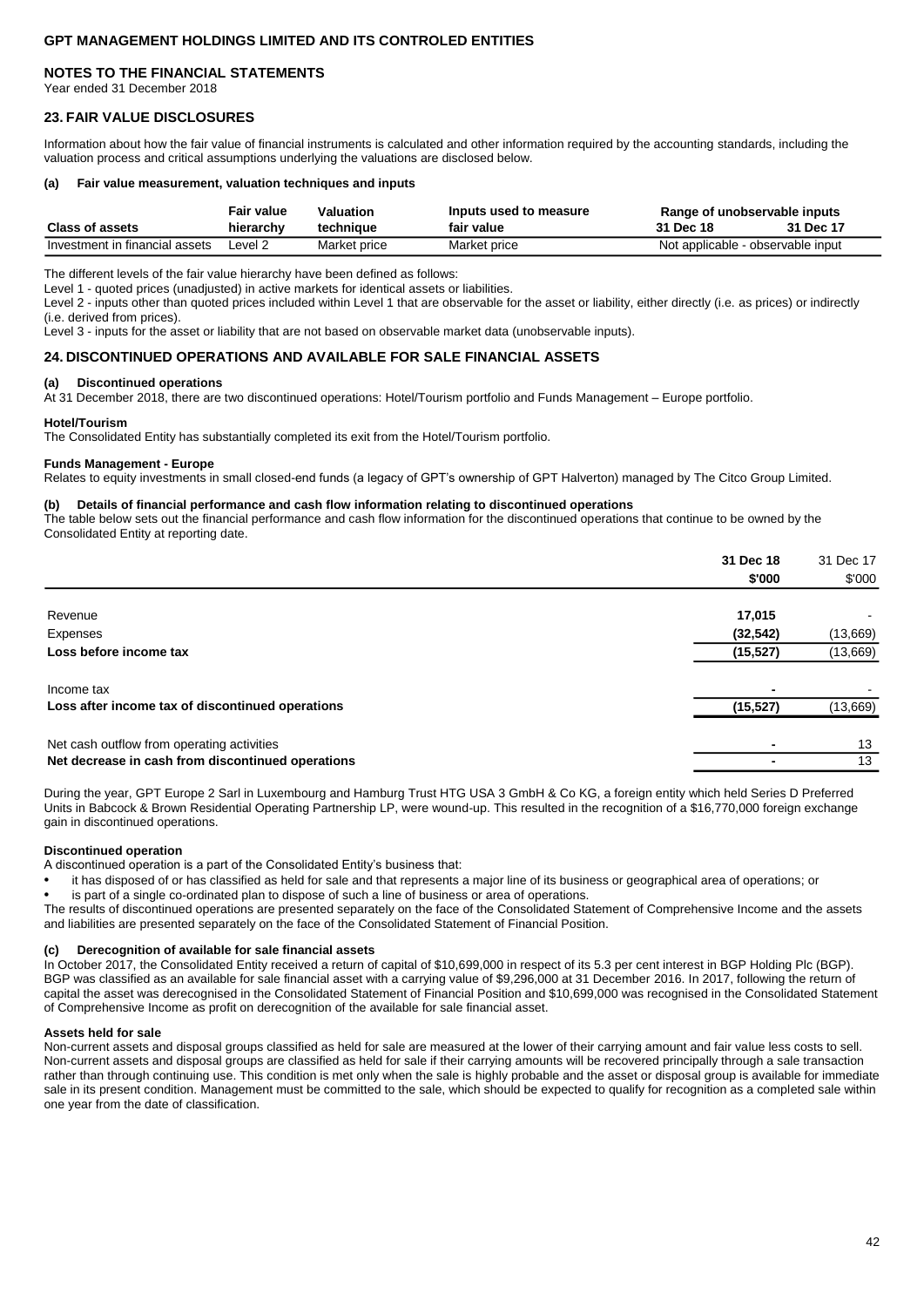### **NOTES TO THE FINANCIAL STATEMENTS**

Year ended 31 December 2018

### **25. ACCOUNTING POLICIES**

#### **(a) Basis of preparation**

The financial report has been prepared:

- in accordance with the requirements of the Company's constitution, *Corporations Act 2001*, Australian Accounting Standards (AAS) and other authoritative pronouncements of the Australian Accounting Standards Board and International Financial Reporting Standards;
- on a going concern basis in the belief that the Consolidated Entity will realise its assets and settle its liabilities and commitments in the normal course of business and for at least the amounts stated in the financial statements. The Consolidated Entity has access to undrawn financing facilities of \$110,188,000 as set out in note 14;
- under the historical cost convention, as modified by the revaluation for financial assets and liabilities at fair value through the Consolidated Statement of Comprehensive Income;
- using consistent accounting policies and adjustments to bring into line any dissimilar accounting policies being adopted by the controlled entities, associates or joint ventures; and
- in Australian dollars with all values rounded to the nearest thousand dollars, in accordance with ASIC Corporations (Rounding in Financial/Directors' Reports) Instrument 2016/191, unless otherwise stated.

Comparatives in the Consolidated Statement of Comprehensive Income, Consolidated Statement of Financial Position and notes to the financial statements have been restated to the current year presentation. There was no effect on the loss for the year.

The financial report was approved by the Board of Directors on 11 February 2019.

### **(b) Basis of consolidation**

#### **Controlled entities**

The consolidated financial statements of the Consolidated Entity report the assets, liabilities and results of all controlled entities for the financial year.

Controlled entities are all entities over which the Consolidated Entity has control. The Consolidated Entity controls an entity when the Consolidated Entity is exposed to, or has rights to, variable returns from its involvement with the entity and has the ability to affect those returns through its power to direct the activities of the entity.

Controlled entities are consolidated from the date on which control is obtained to the date on which control is disposed. The acquisition of controlled entities is accounted for using the acquisition method of accounting. All intercompany balances and transactions, income, expenses, profits and losses resulting from intra-group transactions have been eliminated.

#### **Associates**

Associates are entities over which the Consolidated Entity has significant influence but not control, generally accompanying a shareholding of between 10 per cent and 50 per cent of the voting rights.

GPT Funds Management Limited (GPTFM), which is wholly owned by the Company is the Responsible Entity (RE) of the Funds. The Board of GPTFM comprises six Directors, of which GPT can only appoint two. As a result, the Company has significant influence over GPTFM and accordingly accounts for it as an associate using the equity method.

Investments in associates are accounted for using the equity method. Under this method, the Consolidated Entity's investment in associates is carried in the Consolidated Statement of Financial Position at cost plus post acquisition changes in the Consolidated Entity's share of net assets. The Consolidated Entity's share of the associates' result is reflected in the Consolidated Statement of Comprehensive Income. Where the Consolidated Entity's share of losses in associates equals or exceeds its interest in the associate, including any other unsecured long term receivables, the Consolidated Entity does not recognise any further losses, unless it has incurred obligations or made payments on behalf of the associate.

#### **Joint arrangements**

Investments in joint arrangements are classified as either joint operations or joint ventures depending on the contractual rights and obligations each investor has, rather than the legal structure of the joint arrangement. The Consolidated Entity has assessed the nature of its joint arrangements and determined it has joint ventures only.

#### **Joint ventures**

Investments in joint ventures are accounted for in the Consolidated Statement of Financial Position using the equity method which is the same method adopted for associates.

#### **(c) Other accounting policies**

Significant accounting policies that summarise the recognition and measurement basis used and are relevant to an understanding of the financial statements are provided throughout the notes to the financial statements.

Other accounting policies include:

#### **(i) Foreign currency translation**

# **Functional and presentation currency**

Items included in the financial statements of each of the GPT entities are measured using the currency of the primary economic environment in which they operate ('the functional currency').

#### **Transactions and balances**

Foreign currency transactions are translated into the functional currency using the exchange rates prevailing at the dates of the transactions. Foreign exchange gains and losses resulting from the settlement of such transactions and from the translation at year end exchange rates of monetary assets and liabilities denominated in foreign currencies are recognised in the Consolidated Statement of Comprehensive Income.

#### **Foreign operations**

Non-monetary items that are measured in terms of historical cost are converted using the exchange rate as at the date of the initial transaction. Nonmonetary items measured at fair value in a foreign currency are translated using the exchange rates at the date when the fair value was determined. Translation differences of non-monetary items, such as equities held at fair value through profit or loss, are reported as part of the fair value gain or loss.

Exchange differences arising on monetary items that form part of the net investment in a foreign operation are taken against a foreign currency translation reserve on consolidation.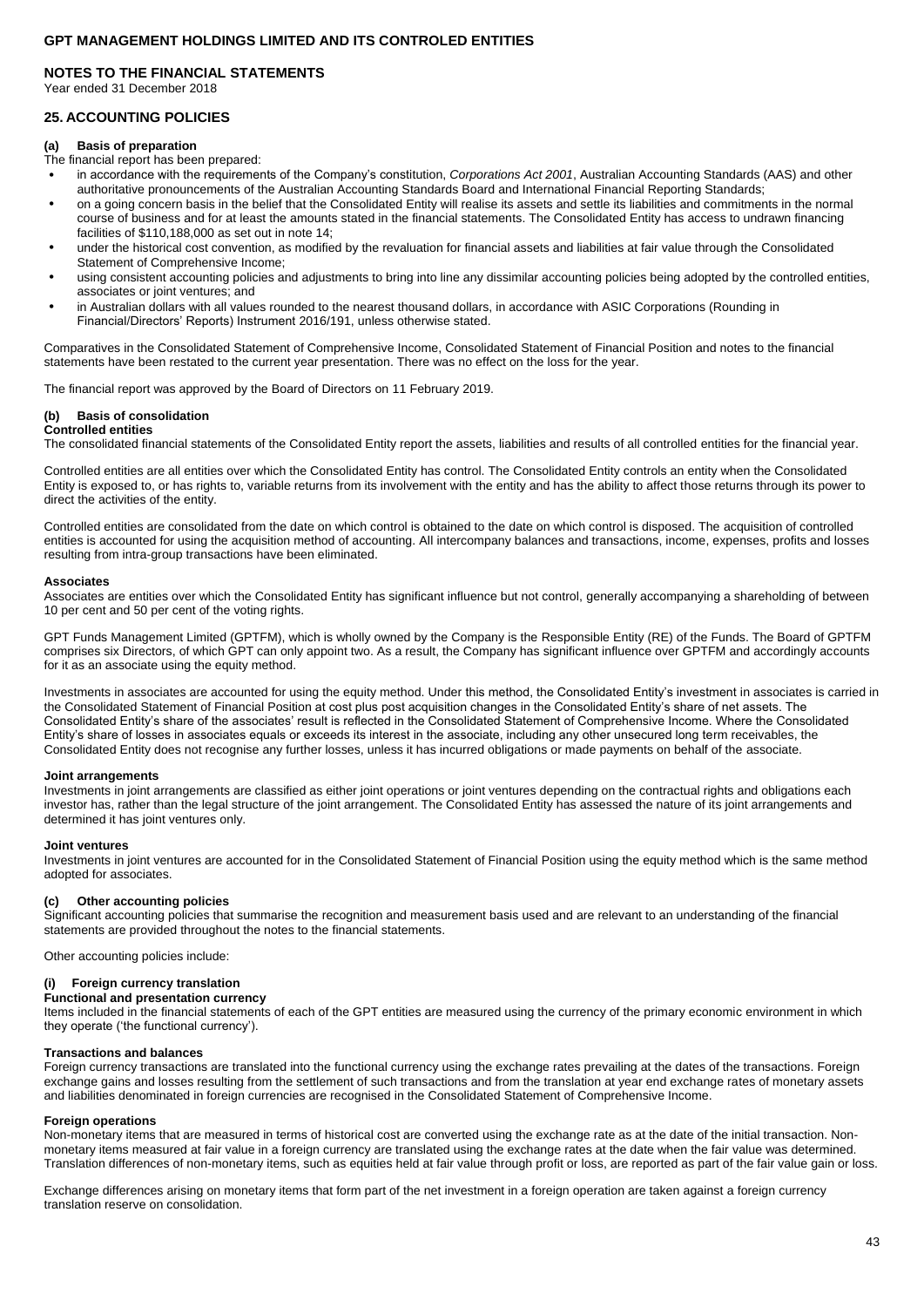### **NOTES TO THE FINANCIAL STATEMENTS**

Year ended 31 December 2018

Where forward foreign exchange contracts are entered into to cover any anticipated excesses of revenue less expenses within foreign joint ventures, they are converted at the ruling rates of exchange at the reporting period. The resulting foreign exchange gains and losses are taken to the Consolidated Statement of Comprehensive Income.

#### **(ii) Goods and Services Tax (GST)**

Revenues, expenses and assets are recognised net of the amount of GST (or equivalent tax in overseas locations) except where the GST incurred on purchase of goods and services is not recoverable from the tax authority, in which case the GST is recognised as part of the cost of acquisition of the asset or as part of the expense item as applicable. Receivables and payables are stated inclusive of the amount of GST. The net amount of GST receivable from, or payable to, the taxation authority is included with other receivables or payables in the Consolidated Statement of Financial Position.

Cash flows are presented on a gross basis in the Statement of Cash Flows. The GST components of cash flows arising from investing or financing activities which are recoverable from, or payable to, the taxation authority are presented as operating cash flows. Commitments and contingencies are disclosed net of the amount of GST recoverable from, or payable to, the taxation authority.

#### **(iii) Deferred acquisition costs**

Deferred acquisition costs associated with the property management business are costs that are directly related to and incremental to earning property management fee income. These costs are recorded as an asset and are amortised in the income statement on the same basis as the recognition of property management fee revenue.

#### **(d) New and amended accounting standards and interpretations adopted from 1 January 2018**

The Consolidated Entity has adopted AASB 9 and AASB 15 at 1 January 2018. AASB 9 addresses the classification, measurement and de-recognition of financial assets and financial liabilities. AASB 15 contains a single model that applies to contracts with customers and two approaches to recognising revenue: at a point in time or over time.

There have been no significant changes to the Consolidated Entity's financial performance and position as a result of the adoption of new and amended accounting standards and interpretations effective for annual reporting periods beginning on or after 1 January 2018. New disclosures have been included as required.

### **(e) Changes in accounting policies**

#### **AASB 9** *Financial Instruments*

The requirements of AASB 9 represent a significant change from AASB 139 *Financial Instruments*. The nature and effects of the key changes to the Consolidated Entity's accounting policies resulting from the adoption of AASB 9 are summarised below.

#### *(i) Classification and measurement of financial assets and financial liabilities*

On 1 January 2018 (the date of initial application of AASB 9), the Consolidated Entity's management assessed which business models apply to the financial assets held and has classified its financial instruments into the appropriate AASB 9 categories. The adoption of AASB 9 has not impacted the carrying value of financial assets but has resulted in classification changes on initial application at 1 January 2018 which is shown in the following table:

|                         | Original classification under<br><b>AASB 139</b> | New classification under<br>AASB 9 | <b>Original carrying</b><br>amount under<br><b>AASB 139</b> | New carrying<br>amount under<br>AASB <sub>9</sub> |
|-------------------------|--------------------------------------------------|------------------------------------|-------------------------------------------------------------|---------------------------------------------------|
|                         |                                                  |                                    | 31 Dec 17<br>\$'000                                         | 31 Dec 17<br>\$'000                               |
| <b>Financial assets</b> |                                                  |                                    |                                                             |                                                   |
| Trade receivables       | Loans and receivables                            | Financial assets at amortised cost | 62,895                                                      | 62,895                                            |
| Other receivables       | Loans and receivables                            | Financial assets at amortised cost | 630                                                         | 630                                               |
| Loan receivables        | Loans and receivables                            | Financial assets at amortised cost | 37.032                                                      | 37.032                                            |

Loans and receivables are classified and measured at amortised cost. The Consolidated Entity holds these financial assets in order to collect the contractual cash flows and the contractual terms are solely payments of outstanding principal and interest on the principal amount outstanding.

AASB 9 requires that all financial liabilities be subsequently classified at amortised costs, except in certain circumstances. None of these circumstances apply to the Consolidated Entity and accordingly there is no change to the classification and measurement of the Consolidated Entity's payables and borrowings on adoption of AASB 9.

#### *(ii) Impairment of financial assets*

AASB 9 replaces the 'incurred loss' model in AASB 139 with an 'expected credit loss' (ECL) model. The new impairment model applies to financial assets measured at amortised cost, contract assets and debt investments at fair value through other comprehensive income (FVOCI), but not to investments in equity instruments. Under AASB 9, credit losses are recognised earlier than under AASB 139. The Consolidated Entity has assessed the impact of the adoption of an ECL model under AASB 9 and identified that the impairment loss was immaterial. See 'Recoverability of loans and receivables' section below for details on how ECL amounts are determined.

#### $Accounting$  *policies*

#### **Policy applicable from 1 January 2018**

AASB 9 contains three principal classification categories for financial assets:

- measured at amortised cost;
- fair value through other comprehensive income; and
- fair value through profit and loss (FVTPL).

The classification depends on the entity's business model for managing the financial assets and the contractual terms of the cash flows.

#### **Financial assets at amortised costs**

#### **Loans and receivables**

Loans and receivables are initially recognised at fair value and subsequently at amortised cost using the effective interest rate method less any allowance under the ECL model.

All loans and receivables with maturities greater than 12 months after the balance date are classified as non-current assets.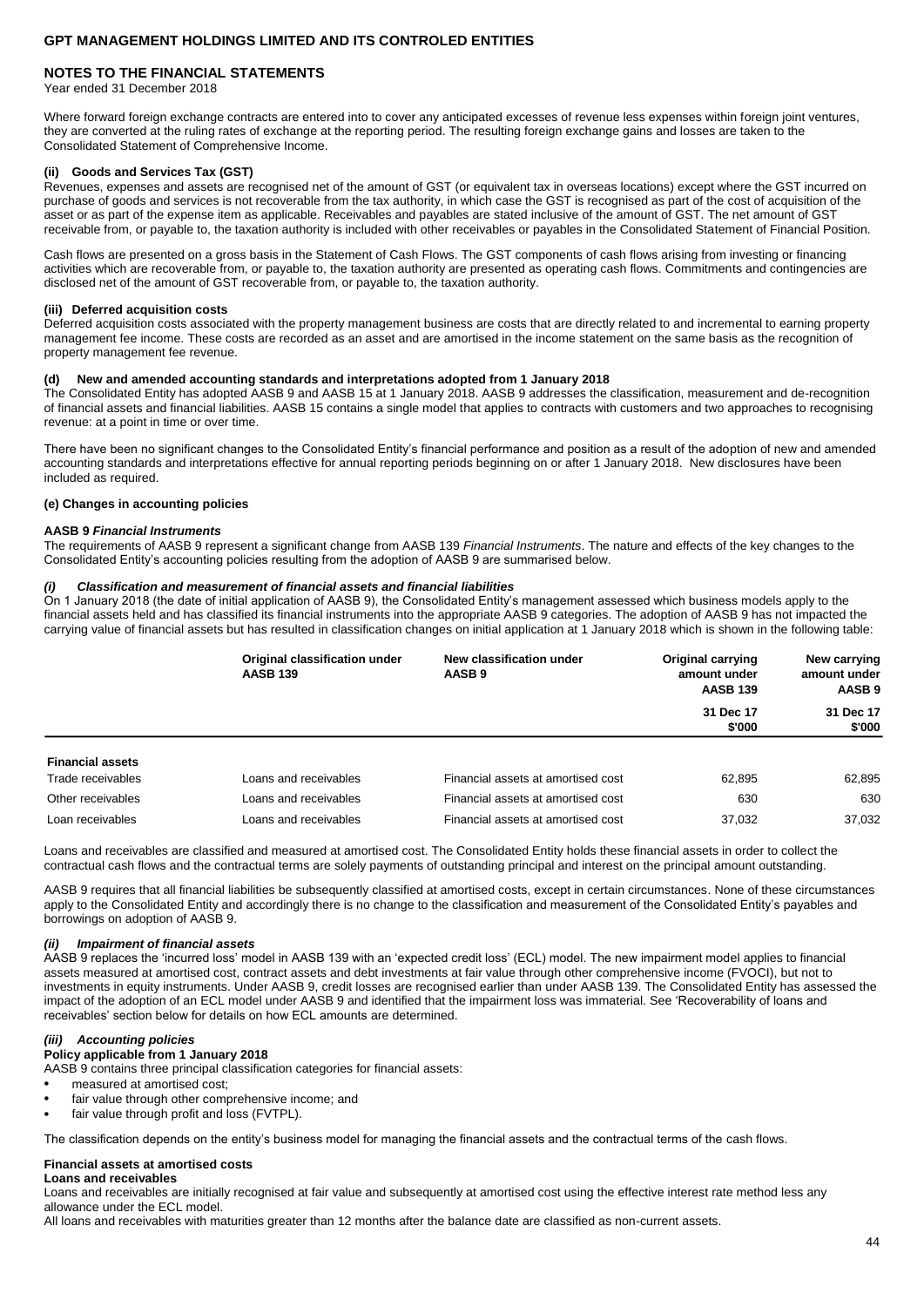### **NOTES TO THE FINANCIAL STATEMENTS**

Year ended 31 December 2018

#### **Recoverability of loans and receivables**

At each reporting date, the Consolidated Entity assesses whether financial assets carried at amortised cost are 'credit-impaired'. A financial asset is 'credit-impaired' when one or more events that have a detrimental impact on the estimated future cash flows of the financial asset have occurred.

The Consolidated Entity recognises loss allowances at an amount equal to lifetime ECL on trade and other receivables. Loss allowances for financial assets measured at amortised cost are deducted from the gross carrying amount of the assets.

Lifetime ECLs are the ECLs that result from all possible default events over the expected life of the trade receivable and are a probability-weighted estimate of credit losses. Credit losses are measured as the present value of all cash shortfalls (i.e. the difference between the cash flows due to the entity in accordance with the contract and the cash flows that the Consolidated Entity expects to receive).

The Consolidated Entity analyses the age of outstanding receivable balances and applies historical default percentages adjusted for other current observable data as a means to estimate lifetime ECL. Other current observable data may include:

- forecasts of economic conditions such as unemployment, interest rates, gross domestic product and inflation; and
- financial difficulties of a counterparty or probability that a counterparty will enter bankruptcy.

Debts that are known to be uncollectable are written off when identified.

#### *(iv) Transition*

The impact on the Consolidated Entity's previously reported financial position as at 31 December 2017 as a result of the adoption AASB 9 and its application retrospectively is immaterial to the Consolidated Entity.

#### **AASB 15** *Revenue from Contracts with Customers*

The requirements of AASB 15 replace AASB 118 *Revenue* and AASB 111 *Construction Contracts*. AASB 15 is based on the principle that revenue is recognised when control of a good or service is transferred to a customer. It contains a single model that applies to contracts with customers and two approaches to recognising revenue: at a point in time or over time. The model features a contract–based five-step analysis of transactions to determine whether, how much and when revenue is recognised. It applies to all contracts with customers except leases, financial instruments and insurance contracts. It requires reporting entities to provide users of financial statements with more informative and relevant disclosures.

### *(v) Classification and measurement of revenue*

Revenue is recognised over time if:

- the customer simultaneously receives and consumes the benefits as the entity performs;
- the customer controls the asset as the entity creates or enhances it; or
- the seller's performance does not create an asset for which the seller has an alternative use and there is a right to payment for performance to date.

Where the above criteria is not met, revenue is recognised at a point in time.

The table below summarises the changes in terminology with respect to the timing of revenue recognition between AASB 111 and AASB 118 compared to AASB 15 and the new revenue recognition policies under AASB 15. From the Consolidated Entity's assessment of when performance obligations are satisfied, there is no change in the timing of revenue recognition when comparing the previous accounting policies to those now under AASB 15.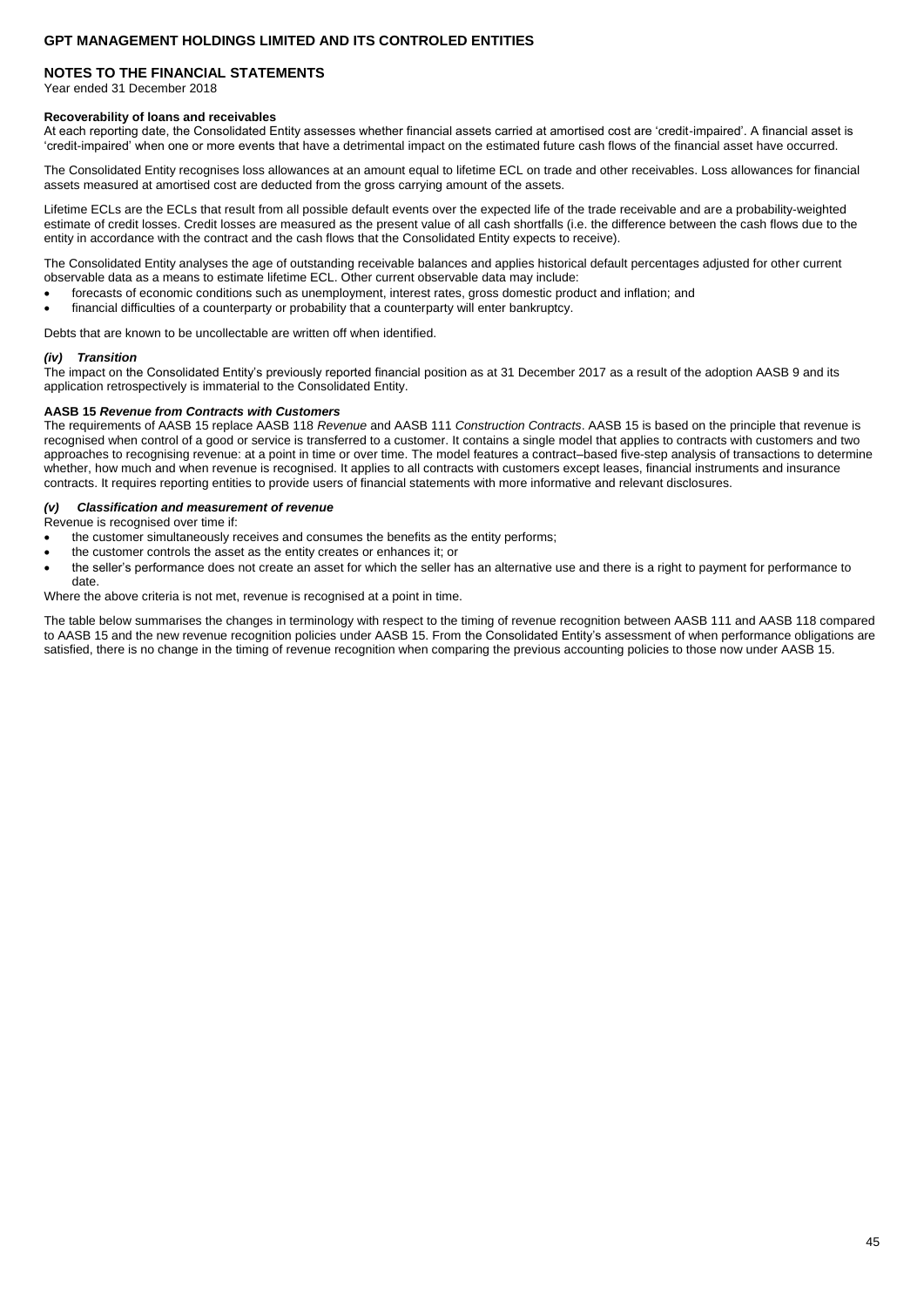### **NOTES TO THE FINANCIAL STATEMENTS**

Year ended 31 December 2018

| Type of revenue                                                     | <b>Description</b>                                                                                                                                                                                                                                                                                                                                                                                                                                                                                                                                                                                                      | <b>Revenue recognition policy</b><br>under AASB 111 and AASB<br>118                                                                                                                                                                                                                                                                                                               | Revenue recognition policy<br>under AASB 15 |
|---------------------------------------------------------------------|-------------------------------------------------------------------------------------------------------------------------------------------------------------------------------------------------------------------------------------------------------------------------------------------------------------------------------------------------------------------------------------------------------------------------------------------------------------------------------------------------------------------------------------------------------------------------------------------------------------------------|-----------------------------------------------------------------------------------------------------------------------------------------------------------------------------------------------------------------------------------------------------------------------------------------------------------------------------------------------------------------------------------|---------------------------------------------|
| Fund management fees                                                | The Consolidated Entity provides fund management services to GPT Wholesale<br>Office Fund (GWOF) and GPT Wholesale Shopping Centre Fund (GWSCF) (the<br>Funds) in accordance with the Funds constitutions. The services are utilised on an<br>ongoing basis and revenue is calculated and recognised in accordance with the<br>relevant constitution. The fees are invoiced on a quarterly basis and consideration<br>is payable within 21 days of the quarter end.                                                                                                                                                     | Recognised on an accruals<br>basis based on the contract<br>terms.                                                                                                                                                                                                                                                                                                                | Over time                                   |
| Fee income - property<br>management fees                            | The Consolidated Entity provides property management services to the owners of<br>property assets in accordance with property services agreements. The services<br>are utilised on an ongoing basis and revenue is calculated and recognised in<br>accordance with the specific agreement. The fees are invoiced monthly with<br>variable payment terms depending on the individual agreements. Should an<br>adjustment, as calculated in accordance with the property services agreement be<br>required, this is recognised in the Consolidated Statement of Comprehensive<br>Income within the same reporting period. | Recognised on an accruals<br>basis based on the contract<br>terms.                                                                                                                                                                                                                                                                                                                | Over time                                   |
| Fee income - property<br>management leasing fees -<br>over time     | Under some property management agreements, the Consolidated Entity provides<br>a lease management service to the owners. These services are delivered on an<br>ongoing basis and revenue is recognised monthly, calculated in accordance with<br>the property management agreement. The fees are invoiced monthly with variable<br>payment terms depending on the individual agreements.                                                                                                                                                                                                                                | Recognised on an accruals<br>basis based on the contract<br>terms.                                                                                                                                                                                                                                                                                                                | Over time                                   |
| Fee income - property<br>management leasing fees -<br>point in time | Under some property management agreements, the Consolidated Entity provides<br>leasing management services to the owners. The revenue is recognised when the<br>specific service is delivered (e.g. on lease execution) and consideration is due 30<br>days from invoice date.                                                                                                                                                                                                                                                                                                                                          | Recognised in the period in<br>which the services are<br>rendered.                                                                                                                                                                                                                                                                                                                | Point in time                               |
| Development management<br>fees                                      | The Consolidated Entity provides development management services to the<br>owners of property assets in accordance with development management<br>agreements. Revenue is calculated and recognised in accordance with the specific<br>agreement. The fees are invoiced on a monthly basis, in arrears, and<br>consideration is due 30 days from invoice date.                                                                                                                                                                                                                                                           | If the agreement includes an<br>hourly fee, the revenue is<br>recognised in the period in<br>which the services are<br>rendered.<br>If the agreement includes a<br>fixed price, the revenue is<br>recognised in proportion to<br>the value of the works as a<br>percentage of the total project<br>cost delivered until the<br>completion of the associated<br>development works. | Over time<br>Over time                      |
| Development revenue                                                 | The Consolidated Entity provides development management services to the<br>owners of property assets in accordance with development management<br>agreements. Revenue is calculated in accordance with the specific agreement and<br>invoiced in accordance with the contract terms. Consideration is due from the<br>customer based on the specific terms agreed in the contract and is recognised<br>when the Consolidated Entity has control of the benefit.                                                                                                                                                         | Recognised in the period in<br>which the title of the asset is<br>transferred.                                                                                                                                                                                                                                                                                                    | Point in time                               |
| Sale of inventory                                                   | Proceeds from the sale of inventory are recognised by the Consolidated Entity in<br>accordance with a specific contract entered into with another party for the delivery<br>of inventory. Revenue is calculated in accordance with the contract. Consideration<br>is payable in accordance with the contract. Revenue is recognised when control<br>has been transferred to the buyer.                                                                                                                                                                                                                                  | When significant risks and<br>rewards are transferred.                                                                                                                                                                                                                                                                                                                            | Point in time                               |
| Sale of assets                                                      | Proceeds from the sale of assets are recognised by the Consolidated Entity in<br>accordance with a specific contract entered into with another party for the delivery<br>of the asset. Revenue is calculated in accordance with the contract. Consideration<br>is payable in accordance with the contract. Revenue is recognised when control<br>has been transferred to the buyer.                                                                                                                                                                                                                                     | When significant risks and<br>rewards are transferred.                                                                                                                                                                                                                                                                                                                            | Point in time                               |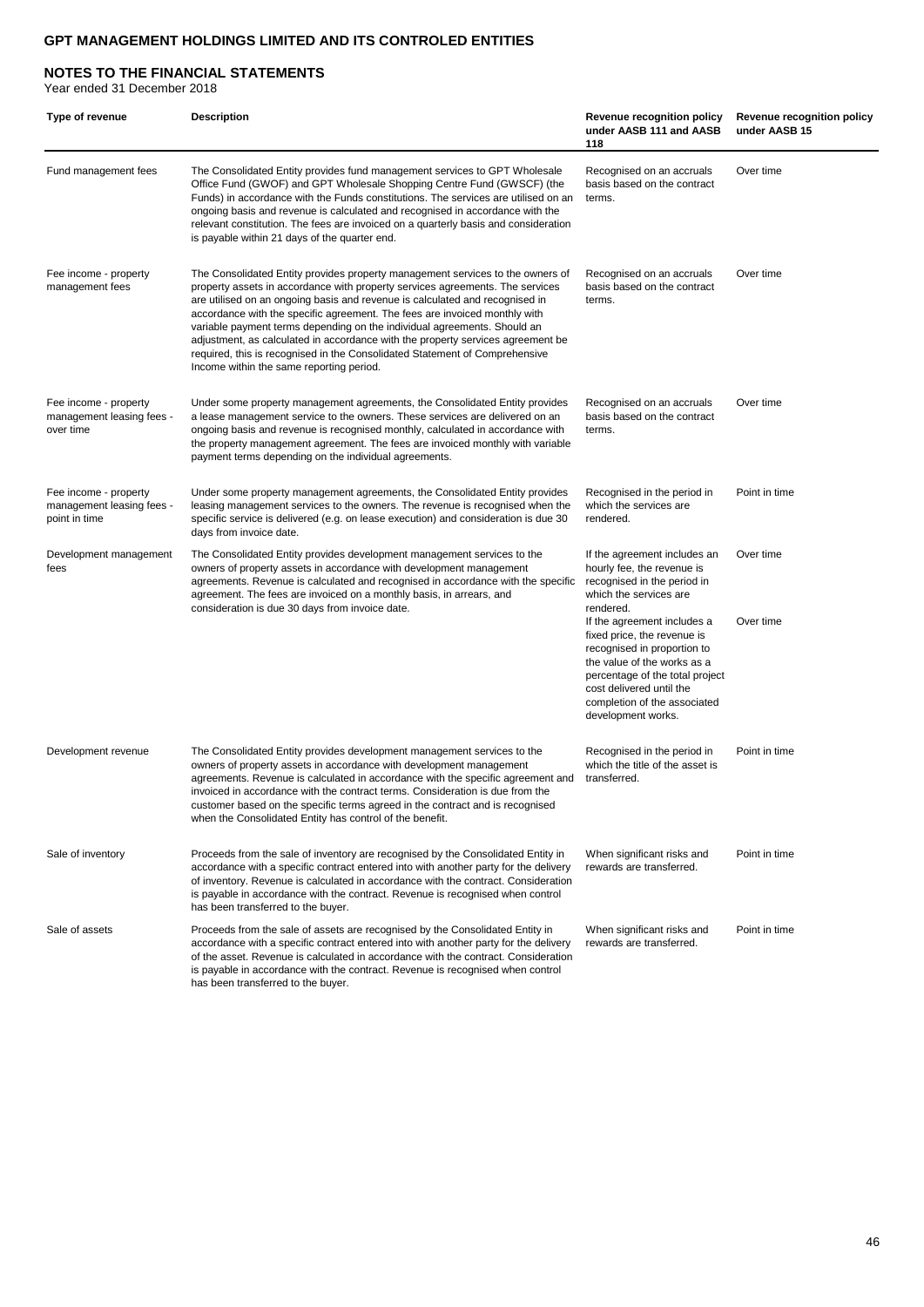### **NOTES TO THE FINANCIAL STATEMENTS**

Year ended 31 December 2018

#### **(f) New accounting standards and interpretations issued but not yet adopted**

The following standards and amendments to standards are relevant to the Consolidated Entity.

| Reference                    | <b>Description</b>                                                                                                                                                                                                                                                                                                                                                                                                                                                                                                                                                                                                                                                                                                                                                                                                                                                                                                                                                                                                                                                                                                                                 | <b>Application of</b><br><b>Standard</b> |
|------------------------------|----------------------------------------------------------------------------------------------------------------------------------------------------------------------------------------------------------------------------------------------------------------------------------------------------------------------------------------------------------------------------------------------------------------------------------------------------------------------------------------------------------------------------------------------------------------------------------------------------------------------------------------------------------------------------------------------------------------------------------------------------------------------------------------------------------------------------------------------------------------------------------------------------------------------------------------------------------------------------------------------------------------------------------------------------------------------------------------------------------------------------------------------------|------------------------------------------|
| AASB <sub>16</sub><br>Leases | AASB 16 sets out the principles for the recognition, measurement, presentation and disclosure of leases.<br>It will change the way lessees account for leases by eliminating the current dual accounting model which<br>distinguishes between on-balance sheet finance leases and off-balance sheet operating leases. Instead,<br>there will be a single, on-balance sheet accounting model that is similar to the current finance lease<br>accounting. Where the Consolidated Entity is the lessee, this new treatment will result in recognition of a<br>right of use asset along with the associated lease liability in the Consolidated Statement of Financial<br>Position and both a depreciation and interest charge in the Consolidated Statement of Comprehensive<br>Income. In contrast, lessor accounting for lease income is not expected to change with the adoption of<br>the new standard other than the separation of service income from lease income for disclosure purposes<br>as a result of the application of AASB 15.<br>The new leasing model requires the recognition of operating leases on the Consolidated Statement of | 1 January 2019                           |
|                              | Financial Position. If the Consolidated Entity had adopted the new standard from 1 January 2018,<br>management estimates that the net loss before tax for the year ended 31 December 2018 would<br>decrease by approximately \$224,000. Assets at 31 December 2018 would increase by approximately<br>\$28,504,000 and liabilities increase by \$30,616,000.                                                                                                                                                                                                                                                                                                                                                                                                                                                                                                                                                                                                                                                                                                                                                                                       |                                          |

### **26. EVENTS SUBSEQUENT TO REPORTING DATE**

The Directors are not aware of any matter or circumstance occurring since 31 December 2018 that has significantly or may significantly affect the operations of the Consolidated Entity, the results of those operations or the state of affairs of the Consolidated Entity in subsequent financial years.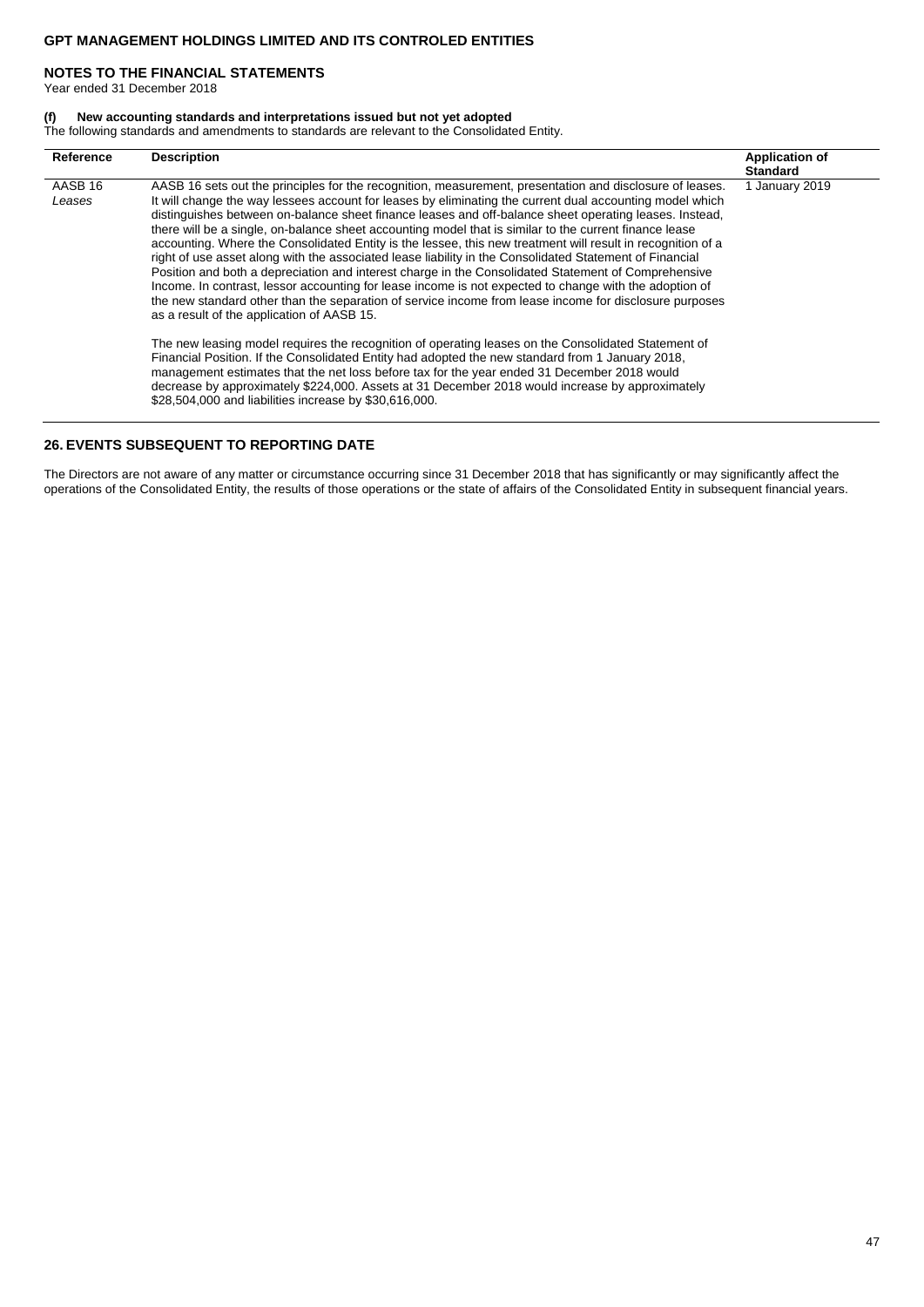# **DIRECTORS' DECLARATION**

Year ended 31 December 2018

In the directors of GPT Management Holdings Limited's opinion:

- the consolidated financial statements and notes set out on pages 20 to 47 are in accordance with the Corporations Act 2001, including:  $(a)$ 
	- complying with Accounting Standards, the Corporations Regulations 2001 and other mandatory professional reporting requirements; and - giving a true and fair view of the Consolidated Entity's financial position as at 31 December 2018 and of its performance for the financial year ended on that date; and
- $(b)$ the consolidated financial statements and notes comply with International Financial Reporting Standards as disclosed in note 25 to the financial statements.
- $(c)$ there are reasonable grounds to believe that the Consolidated Entity will be able to pay its debts as and when they become due and payable.

The Directors have been given the declarations by the Chief Executive Officer and Chief Financial Officer as required by Section 295A of the Corporations Act 2001.

This declaration is made in accordance with the resolution of the directors.

Vickki McFadden

Chairman

**GPT Management Holdings Limited** 

Sydney 11 February 2019

**Bob** .<br>Jøhnston Chief/Executive Officer and Managing Director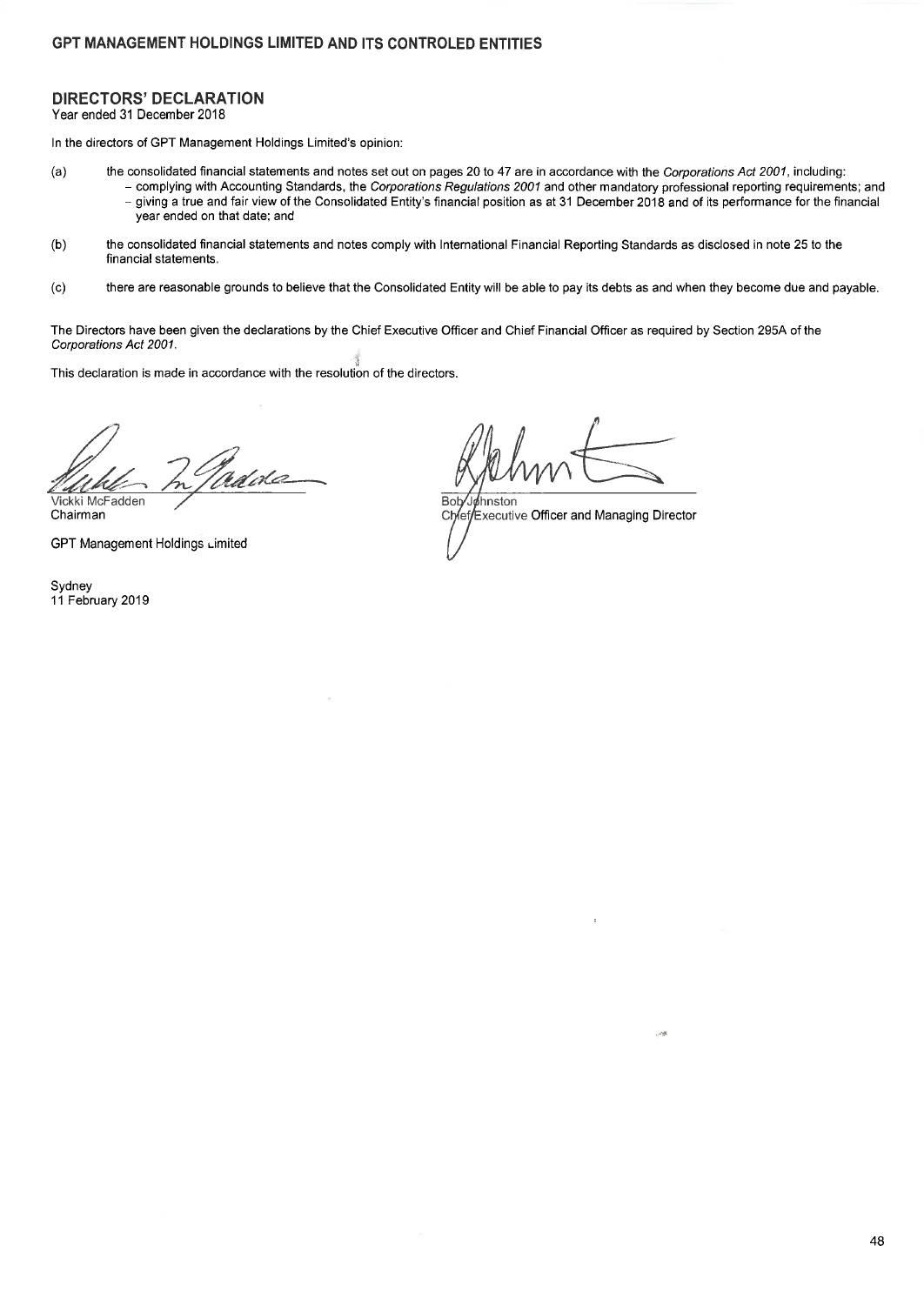

# *Independent auditor's report*

To the members of GPT Management Holdings Limited

# *Report on the audit of the financial report*

# *Our opinion*

# In our opinion:

The accompanying financial report of GPT Management Holdings Limited (the Company) and its controlled entities (together, the Group) is in accordance with the *Corporations Act 2001*, including:

- (a) giving a true and fair view of the Group's financial position as at 31 December 2018 and of its financial performance for the year then ended
- (b) complying with Australian Accounting Standards and the *Corporations Regulations 2001*.

# *What we have audited*

The Group financial report comprises:

- the consolidated statement of financial position as at 31 December 2018
- the consolidated statement of comprehensive income for the year then ended
- the consolidated statement of changes in equity for the year then ended
- the consolidated statement of cash flows for the year then ended
- the notes to the financial statements, which include a summary of significant accounting policies
- the directors' declaration.

# *Basis for opinion*

We conducted our audit in accordance with Australian Auditing Standards. Our responsibilities under those standards are further described in the *Auditor's responsibilities for the audit of the financial report* section of our report.

We believe that the audit evidence we have obtained is sufficient and appropriate to provide a basis for our opinion.

### *Independence*

We are independent of the Group in accordance with the auditor independence requirements of the *Corporations Act 2001* and the ethical requirements of the Accounting Professional and Ethical Standards Board's APES 110 *Code of Ethics for Professional Accountants* (the Code) that are relevant to our audit of the financial report in Australia. We have also fulfilled our other ethical responsibilities in accordance with the Code.

### *PricewaterhouseCoopers, ABN 52 780 433 757*

*One International Towers Sydney, Watermans Quay, Barangaroo, GPO BOX 2650, SYDNEY NSW 2001 T: +61 2 8266 0000, F: +61 2 8266 9999, www.pwc.com.au*

*Level 11, 1PSQ, 169 Macquarie Street, Parramatta NSW 2150, PO Box 1155 Parramatta NSW 2124 T: +61 2 9659 2476, F: +61 2 8266 9999, www.pwc.com.au*

Liability limited by a scheme approved under Professional Standards Legislation.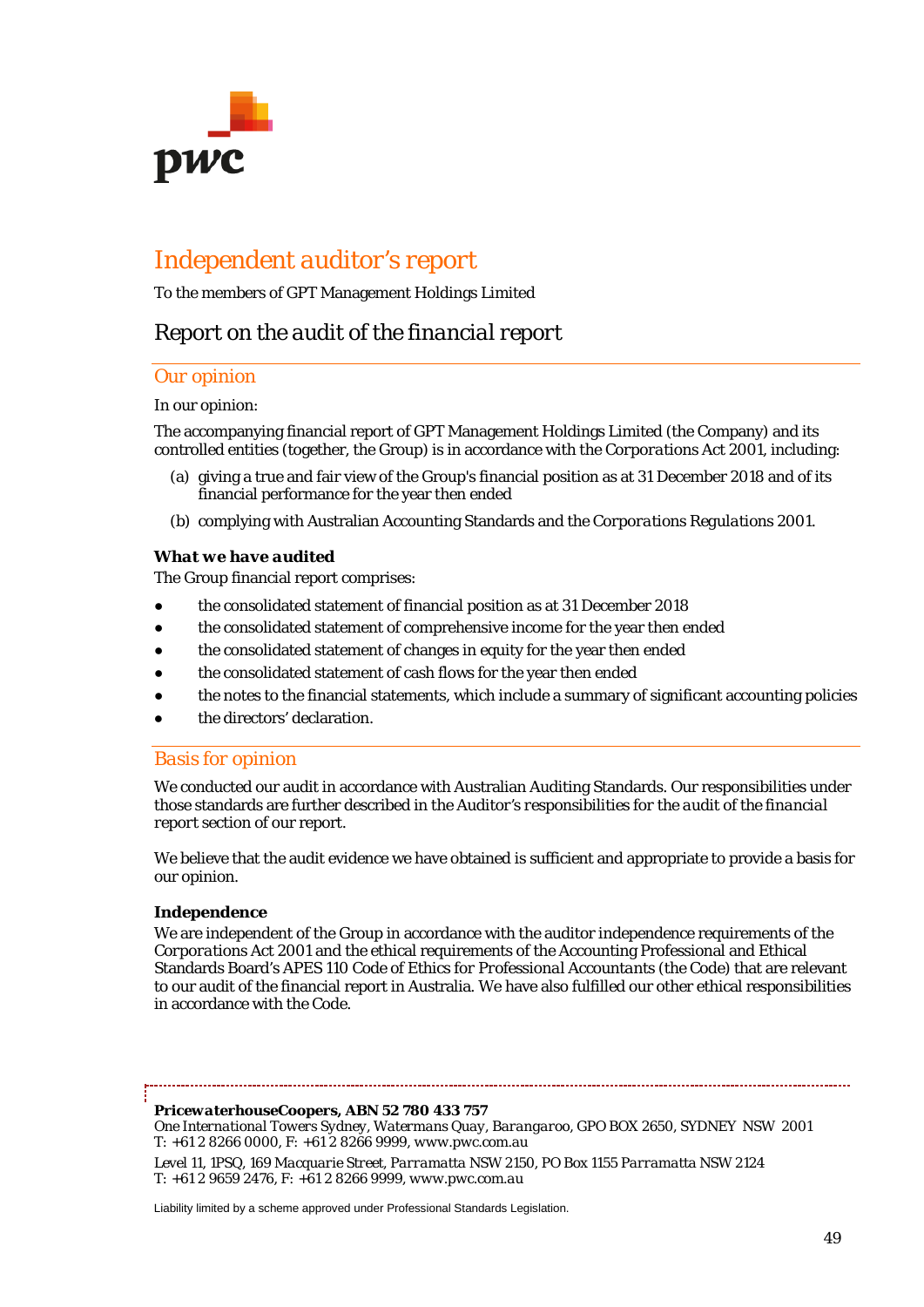# *Our audit approach*

Group generates income from funds management, property

development management fees, whilst expenses within the Group are recharged to GPT Trust which can be altered based on the recharge

management and

An audit is designed to provide reasonable assurance about whether the financial report is free from material misstatement. Misstatements may arise due to fraud or error. They are considered material if individually or in aggregate, they could reasonably be expected to influence the economic decisions of users taken on the basis of the financial report.

We tailored the scope of our audit to ensure that we performed enough work to be able to give an opinion on the financial report as a whole, taking into account the geographic and management structure of the Group, its accounting processes and controls and the industry in which it operates.



#### *Materiality Audit scope Key audit matters* For the purpose of our audit we used overall Group materiality of \$2.2 million, which represents approximately 1% of the Group total revenue and other income. We applied this threshold, together with qualitative considerations, to determine the scope of our audit and the nature, timing and extent of our audit procedures and to evaluate the effect of misstatements on the financial report as a whole. We chose Group total revenue and other income as the ● The audit scope covered the consolidated Group which includes GPT Management Holdings Limited and its controlled entities. ● Our audit focused on where the Group made subjective judgements; for example, significant accounting estimates involving assumptions and inherently uncertain future events. ● Amongst other relevant topics, we communicated the following key audit matters to the Group's Audit Committee: **−** Carrying value of Inventories **−** Revenue recognition **−** Remuneration expense These are further described in the *Key audit matters* section of our report.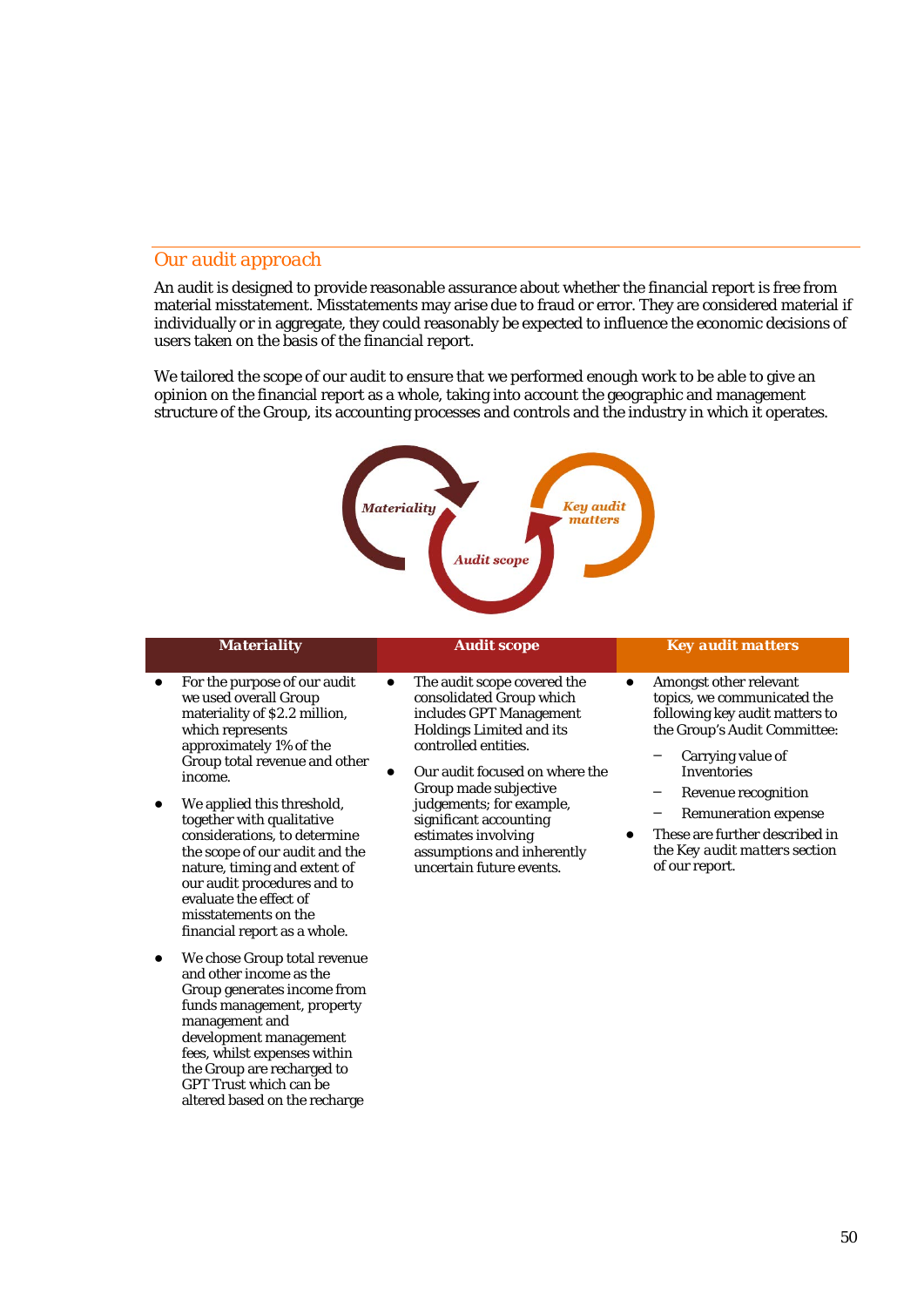model utilised.

We selected a 1% threshold based on our professional judgement, noting it is also within the range of commonly acceptable revenue related thresholds.

# *Key audit matters*

Key audit matters are those matters that, in our professional judgement, were of most significance in our audit of the financial report for the current period. The key audit matters were addressed in the context of our audit of the financial report as a whole, and in forming our opinion thereon, and we do not provide a separate opinion on these matters. Further, any commentary on the outcomes of a particular audit procedure is made in that context.

| <b>Key audit matter</b>                                                                                                                                                                                                                                                                                                                                                                                                                                                                                                                                                                                                                                                                               | <b>How our audit addressed the key audit</b><br>matter                                                                                                                                                                                                                                                                                                                                                                                                                                                                                                                                                                                                                                                                                         |  |  |
|-------------------------------------------------------------------------------------------------------------------------------------------------------------------------------------------------------------------------------------------------------------------------------------------------------------------------------------------------------------------------------------------------------------------------------------------------------------------------------------------------------------------------------------------------------------------------------------------------------------------------------------------------------------------------------------------------------|------------------------------------------------------------------------------------------------------------------------------------------------------------------------------------------------------------------------------------------------------------------------------------------------------------------------------------------------------------------------------------------------------------------------------------------------------------------------------------------------------------------------------------------------------------------------------------------------------------------------------------------------------------------------------------------------------------------------------------------------|--|--|
| <b>Carrying value of Inventories</b><br>\$178.3 million (2017: \$189.2 million) Refer to note 5<br>The Group develops a portfolio of sites for future sale                                                                                                                                                                                                                                                                                                                                                                                                                                                                                                                                            | For each project we obtained the Group's latest<br>feasibility models and discussed with management<br>matters such as the overall project strategy, cost<br>movements and claims (where applicable).                                                                                                                                                                                                                                                                                                                                                                                                                                                                                                                                          |  |  |
| which is classified as inventory. The Group's<br>inventories are held at the lower of the cost and net<br>realisable value for each inventory project.<br>The cost of the inventory includes the cost of<br>acquisition, development, finance costs and all other                                                                                                                                                                                                                                                                                                                                                                                                                                     | Using the information gained from these discussions<br>and our prior year knowledge of the business, we used<br>a risk based approach to select a sample of projects to<br>perform net realisable value testing. For the sample of<br>selected projects we:                                                                                                                                                                                                                                                                                                                                                                                                                                                                                    |  |  |
| costs directly related to specific projects including an<br>allocation of direct overhead expenses.<br>We considered the carrying value of inventories a key<br>audit matter given the relative size of the balance in<br>the Consolidated Statement of Financial Position and<br>the significant judgement required by the Group in<br>estimating future selling prices, costs to complete and<br>selling costs. These judgments may have a material<br>impact on the calculation of net realisable value and<br>therefore in determining whether the value of a<br>project should be written down (impaired). During<br>the year ended 31 December 2018 an impairment of<br>\$11.4m was recognised. | Further discussed with management the<br>$\bullet$<br>life cycle of the project, key project risks,<br>changes to project strategy, current and<br>future estimated sales prices, construction<br>progress and costs and any new and<br>previous impairments.<br>Compared the estimated selling prices to<br>market sales data in similar locations or to<br>recent sales in the project.<br>Compared the forecasted costs to complete<br>٠<br>the project to the relevant construction<br>contracts (if available) or to construction<br>cost estimates.<br>Compared the carrying value to the net<br>$\bullet$<br>realisable value (NRV) to identify projects<br>with potential impairments.<br>Obtained the purchase agreement for the<br>٠ |  |  |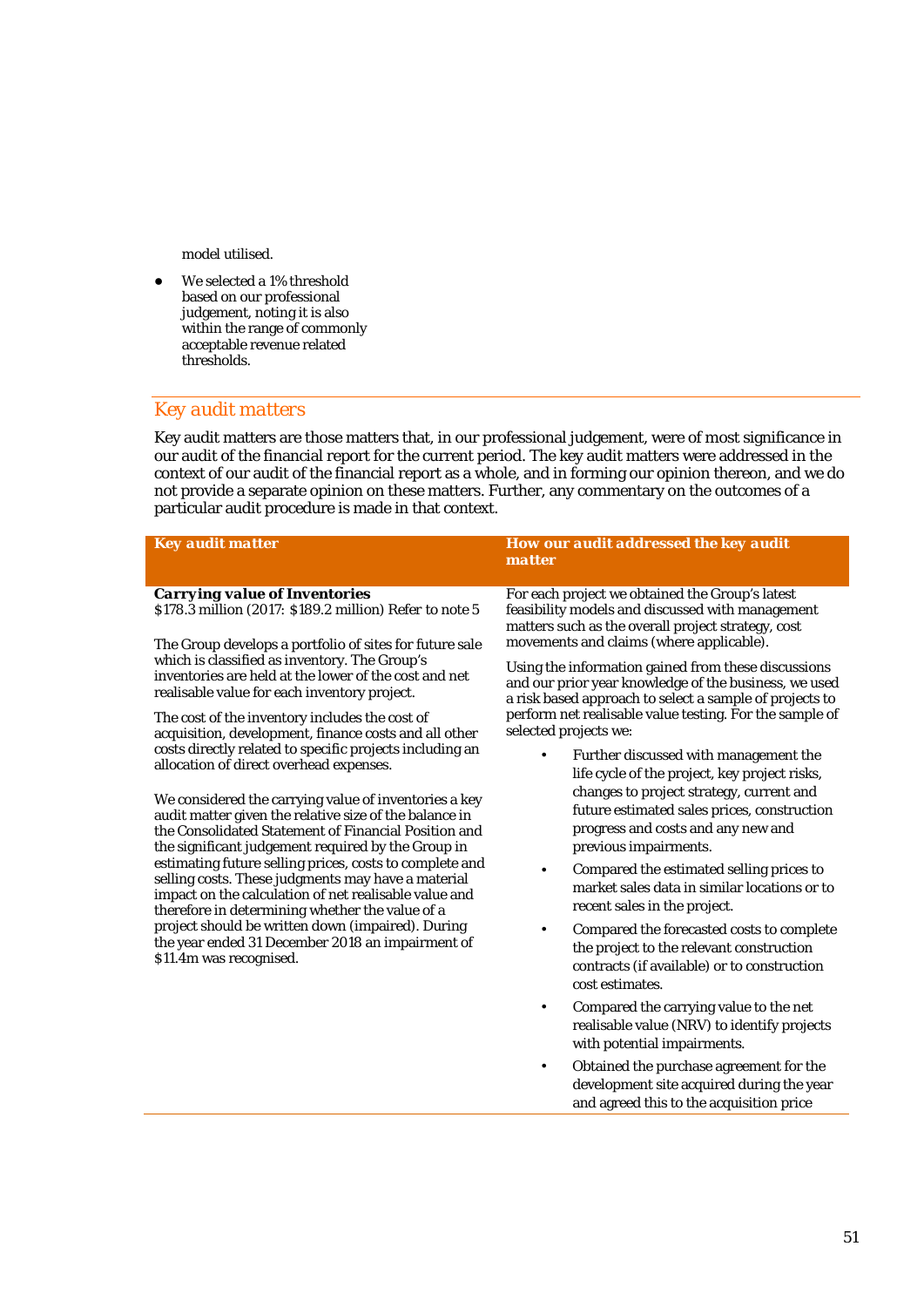recorded. We tested the payment to cash.

• Traced a sample of capital expenditure additions to supporting documentation and tested they were valid costs that could be capitalised in accordance with the requirements of Australian Accounting Standards.

### *Revenue recognition \$181.8 million (2017: \$180.8 million)*

The Group earns revenue through its role as a fund and property manager, and through development revenue earned through the development of property, either for third parties, or directly on its own account for ultimate sale. Total revenue for the year ended 31 December 2018 was comprised of the following four streams:

- Fund management fees (\$84.6 million).
- Property management fees (\$43.5 million).
- Management costs recharged (\$32.1 million).
- Development management fees (\$21.6 million).

For all of the above revenue streams, a portion is earned from other entities in The GPT Group.

We considered this a key audit matter due to the size and magnitude of revenue, and due to there being multiple revenue streams increasing the complexity of recognition.

We developed an understanding of each revenue stream and the processes for calculating and recording revenue. We also developed an understanding of the process by which funds in relation to revenue are received into the Group's bank accounts, and identified the key controls including bank account reconciliations.

### **Fund management fees**

We tested a sample of fund management fees and performed the following procedures, amongst others:

• Inspected the relevant fund constitutions to develop an understanding of the basis upon which fund management fee revenue is earned.

• Recalculated the management fees by applying the fee percentage per the fund's constitution to the fund's net assets and tracing the amount to cash receipts.

• Agreed fund management fee corporate overhead recharges to board approved budgets.

### **Property management fees**

For property and leasing management fees and other property management fees we performed the following procedures, amongst others:

• Inspected a sample of agreements to develop an understanding of the basis upon which revenue is earned.

• Recalculated a sample of property and leasing management fees and traced relevant inputs to source documentation.

• Traced a sample of other property management fees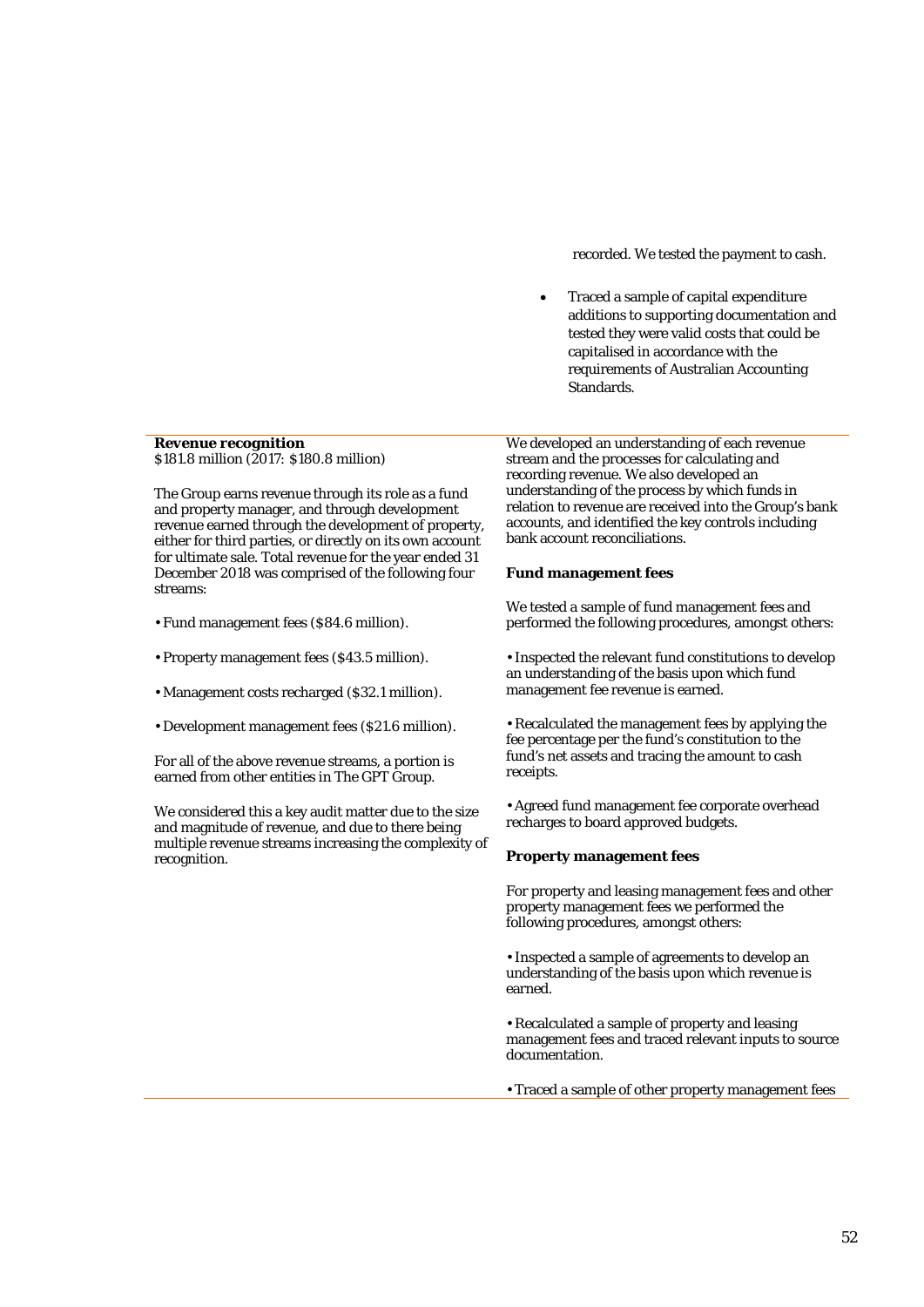to relevant invoices and cash receipts.

### **Management costs recharged**

For management costs recharged during the year, we discussed with management the terms under which costs are recharged by the Group to entities in The GPT Group. Recharge arrangements are budgeted by the Group and reviewed annually. In relation to recharges:

• We developed an understanding of the budgeting process and obtained evidence of management review of the 2018 budget.

• We reconciled the approved management cost recharge budget to the general ledger.

• We agreed payroll recharge amounts to the audit procedures performed over the Group remuneration expense.

### **Development management fees**

• We developed an understanding of the Group's calculation methodology for charging development management fees. This is based on an approved daily rate and actual time spent, or management approved project fees.

• We inspected the Board minute to obtain the approved development management day rates.

• We recalculated a sample of development management fees and agreed relevant inputs to the calculation back to source data, for example timesheet extracts.

We considered management's *AASB 15 Revenue Recognition* assessment by selecting a sample of contracts for each material revenue stream and assessed whether they had been appropriately recognised under the new standard.

Our procedures over the remuneration expense included:

• Developing an understanding of the payroll processes and relevant key controls.

• Testing these key controls to determine whether they were operating effectively.

*Remuneration expense \$121.4 million (2017: \$123.1 million)* 

The Group is the employer of all employees who provide services to The GPT Group. The payroll process is administered by a third party under the oversight and approval of the Group. The third party provider is responsible for the processing of all salaries and wages, including overtime, allowances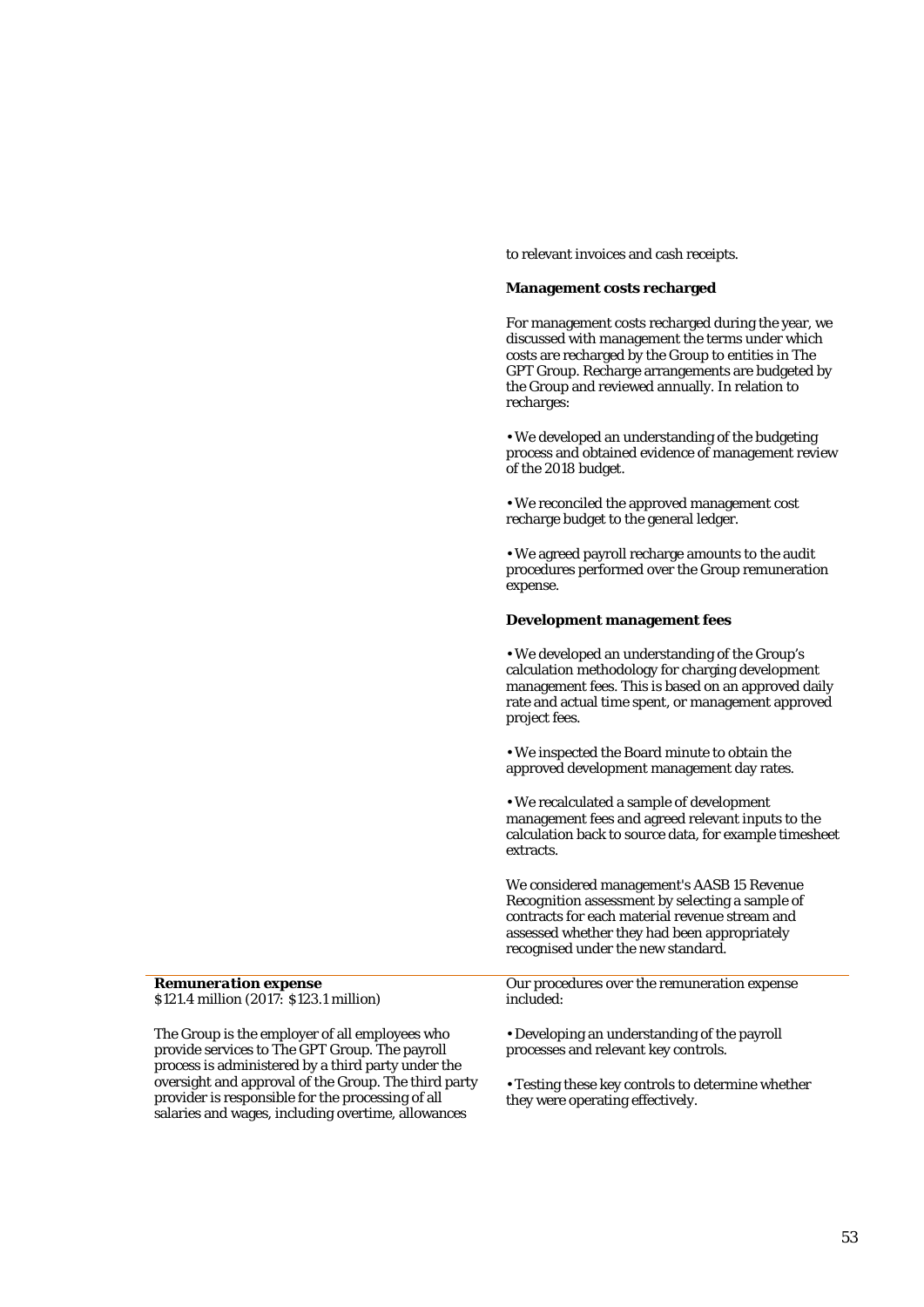and superannuation and cash bonuses, but not share based payments. Each month a detailed payroll journal is provided electronically by the third party provider and uploaded into the general ledger.

Management bonuses are accrued throughout the year based on potential bonus pools approved by the Board Nomination and Remuneration Committee at the start of the year. Bonuses are subject to performance hurdles and final bonus amounts are subject to approval by the Board Nomination and Remuneration Committee prior to payment.

In addition to salaries, wages and bonuses, there are equity incentive schemes available to eligible employees. These schemes are a mix of short term and long term incentive plans. Each scheme has a number of vesting conditions, including employee tenure, personal performance metrics, and Group wide performance metrics, that need to be satisfied in order for the shares to vest.

Two of the schemes are in the form of performance rights which convert to GPT Group stapled securities. The Group uses fair value techniques and models to calculate the fair value of the rights, which requires a level of judgement and estimation.

We considered remuneration expense as a key audit matter due to the magnitude of this balance and the multiple streams of employee costs included in this balance.

• Reconciling the year to date payroll cost from the payroll system to the general ledger.

• Comparing the total payroll expense and employee benefit provisions for the current year to the prior year and obtaining explanations for material movements.

• Using data analysis tools to examine payroll payments made during the year, we considered unusual trends and payments that fell outside of our expected ranges. For payments we deemed higher risk, we traced them back to source documentation and other evidence to investigate explanations provided by management.

• Obtaining the Board Nomination and Remuneration Committee approval for the 2018 bonus pool and developing an understanding of the key performance metrics influencing the quantum of management bonuses.

For equity incentive scheme expenses, together with PwC valuation experts, we reviewed the valuation methodology adopted by management in valuing the share rights subject to market and non-market hurdles. We also:

• Assessed the reasonableness of the valuation inputs underlying the valuation of the share rights.

• Performed parallel calculations of the share rights that are subject to the market performance hurdle.

• Agreed inputs to the equity incentive scheme accounting model to supporting documentation and assessed the model for mathematical accuracy.

• Agreed a sample of new rights grants to the relevant invitation letters.

# *Other information*

The directors of the Group (the directors) are responsible for the other information. The other information comprises the information included in the Annual Financial report for the year ended 31 December 2018, but does not include the financial report and our auditor's report thereon.

Our opinion on the financial report does not cover the other information and accordingly we do not express any form of assurance conclusion thereon.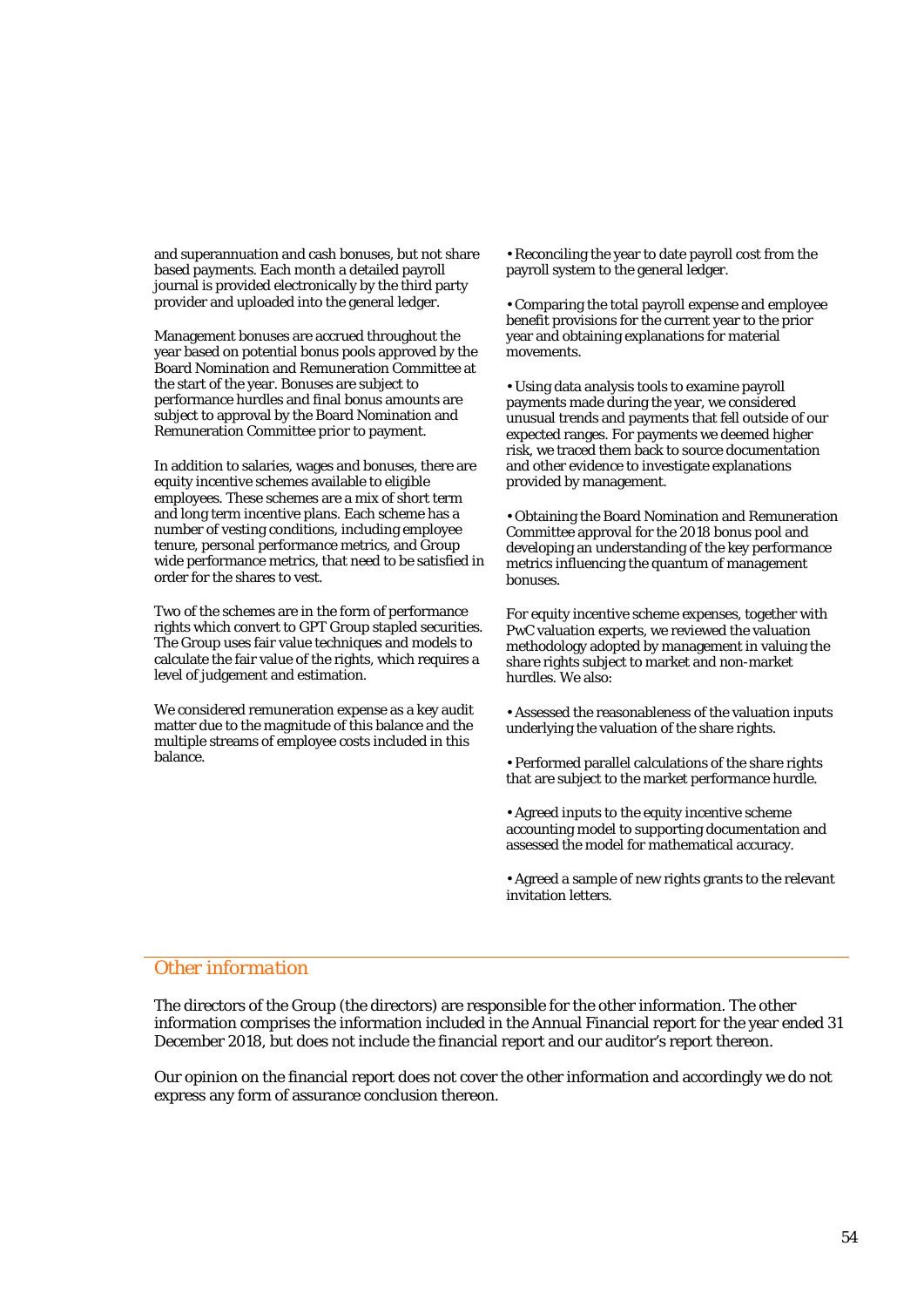In connection with our audit of the financial report, our responsibility is to read the other information and, in doing so, consider whether the other information is materially inconsistent with the financial report or our knowledge obtained in the audit, or otherwise appears to be materially misstated.

If, based on the work we have performed on the other information that we obtained prior to the date of this auditor's report, we conclude that there is a material misstatement of this other information, we are required to report that fact. We have nothing to report in this regard.

# *Responsibilities of the directors for the financial report*

The directors are responsible for the preparation of the financial report that gives a true and fair view in accordance with Australian Accounting Standards and the *Corporations Act 2001* and for such internal control as the directors determine is necessary to enable the preparation of the financial report that gives a true and fair view and is free from material misstatement, whether due to fraud or error.

In preparing the financial report, the directors are responsible for assessing the ability of the Group to continue as a going concern, disclosing, as applicable, matters related to going concern and using the going concern basis of accounting unless the directors either intend to liquidate the Group or to cease operations, or have no realistic alternative but to do so.

# *Auditor's responsibilities for the audit of the financial report*

Our objectives are to obtain reasonable assurance about whether the financial report as a whole is free from material misstatement, whether due to fraud or error, and to issue an auditor's report that includes our opinion. Reasonable assurance is a high level of assurance, but is not a guarantee that an audit conducted in accordance with the Australian Auditing Standards will always detect a material misstatement when it exists. Misstatements can arise from fraud or error and are considered material if, individually or in the aggregate, they could reasonably be expected to influence the economic decisions of users taken on the basis of the financial report.

A further description of our responsibilities for the audit of the financial report is located at the Auditing and Assurance Standards Board website at: [http://www.auasb.gov.au/auditors\\_responsibilities/ar1.pdf.](http://www.auasb.gov.au/auditors_responsibilities/ar1.pdf) This description forms part of our auditor's report.

# *Report on the remuneration report*

# *Our opinion on the remuneration report*

We have audited the remuneration report included in pages 10 to 18 of the directors' report for the year ended 31 December 2018.

In our opinion, the remuneration report of GPT Management Holdings Limited for the year ended 31 December 2018 complies with section 300A of the *Corporations Act 2001.*